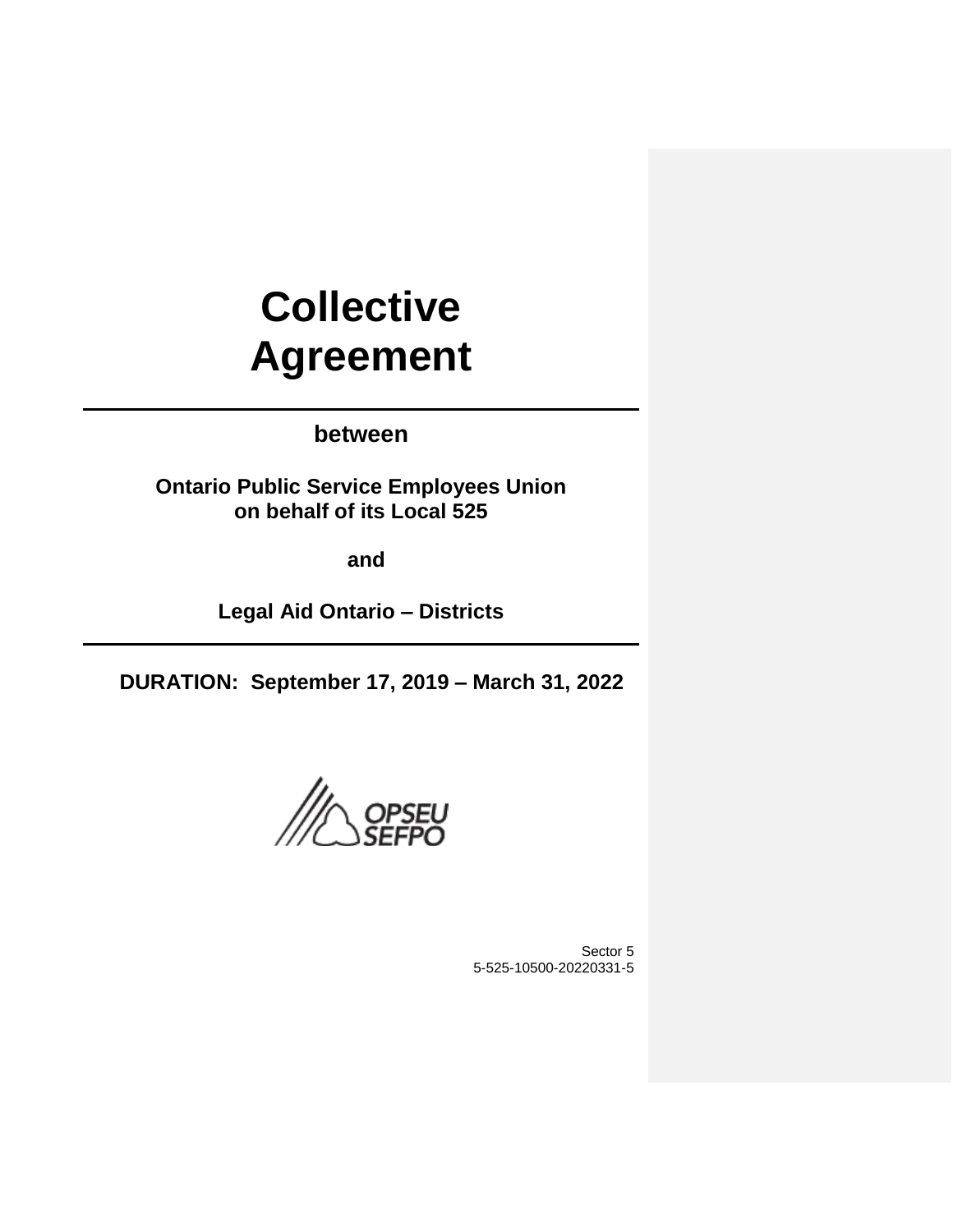# **TABLE OF CONTENTS**

| <b>ARTICLE 1 – PURPOSE</b>                                  | 1  |
|-------------------------------------------------------------|----|
| <b>ARTICLE 2 – SCOPE AND RECOGNITION</b>                    | 1  |
| <b>ARTICLE 3 – MANAGEMENT RIGHTS</b>                        | 3  |
| <b>ARTICLE 4 – DUES DEDUCTION</b>                           | 4  |
| <b>ARTICLE 5 – UNION ACTIVITY</b>                           | 4  |
| <b>ARTICLE 6 – REPRESENTATION</b>                           | 6  |
| ARTICLE 7 – EMPLOYEE/EMPLOYER RELATIONS COMMITTEE           | 7  |
| <b>ARTICLE 8 – NO DISCRIMINATION</b>                        | 7  |
| <b>ARTICLE 9 – NO STRIKES OR LOCKOUTS</b>                   | 8  |
| <b>ARTICLE 10 - COMPLAINT AND GRIEVANCE PROCEDURE</b>       | 8  |
| <b>ARTICLE 11 - DISCIPLINE AND DISCHARGE CASES</b>          | 10 |
| <b>ARTICLE 12 – ARBITRATION</b>                             | 10 |
| <b>ARTICLE 13 – SENIORITY</b>                               | 12 |
| <b>ARTICLE 14 – JOB POSTING</b>                             | 13 |
| <b>ARTICLE 15 – LAYOFF AND RECALL</b>                       | 15 |
| <b>ARTICLE 16 – TECHNOLOGICAL AND ORGANIZATIONAL CHANGE</b> | 19 |
| <b>ARTICLE 17 – RESIGNATION</b>                             | 19 |
| ARTICLE 18 – SICK LEAVE – INCIDENTAL ILLNESSES              | 19 |
| <b>ARTICLE 19 – PENSION PLAN</b>                            | 24 |
| <b>ARTICLE 20 - BENEFITS</b>                                | 24 |
| <b>ARTICLE 21 - BEREAVEMENT LEAVE</b>                       | 25 |
| <b>ARTICLE 22 - SPECIAL AND COMPASSIONATE LEAVE</b>         | 25 |
| <b>ARTICLE 23 – LEAVE FOR UNION ACTIVITIES</b>              | 27 |
| <b>ARTICLE 24 – LEAVE OF ABSENCE</b>                        | 27 |
| <b>ARTICLE 25 – JURY OR WITNESS DUTY</b>                    | 28 |
| <b>ARTICLE 26 - PREGNANCY/PARENTAL LEAVE</b>                | 28 |
| <b>ARTICLE 27 – PAID HOLIDAYS</b>                           | 31 |
| <b>ARTICLE 28 – VACATIONS</b>                               | 32 |
| <b>ARTICLE 29 – HOURS OF WORK</b>                           | 34 |
| <b>ARTICLE 30 - OVERTIME</b>                                | 36 |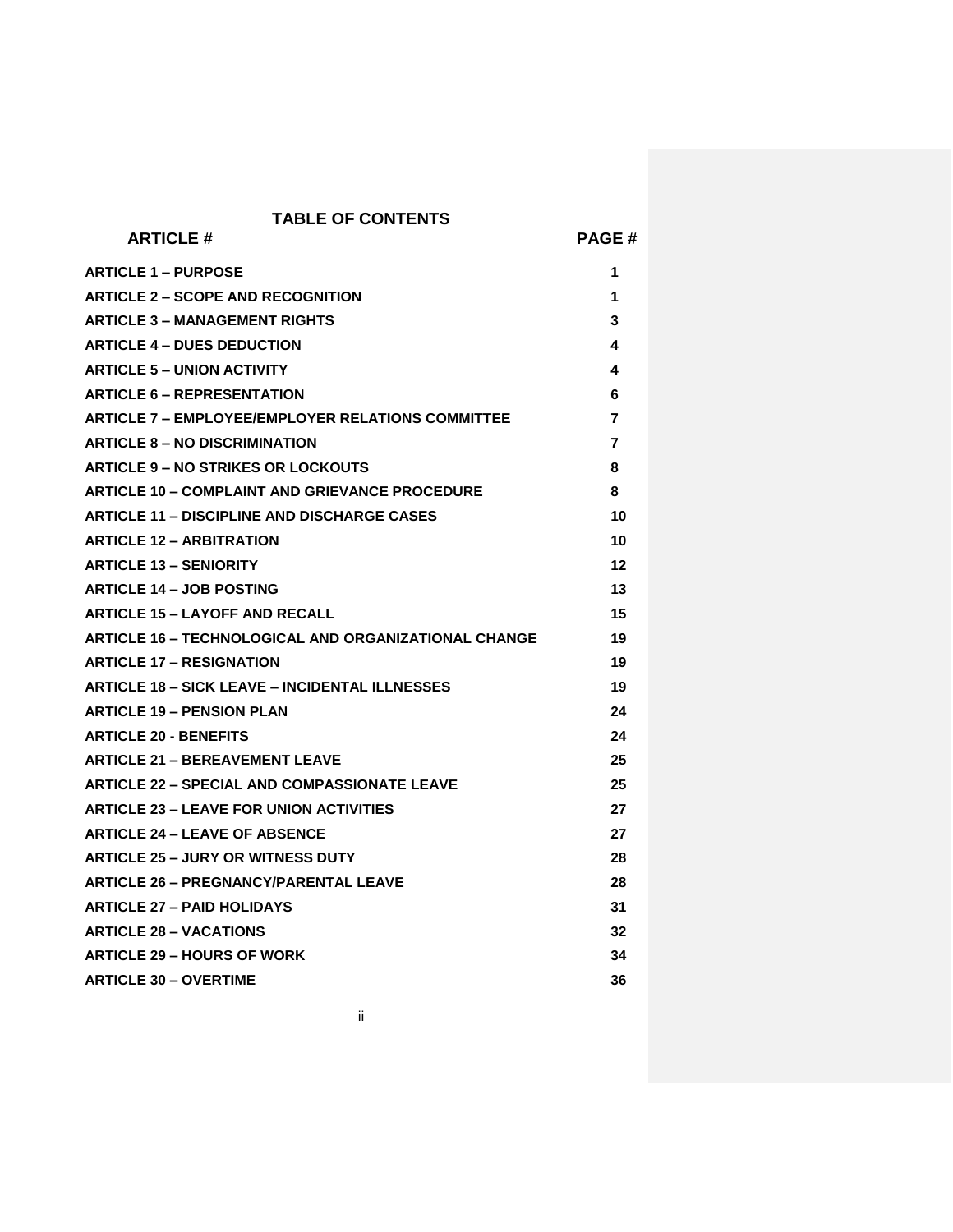# **TABLE OF CONTENTS**

| <b>ARTICLE #</b> | <b>PAGE#</b> |
|------------------|--------------|
|                  |              |

| <b>ARTICLE 31 - EMPLOYEE EDUCATION</b>                            | 38 |
|-------------------------------------------------------------------|----|
| <b>ARTICLE 32 - PERSONNEL FILES</b>                               | 38 |
| <b>ARTICLE 33 - OCCUPATIONAL CLASSIFICATIONS AND SALARY RATES</b> | 39 |
| ARTICLE 34 - HEALTH AND SAFFTY                                    | 41 |
| <b>ARTICLE 35 - TERM OF AGREEMENT</b>                             | 43 |
| APPENDIX "A" – OCCUPATIONAL CLASSIFICATIONS AND SALARY RATES      | 44 |
| LETTER OF UNDERSTANDING #1 - TELEWORK                             | 51 |
| LETTER OF UNDERSTANDING #2 - PENSION PLAN                         | 51 |
| <b>LETTER OF UNDERSTANDING #3 - WASHBAIL</b>                      | 53 |
| LETTER OF UNDERSTANDING #4 – RE: JOINT JOB EVAULATION COMMITTEE   |    |
|                                                                   | 54 |
| LETTER OF UNDERSTANDING #5 - PREGNANCY AND PARENTAL LEAVE         | 56 |
| LETTER OF UNDERSTANDING #6 – ERGONOMICS                           | 57 |
| LETTER OF UNDERSTANDING #7 - BENEFITS REVIEW                      | 58 |
| LETTER OF UNDERSTANDING #8 - RE: SCOPE AND RECOGNITION            | 59 |
| <b>LETTER OF UNDERSTANDING #9 - MEETINGS</b>                      | 61 |
| LETTER OF UNDERSTANDING #10 - RE: HEALTH AND SAFETY               | 62 |
|                                                                   |    |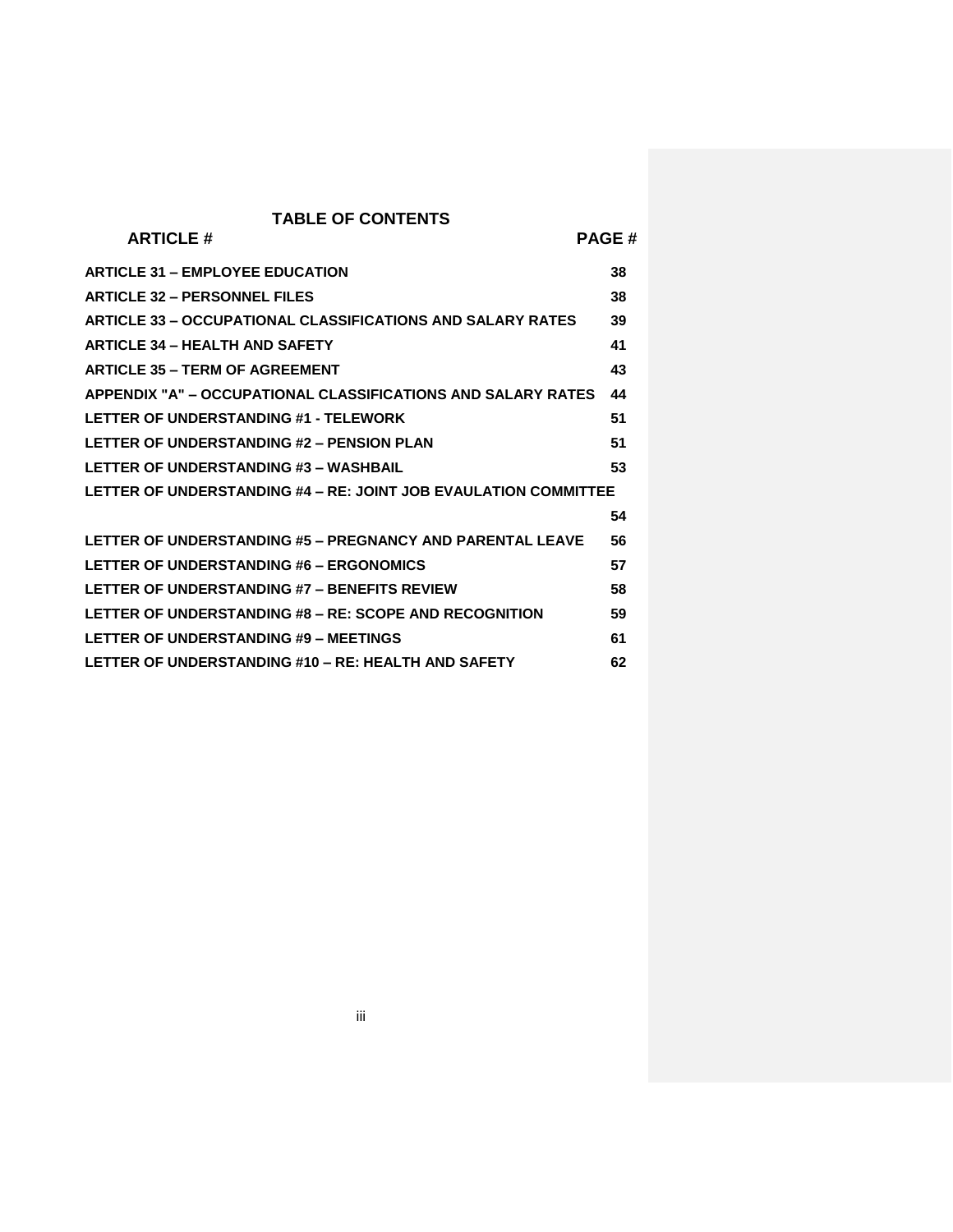#### <span id="page-3-0"></span>**ARTICLE 1 – PURPOSE**

**1.01** The purpose of this Agreement is to provide orderly Collective Bargaining relations between the Employer and its employees covered by this Agreement, to promote the morale, well-being and security of all employees through the prompt and fair disposition of grievances, and to provide efficiency of operations and fair wages, hours and working conditions for the employees.

#### <span id="page-3-1"></span>**ARTICLE 2 – SCOPE AND RECOGNITION**

- **2.01** This Agreement shall apply to all employees in the Bargaining Unit as outlined below:
	- **a)** all employees defined in the Certificate issued by the Ontario Labour Relations Board on the 15<sup>th</sup> day of May 2015, that is, all employees of Legal Aid Ontario employed in our out of its Greater Toronto Centralized Services office in the City of Toronto, save and except managers, persons above the rank of manager, employee working for the Refugee Law Office and/or Refugee and Immigration Services GTA, persons not regularly employed for not more than twenty-four (24) hours per week, students employed during school vacation periods, and/or employees in bargaining units for which any trade union holds bargaining rights as of May 4, 2015;
	- **b)** all employees defined in the Certificate issued by the Ontario Labour relations Board on the 21st day of June 2017, that is, all employees of Legal Aid Ontario employed in its Toronto North District in the City of Toronto, save and except managers and those above the rank of manager, and members of the legal profession entitled to practice in Ontario who are employed in their professional capacity, and employees in bargaining units for which any trade union holds bargaining rights as of June 6, 2017, persons not regularly employed for not more than twenty-four (24) hours per week, students employed during school vacation periods, and employees employed in a confidential capacity in matters related to labour relations;
	- **c)** all employees defined in the Certificate issued by the Ontario Labour Relations board on the 21st day of June 2017, that is, all employees of Legal Aid Ontario employed in its Central District in the Municipalities of Peterborough, Oshawa and Barrie, save and except managers and those above the rank of manager and members of the legal profession entitled to practice in Ontario who are employed in their professional capacity and employees in bargaining units for which any trade union holds bargaining rights as of June 6, 2017, persons not regularly employed for not more than twenty-four (24) hours per week, students employed during school vacation periods, and employees employed in a confidential capacity in matters related to labour relations;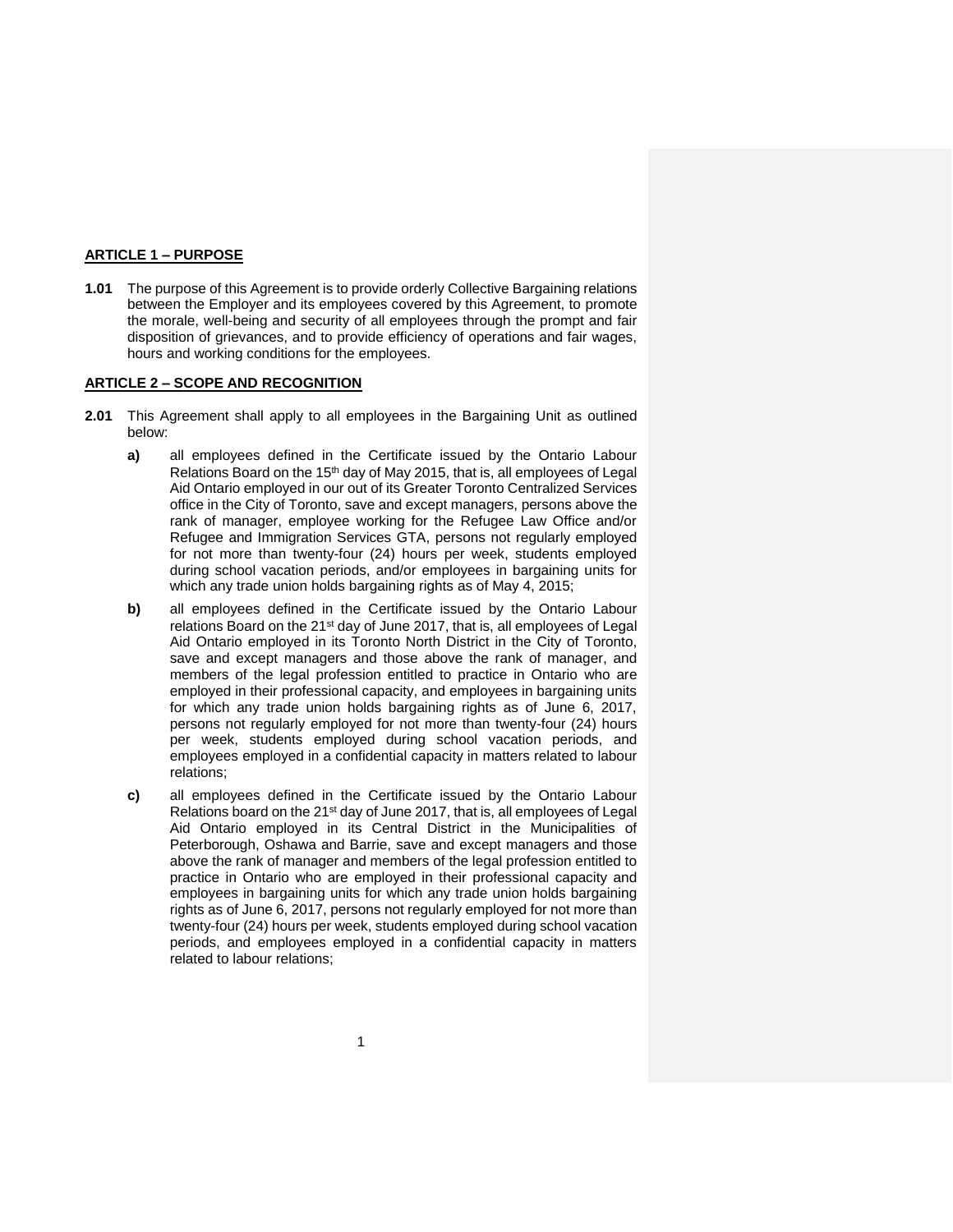- **d)** all employees defined in the Certificate issued by the Ontario Labour Relations Board on the 16<sup>th</sup> day of November 2017, that is, all employees of Legal Aid Ontario employed in its Essex, Lambdon, Kent District in the municipalities of Windsor, Chatham and Sarnia, save and except managers and those above the rank of manager and members of the legal profession entitled to practice in Ontario who are employed in their professional capacity and employees in bargaining units for which any trade union holds bargaining right as of October 31, 2017, persons not regularly employed for not more than twenty-four (24) hours per week, students employed during school vacation periods, and employees employed in a confidential capacity in matters related to labour relations;
- **e)** all employees defined in the Certificate issued by the Ontario Labour Relations Board on the 20<sup>th</sup> day of June 2018, that is, all employees of Legal Aid Ontario employed in its Peel York District in the municipalities of York, Peel and Dufferin, save and except managers, and those above the rank of manager, persons employed in a confidential capacity in matters relating to labour relations, members of the legal procession entitled to practice in Ontario who are employed in their professional capacity, and employees in bargaining units for which any trade union holds bargaining rights as of June 5, 2018.
- **f)** all employees defined in the Certificate issued by the Ontario Labour Relations Board on the 15<sup>th</sup> day of February 2019, that is, all employees of Legal Aid Ontario employed in its Hamilton/Kitchener District in the City of Hamilton, Halton Region, the Region of Waterloo, Wellington County, Niagara Region, Haldimand County, Norfolk County and the City of Brantford, save and except managers, and those above the rank of manager, persons employed in a confidential capacity in matters relating to labour relations, members of the legal profession entitled to practice in Ontario who are employed in their professional capacity, and employees in bargaining units for which any trade union holds bargaining rights as of January 31, 2019;
- **g)** all employees defined in the Certificate issued by the Ontario Labour Relations Board on the 31st day of July 2019, that is, all employees of Legal Aid Ontario employed in its Northeast District in the City of Sault Ste. Marie, the City of Timmins, the Municipality of Kirkland Lake, the City of North Bay and the City of Sudbury save and except managers, and those above the rank of manager, persons employed in a confidential capacity in matters relating to labour relations, members of the legal profession entitled to practice in Ontario who are employed in their professional capacity, and employees in bargaining units for which any trade union holds bargaining rights as of July 22, 2019;
- **h)** all employees defined in the Certificate issued by the Ontario Labour Relations Board on the 30<sup>th</sup> day of May, 2019, that is, all employees of Legal Aid Ontario employed in its Toronto Central District, save and except managers, and those above the rank of manager, persons employed in a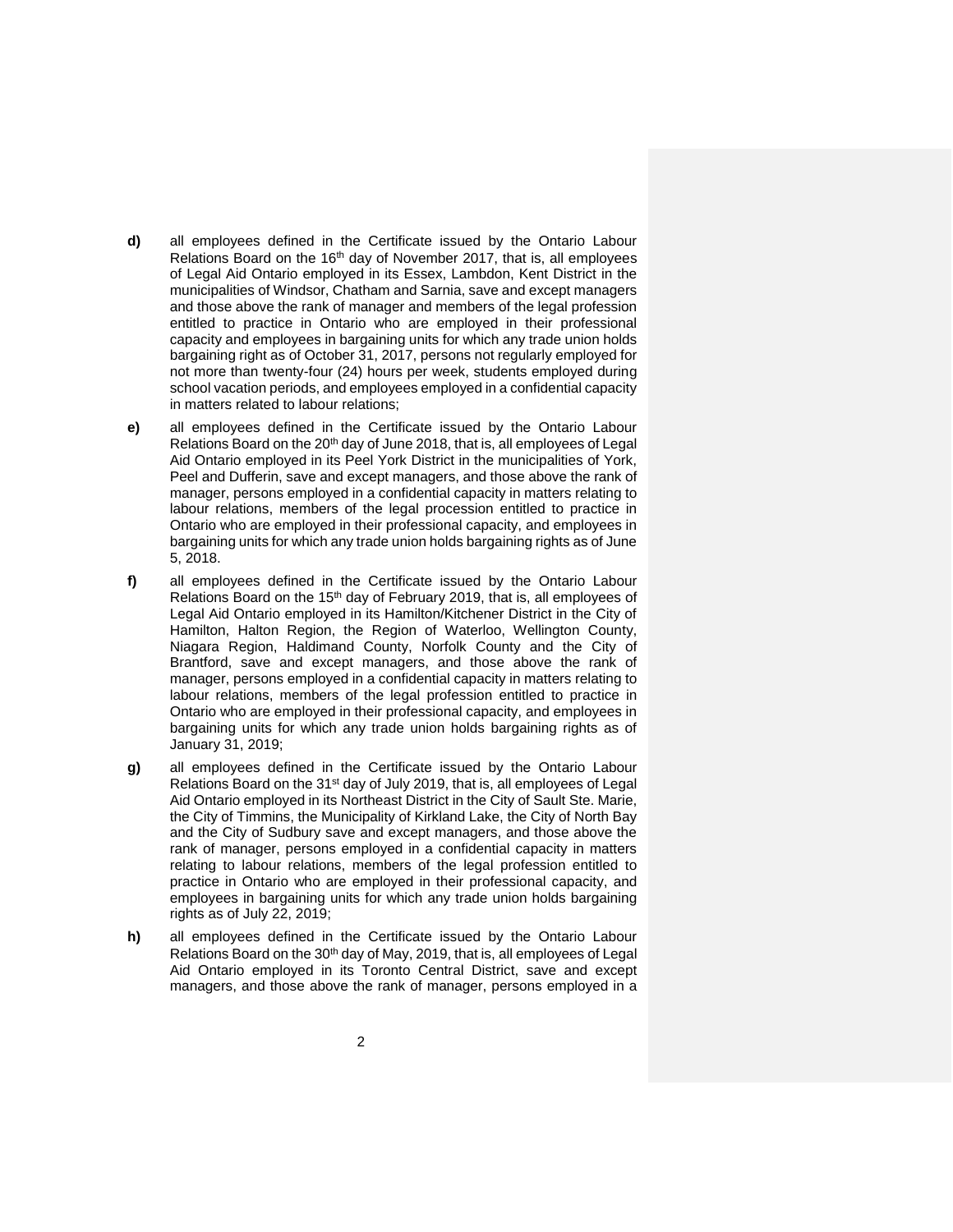confidential capacity in matters relating to labour relations, members of the legal profession entitled to practice in Ontario who are employed in their professional capacity, and employees in bargaining units for which any trade union holds bargaining right as of May 23, 2019.

- **i)** all employees defined in the Certificate issued by the Labour Relations Board on the 30<sup>th</sup> day of May, 2019, that is, all employees of Legal Aid Ontario employed in its Refugee Law Office, save and except managers, and those above the rank of manager, persons employed in a confidential capacity in matters relating to labour relations, members of the legal profession in Ontario who are employed in their professional capacity, and employees in bargaining units for which any trade union holds bargaining rights as of May 23, 2019;
- **j)** all employees in the following geographic areas: the former District of London, the former Northwest District and the existing Eastern District defined in a Certificate issued by the Ontario Labour Relations Board in accordance with the terms of the certificate.
- **2.02** The Employer will notify the Union of Bargaining Unit positions that become excluded and or included as per the provisions of Article 2.01.
- **2.03** The Employer recognizes the Union as the sole Bargaining Agent for all employees of the Employer in the Bargaining Unit defined above.

#### <span id="page-5-0"></span>**ARTICLE 3 – MANAGEMENT RIGHTS**

- **3.01** The Union recognizes that the management of the facilities and the direction of the work force are fixed exclusively in the Employer except as specifically limited by the express provisions of this Agreement. Without restricting the generality of the foregoing, the Union recognizes the exclusive function of the Employer to:
	- **(a)** maintain order, discipline and efficiency;
	- **(b)** make, alter and enforce from time-to-time reasonable rules, regulations and policies that are not inconsistent with the provisions of this Agreement and that are to be observed by its employees;
	- **(c)** hire, assign, classify, transfer, lay off, recall, discharge, suspend or otherwise discipline employees provided that a claim that the Employer has disciplined or discharged an employee who has completed the probationary period without just cause may be the subject of a grievance and dealt with as hereinafter provided;
	- **(d)** generally maintain the operation of the Employer including, without limitation, establishing and administering reasonable tests for the purpose of assisting the Employer in determining an employee's qualifications, the sub-contracting of work, the number of shifts; determine the work to be performed, the methods and processes to be employed and such other matters concerning the Employer's operation not otherwise specifically dealt with in this Agreement;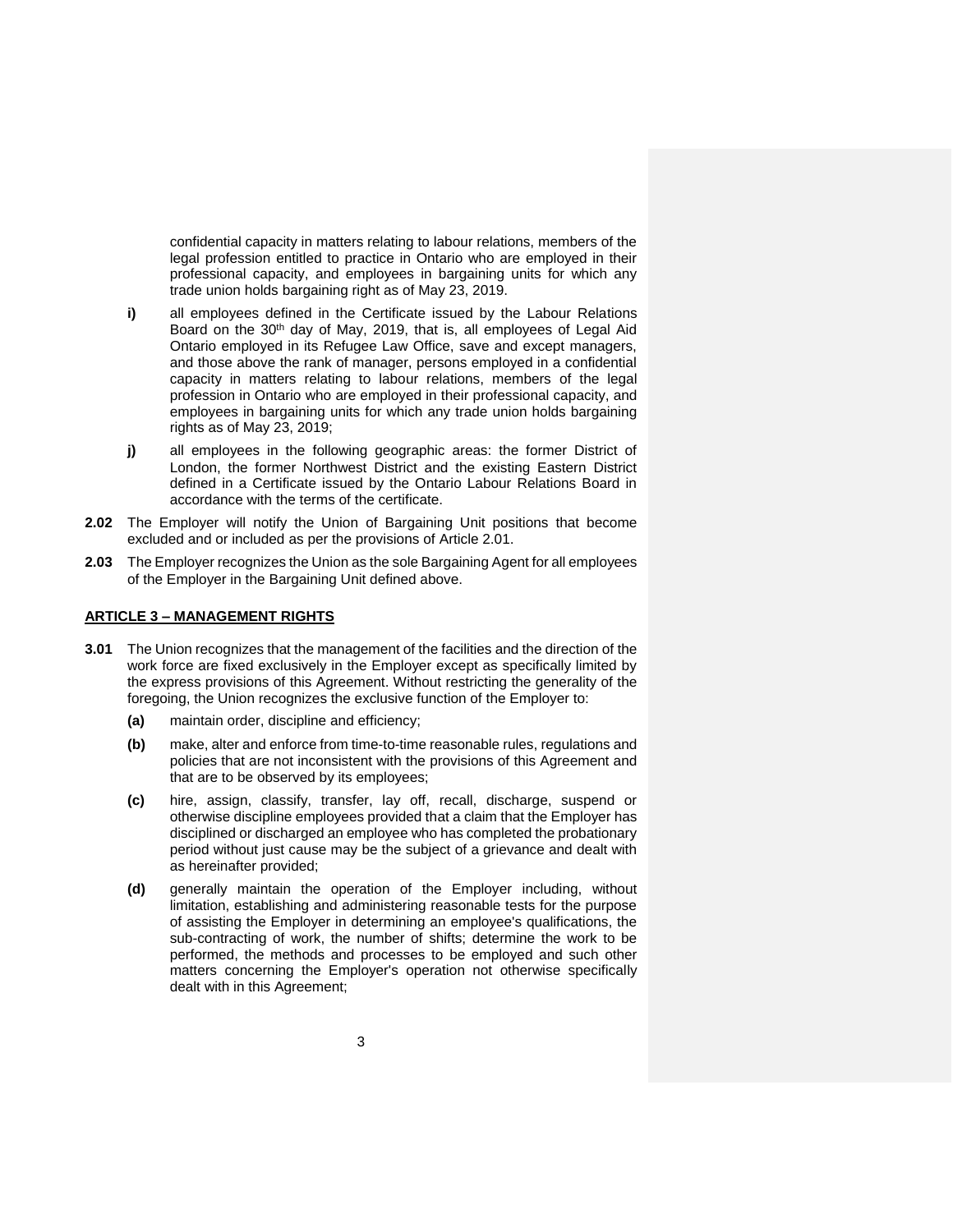**(e)** to redeploy staff for business continuity purposes in the event of emergency situations to other roles for which they are qualified and/or can be readily trained;

An emergency is defined as a serious situation, or occurrence, that happens unexpectedly and demands immediate action, such as natural disasters, power outages, pandemics etc.; and impedes the normal service delivery to clients.

#### <span id="page-6-0"></span>**ARTICLE 4 – DUES DEDUCTION**

- **4.01** Once each pay period, the Employer will deduct from the pay of each employee who is covered by this Agreement, starting with the pay period nearest to the employee's date of hire, an amount equal to her/his regular bi-weekly Union dues as prescribed by the Union. The Union shall notify the Employer in writing of the amount of such dues from time-to-time.
- **4.02** All dues so deducted shall be remitted to the Accounting Department of the Union not later than the fifteenth (15th) day of the month following the month in which such deductions are made, together with a list of the names of all employees from whose pay dues were so deducted. The aforesaid list shall indicate the employee's SIN number, the amount deducted for each employee and the period covered for the deduction.
- **4.03** The Union agrees to indemnify and save the Employer harmless with respect to all claims and demands made against the Employer by an employee as a result of the deductions and remittance of dues by the Employer pursuant to this Article.
- **4.04** The Employer agrees to report total dues deducted annually on each employee's T-4 slip.
- **4.05** The Employer agrees that the current formula of Union dues deduction will be applied to all retroactive wage increases.

#### <span id="page-6-1"></span>**ARTICLE 5 – UNION ACTIVITY**

- **5.01** The Union will not, nor will any employee, engage in Union activities during working hours or hold meetings at any time on the premises of the Employer without the permission of the Employer. Such permission must be requested at least five (5) working days prior to the planned Union activity or at the earliest possible opportunity. The Employer also agrees that Stewards will be permitted to meet with Bargaining Unit members during working hours to discuss issues or concerns that require immediate attention. It is understood that such meetings will not interfere with the effective day-to-day operation of the Employer.
- **5.02** The parties will share equally the cost of printing sufficient copies of this Agreement to provide one (1) to each member of the Bargaining Unit.
- **5.03** The Employer agrees to acquaint new employees of the fact that a Collective Agreement is in effect and to advise new employees of the names and work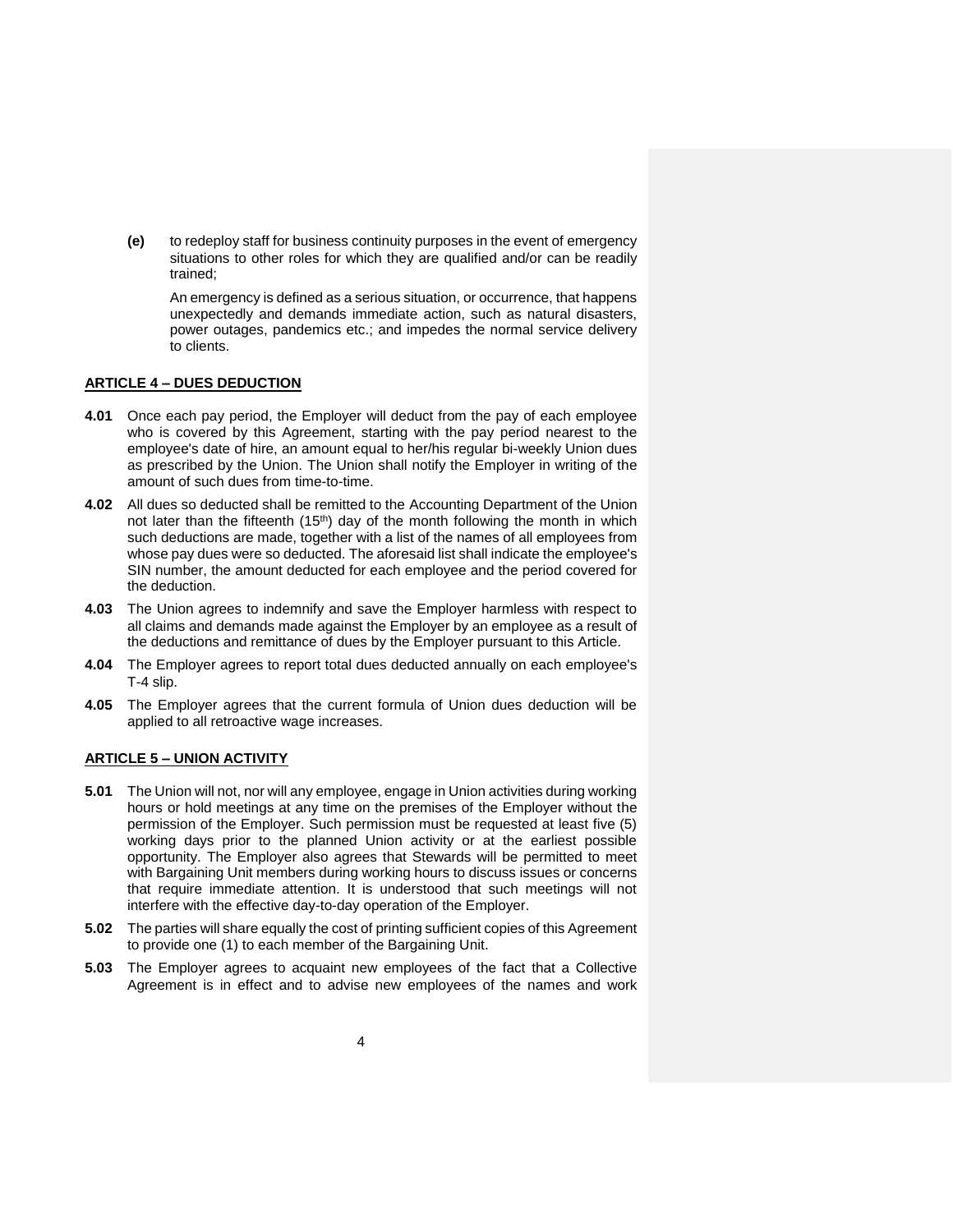locations of Union Stewards. The Employer agrees that a Union Steward will be given the opportunity to meet with all new Bargaining Unit employees, without loss of pay, for thirty (30) minutes during the employees first thirty (30) days of employment. The Employer will provide the Union with a list of all newly hired employees in the Bargaining Unit on the first working day of each month.

**5.04** The Union shall have the use of a bulletin board in the Employer's premises for the purpose of posting notices relating to the Union's legitimate business affairs.

Such notice must be approved by the Employer, prior to their being posted and such approval shall not be withheld unreasonably.

- **5.05 Notices to the Union**
	- **(a)** The Employer shall advise the Unit Steward and a designate of the EERC of the name and position of each new employee hired into the Bargaining Unit within two (2) weeks of hire.
	- **(b)** The Employer shall provide the Unit Steward and a designate of the EERC, within two (2) weeks, the name and position of each employee who leaves the Bargaining Unit. This shall include, but not be limited to, retirement, resignation, termination, layoff, movement to a permanent excluded position, and secondment to excluded positions with the expected date of return to the Bargaining Unit.
	- **(c)** Upon request, the Employer shall provide the Unit Steward and a designate of the EERC a list of all non-dues paying staff members, including contract staff and contractors, employed or contracted by Legal Aid Ontario.

Within fifteen (15) working days of the request, the Employer shall supply the list showing the name, start date, expected termination date if known, title and department of each employee.

- **(d)** The Employer agrees to notify the Union ten (10) business days in advance of any proposed implementation of anything referenced in Article 3.01(b).
- **5.06** In order that the Union can properly represent the employees in Labour Management Relations, the Employer will provide secure storage space for the Local's use.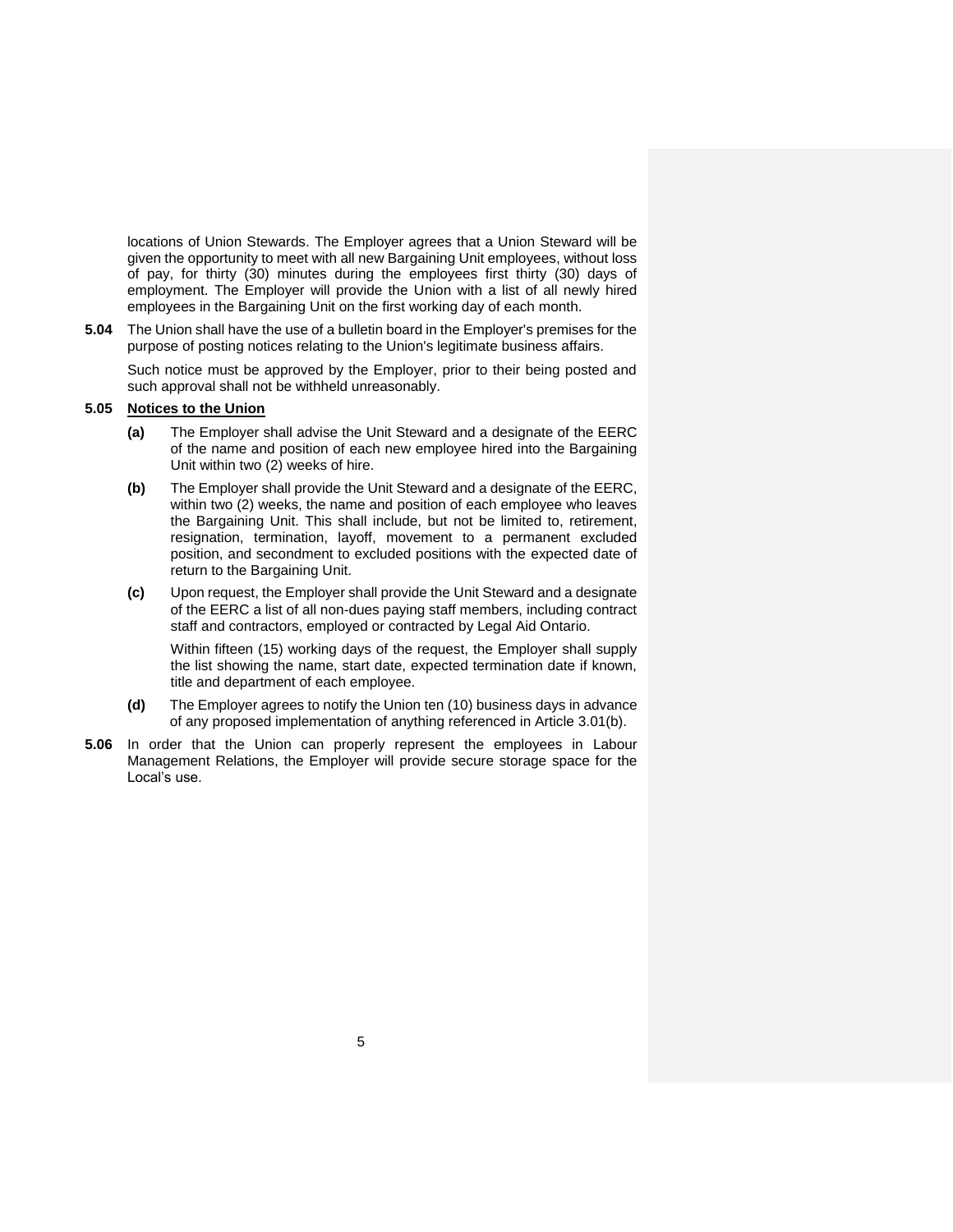#### <span id="page-8-0"></span>**ARTICLE 6 – REPRESENTATION**

- **6.01** The Employer agrees to recognize the following Union Representatives:
	- **(a)** A maximum of six (6) Stewards from each of the six (6) Districts as outlined in the Letter of Understanding: Scope and Recognition, with up to two (2) of whom being Unit Stewards; and three (3) Stewards from each of Refugee Law Office and GTA Centralized Services, with one (1) from each being the Unit Steward. .
	- **(b)** A Negotiating Committee of up to three (5) employees, together with a Union Staff Representative, for the purpose of renegotiating this Collective Agreement. Members of the Negotiating Committee will not suffer any loss of pay while attending meetings with the Employer for the purpose of negotiating the Agreement, up to and including any meeting(s) held with the Conciliation Officer. It is understood and agreed that the pay of the members of the Negotiating Committee will be at straight time and not to exceed the standard work day.

The Employer shall also release Negotiating Team members from duty for preparation, caucus time, and reasonable travel time, subject to operational needs. Such release time will not be unreasonably denied. The Union will reimburse the Employer for all pay for this time off.

- **\*(c)** Up to one (1) representative to the Joint Health and Safety Committee.
- **(d)** Up to two (2) representatives to the Pension Advisory Committee.
- **(e)** Up to two (2) representatives to the Benefits Advisory Committee.
- **(f)** Up to five (5) representatives to the Joint Job Evaluation Committee.
- **(g)** Up to six (6) representatives to the Employer/Employee Relations Committee.
- **(h)** Up to two (2) representatives to the Employee Engagement Committee
- **(i)** Up to two (2) representatives to the Diversity and Inclusions Committee
- **(j)** Up to two (2) representatives to the Accessibility Advisory Committee
- **6.02** All of the above-mentioned representatives shall be employees who have completed three (3) months of employment.
- **6.03** The Union will provide the Employer with an up-to-date list of the names and position of each representative acting pursuant to this Article and the Employer will not be required to recognize such representatives until it has been so notified.
- **6.04** No representative shall leave her/his work place or enter another department to investigate or process a grievance, or negotiate with the Employer, without the prior consent of her/his supervisor, or any other supervisor affected, which shall not be unreasonably withheld. It is understood that committee persons will not absent themselves from their regular duties unreasonably.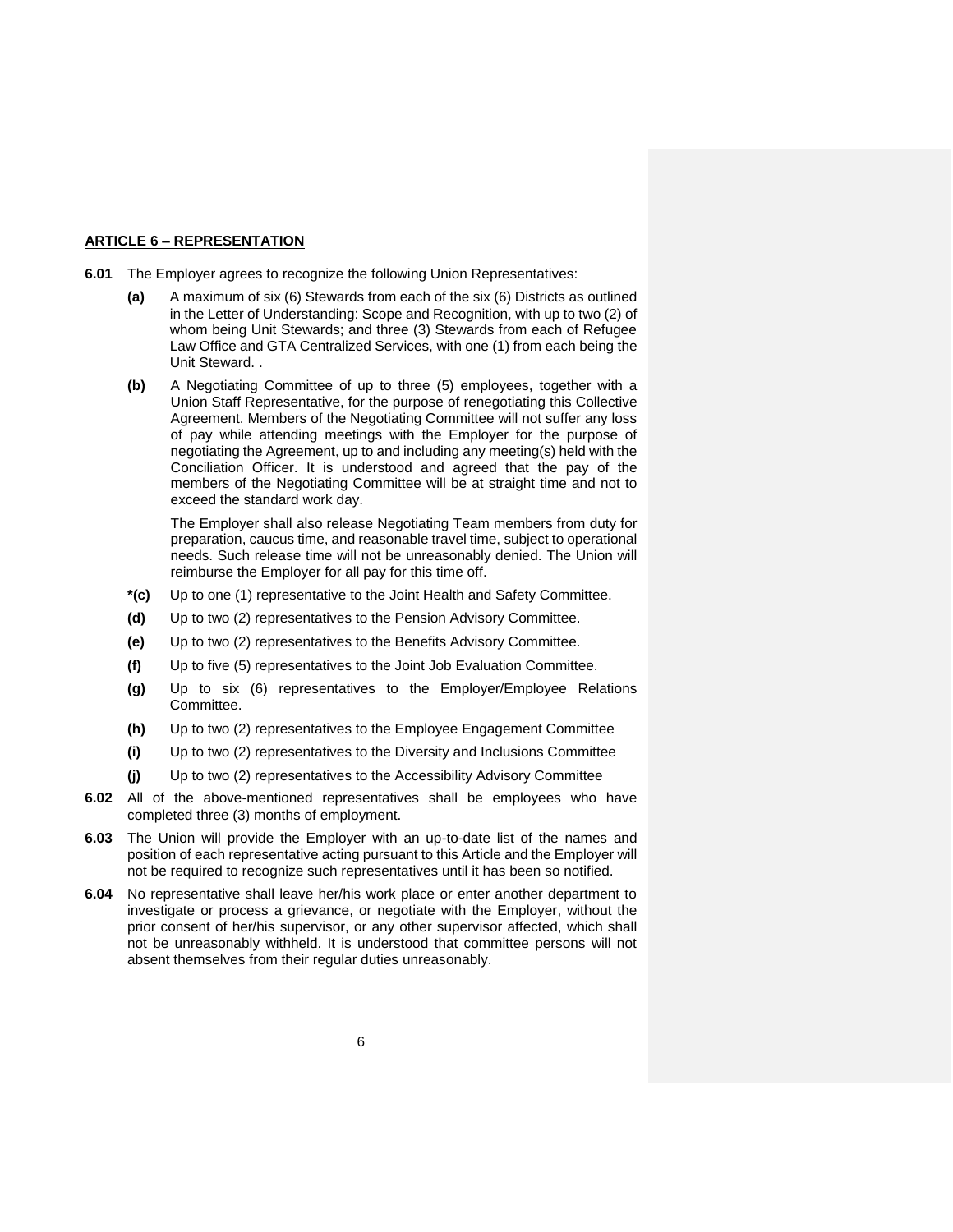- **6.05** The Employer agrees that a Steward, or committee person, will suffer no loss of basic pay as a result of regularly scheduled straight-time lost while attending meetings with the Employer pursuant to this Article and Article 10 (including investigation of grievances in accordance with the Grievance Procedure but excluding attendance at arbitration hearings).
- **6.06** The Union Representatives will not enter the premises of the Employer without obtaining the prior consent of the Employer.
- **6.07** Upon written request by the Union, and provided that reasonable notice is given, leave of absence without loss of pay or credits may be granted by the Employer to employees elected as Executive Board Members and Executive Officers of the Union, for the purpose of conducting the internal business affairs of the Union.

The Union shall reimburse the Employer for the salary paid to members of the Executive Board and the Executive Officers granted leave under this Article and such leave shall not be withheld unreasonably.

#### <span id="page-9-0"></span>**ARTICLE 7 – EMPLOYEE/EMPLOYER RELATIONS COMMITTEE**

- **7.01** An Employee/Employer Relations Committee shall be established consisting of up to six (6) representatives of the Union and six (6) representatives of the Employer, with the capacity of either party to bring in an additional resource person from the Union or the Employer.
- **7.02** The Area Employee/Employer Relations Committee shall meet at the request of either party, usually once every two (2) months at a mutually agreeable time to discuss matters of mutual concern. Where practical, each party will notify the other of the proposed agenda items in writing one (1) week in advance of the meeting.
- **7.03** The Employee/Employer Relations Committee shall address matters of mutual interest to the parties including but not limited to fair and equitable access of employees to educational opportunities.

#### <span id="page-9-1"></span>**ARTICLE 8 – NO DISCRIMINATION**

- **8.01 (a)** There will be no discrimination or harassment practiced by reason of ancestry, place of origin, colour, ethnic origin, citizenship, creed, sex, sexual orientation, gender identity, gender expression, race, age, marital status, family status, or disability, as defined in Section 10(1) of the *Ontario Human Rights Code (OHRC),* membership or non-membership in Union, nor for any other reason.
	- **(b)** Any employment equity programs undertaken by LAO that are taken in accordance with the *Ontario Human Rights Code* shall not be considered a contravention of this article.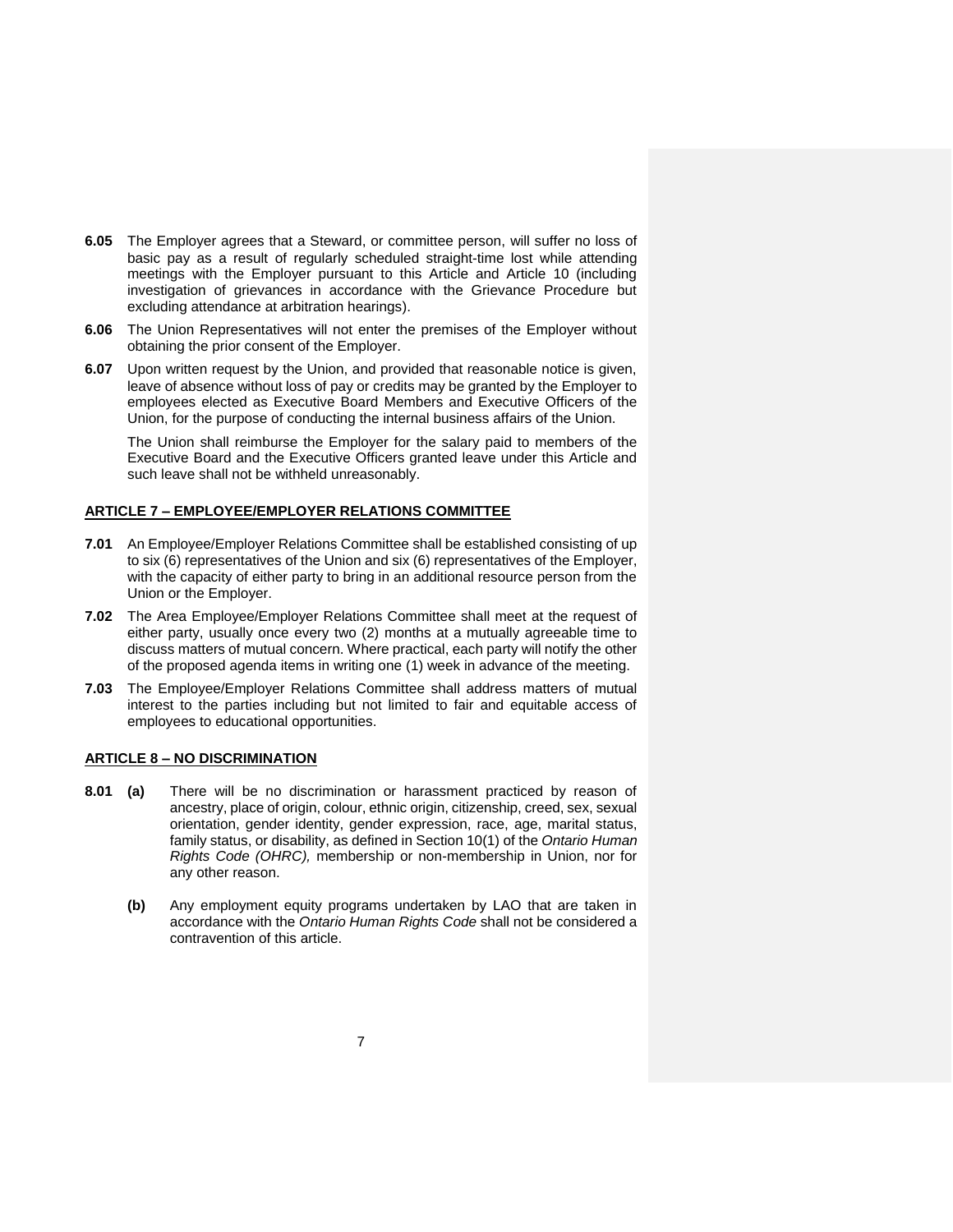If any provision of this agreement is found to conflict with the *Ontario Human Rights Code*, the parties shall be bound by the Code and shall amend this agreement to the extent required.

#### **8.02 Code of Conduct**

The Union and the Employer recognize the dignity and worth of every individual and seek to create a climate of understanding and mutual respect in the workplace.

The parties agree that they will not tolerate, ignore or condone any type of improper comment or conduct that a person knows, or ought reasonably to know, would be unwelcome, offensive, or embarrassing. Breaches of the Code of Conduct include derogatory remarks, name calling, threats or other forms of intimidation, bullying, violence, inappropriate jokes, innuendoes and teasing, insulting gestures, practical jokes, hate literature, actions which invade personal privacy, spreading rumours that damage one's reputation, arbitrarily refusing to work with another, and inappropriate use of authority.

Where there is an alleged violation of this Article, employees will make their complaint known, in writing, to their Manager within ten (10) working days. If the complaint is against the immediate Manager, the complaint shall be raised with the next higher level of management. The Manager, together with Human Resources, the employee and her/his Union Steward, will develop a plan of action to review the alleged violation. If the matter is not resolved within the next ten (10) working days, the employee may submit a grievance at Step 1 of the Grievance Procedure described in Article 10.

#### <span id="page-10-0"></span>**ARTICLE 9 – NO STRIKES OR LOCKOUTS**

**9.01** In view of the orderly procedure established by this Agreement for the settlement of disputes and the processing of grievances, the Union and the Employer agree that there shall be no strike or lock-out during the lifetime of this Agreement. The terms "strike" and "lock-out" shall be as defined in the *Ontario Labour Relations Act,* R.S.O. 1980, c.228, as amended.

#### <span id="page-10-1"></span>**ARTICLE 10 – COMPLAINT AND GRIEVANCE PROCEDURE**

- **10.01** It is the mutual desire of the parties that complaints of employees shall be resolved quickly and effectively.
- **10.02** All reference to "days" in this Article and in Articles 11 and 12 shall mean working days.

#### **10.03 Complaints**

An employee who has a complaint relating to the interpretation, application, administration or alleged violation of this Agreement may discuss her/his complaint with her/his immediate Supervisor. The employee may elect to have a Union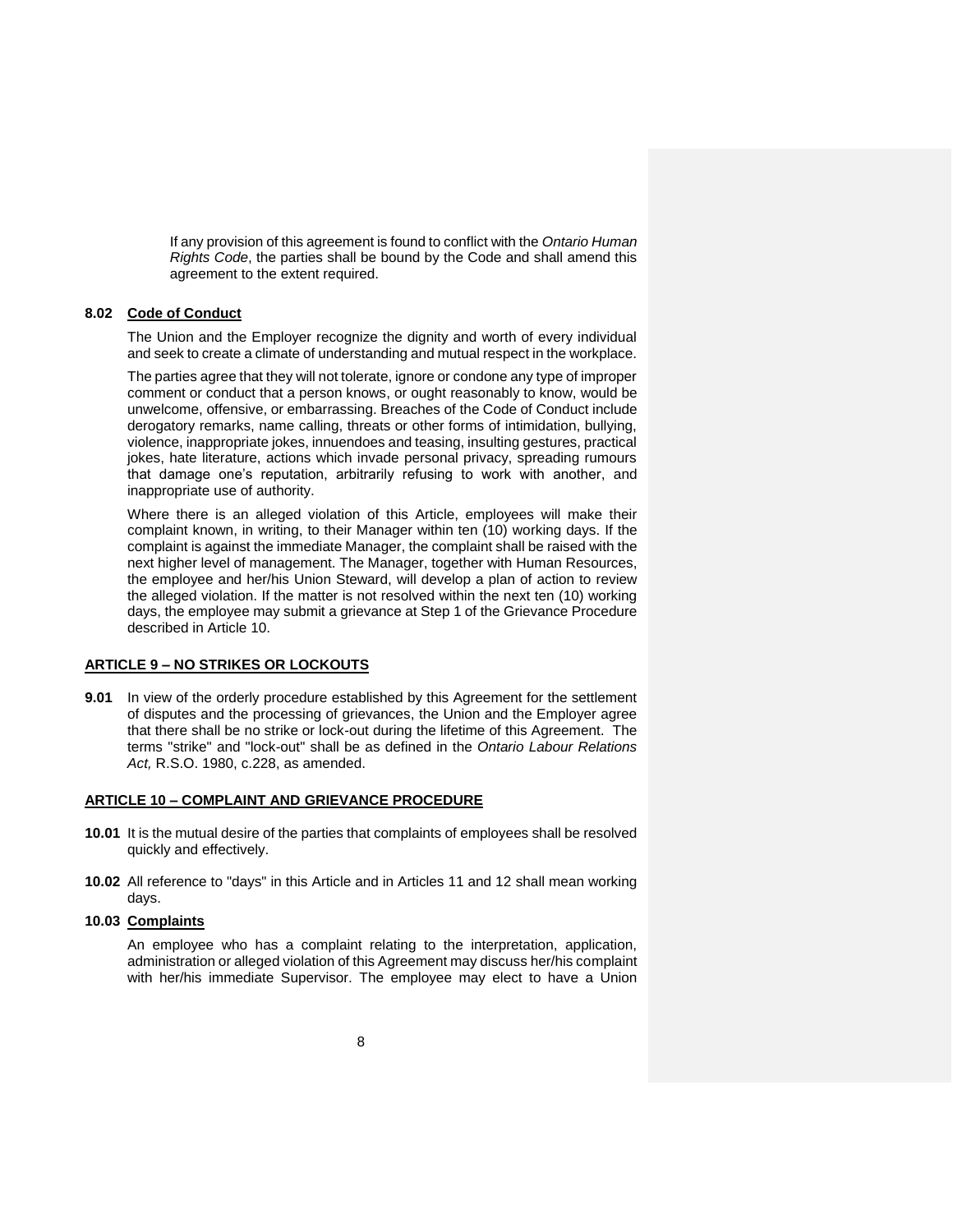Steward present at the meeting*.* Such a complaint shall be brought to the attention of the immediate Supervisor within ten (10) days of the incident-giving rise to the complaint, or the date the employee ought reasonably to have become aware of the circumstances giving rise to the complaint.

#### **Step 1**

If the matter is not resolved within five (5) days of discussion, the employee may take the matter up as a grievance by filing the grievance, in writing, with her/his immediate Supervisor within five (5) days of the discussion with her/his Supervisor. The grievance shall contain a statement of the facts relied upon, clearly indicate the relief sought, specify the provisions of the Collective Agreement alleged to have been violated, and be dated and signed by the employee. The supervisor shall answer the grievance in writing within five (5) days of receipt of the grievance and shall deliver a copy of the answer to the grievor's Steward.

#### **Step 2**

Failing settlement at Step 1, the employee, her/his steward, and her/his Manager shall meet and attempt to resolve the grievance within five (5) days of completion of Step 1. Either party may request facilitation/mediation services from Human Resources to assist in coming to resolution. The employer shall respond in writing within five (5) days of the meeting with the results of the meeting and shall deliver a copy to the grievor's Steward.

#### **Step 3**

Failing settlement at Step 2, the employee may refer the grievance to the President/CEO within five (5) days of the conclusion of Step 2. A meeting with the employee, her/his steward, and the President/CEO will be set within ten (10) days of the request. The Employer shall respond in writing within five (5) days of the meeting with the results of the meeting and shall deliver a copy to the grievor's Steward.

**10.04** The above time-limits may be extended by the mutual agreement between the parties to this Agreement; however, such agreement must be confirmed in writing.

## **10.05 Employer or Union Grievance**

The Union or the Employer may initiate a grievance relating to the interpretation, application, administration or alleged violation of this Agreement beginning at Step 2 of the Grievance Procedure. Such grievance shall be filed within ten (10) days of the circumstances giving rise to the grievance, or the date upon which the grieving party ought reasonably to have become aware of the circumstances giving rise to the grievance. Such grievance shall be in the form prescribed in Step 1. Any such grievance may be referred to Arbitration under Article 12 by either the Union in the case of a Union grievance or the Employer in the case of an Employer grievance.

**10.06** If a party fails to reply to the grievance within the time-limit set out in any Step of the Grievance Procedure, the grievance may be submitted to the next Step.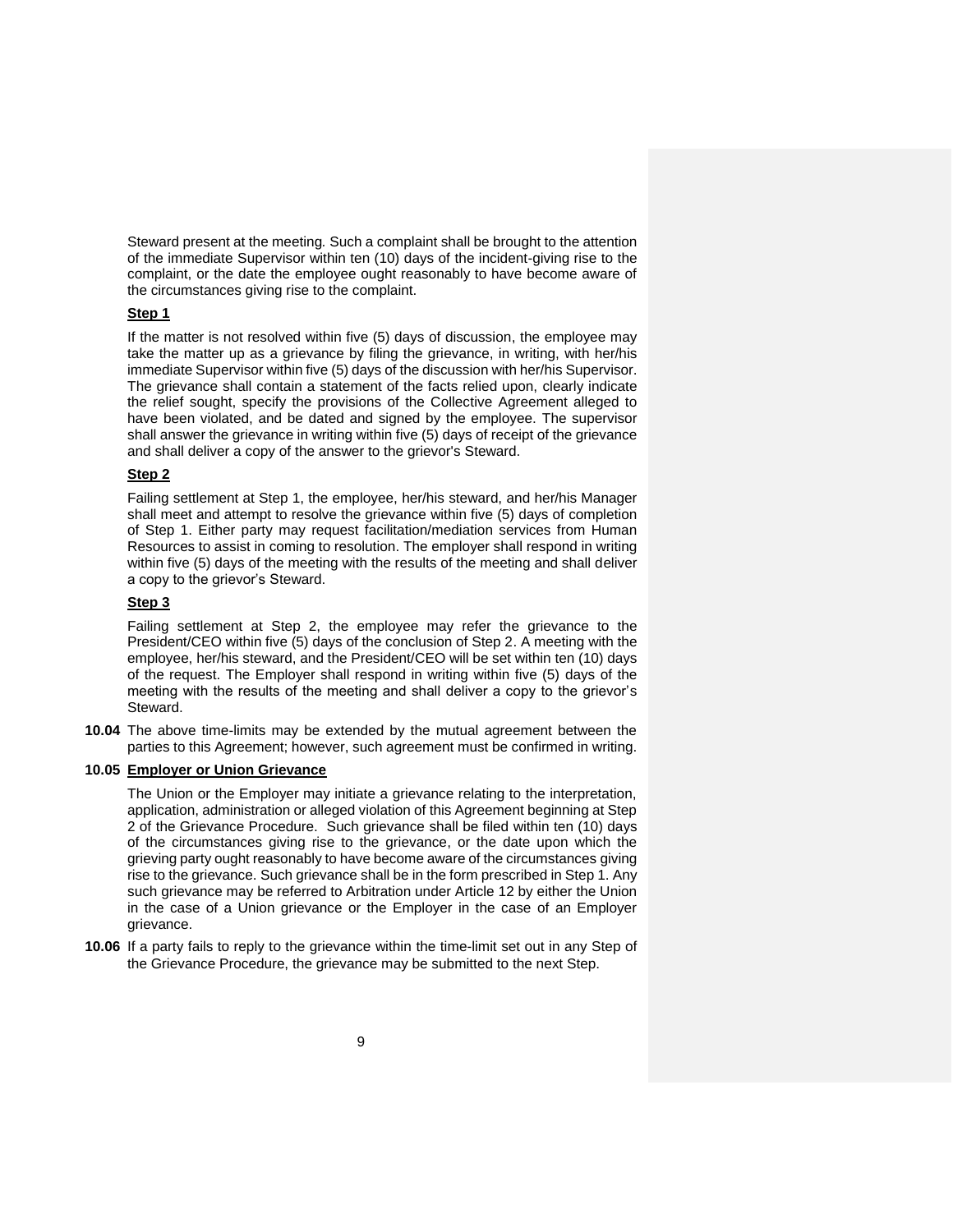- **10.07** Any complaint or grievance which is not commenced or processed through the next stage of the grievance or arbitration procedures within the time specified, or within the time frames mutually agreed to by the parties, shall be deemed to have been dropped.
- **10.08** A grievance which is not resolved through the foregoing procedure may be referred to Arbitration in accordance with the provisions hereof.

#### <span id="page-12-0"></span>**ARTICLE 11 – DISCIPLINE AND DISCHARGE CASES**

- **11.01** The Employer will make reasonable efforts to arrange for a Union Steward to be present at a meeting where discipline or discharge will be imposed on an employee and to advise the Unit Steward or designate twenty-four (24) hours in advance that a meeting will take place. Such notice will disclose the location and time of said meeting. The Union shall maintain confidentiality regarding said meeting except as may be required to arrange for the attendance of a Union Steward at the meeting.
- **11.02** An employee who is discharged or suspended shall be given a reasonable opportunity to interview her/his Steward before leaving the Employer's premises, unless it is necessary, because of the circumstances giving rise to her/his discharge, to require the immediate expulsion of the employee from the premises.
- **11.03** A seniority employee who is discharged may file a grievance at Step 2 of the Grievance Procedure within ten (10) days after such discharge. A seniority employee who is disciplined may file a grievance at Step 1 of the Grievance Procedure within ten (10) days of such discipline.
- **11.04** Where a discipline or discharge grievance is not settled and becomes the subject matter of an Arbitration, the Arbitrator or Arbitration Board may substitute such other penalty for the discharge or discipline as the Arbitrator or Arbitration Board seems just and reasonable in all the circumstances.

#### <span id="page-12-1"></span>**ARTICLE 12 – ARBITRATION**

- **12.01** Where a grievance which has not been resolved through the Grievance Procedure, or where a difference arises between the parties relating to the interpretation, application or administration of this Agreement, including any question as to whether a matter is arbitrable and is referred to arbitration, the following shall apply:
	- **(a)** The party referring the grievance shall give written notice to the other party not later than fifteen (15) days after the response from Stage 2 that it intends to refer the matter to Arbitration, giving the name and address of the proposed Arbitrator.

The time limits in Article 12 may be extended by the mutual agreement between the parties to this agreement; however, such agreement must be confirmed in writing.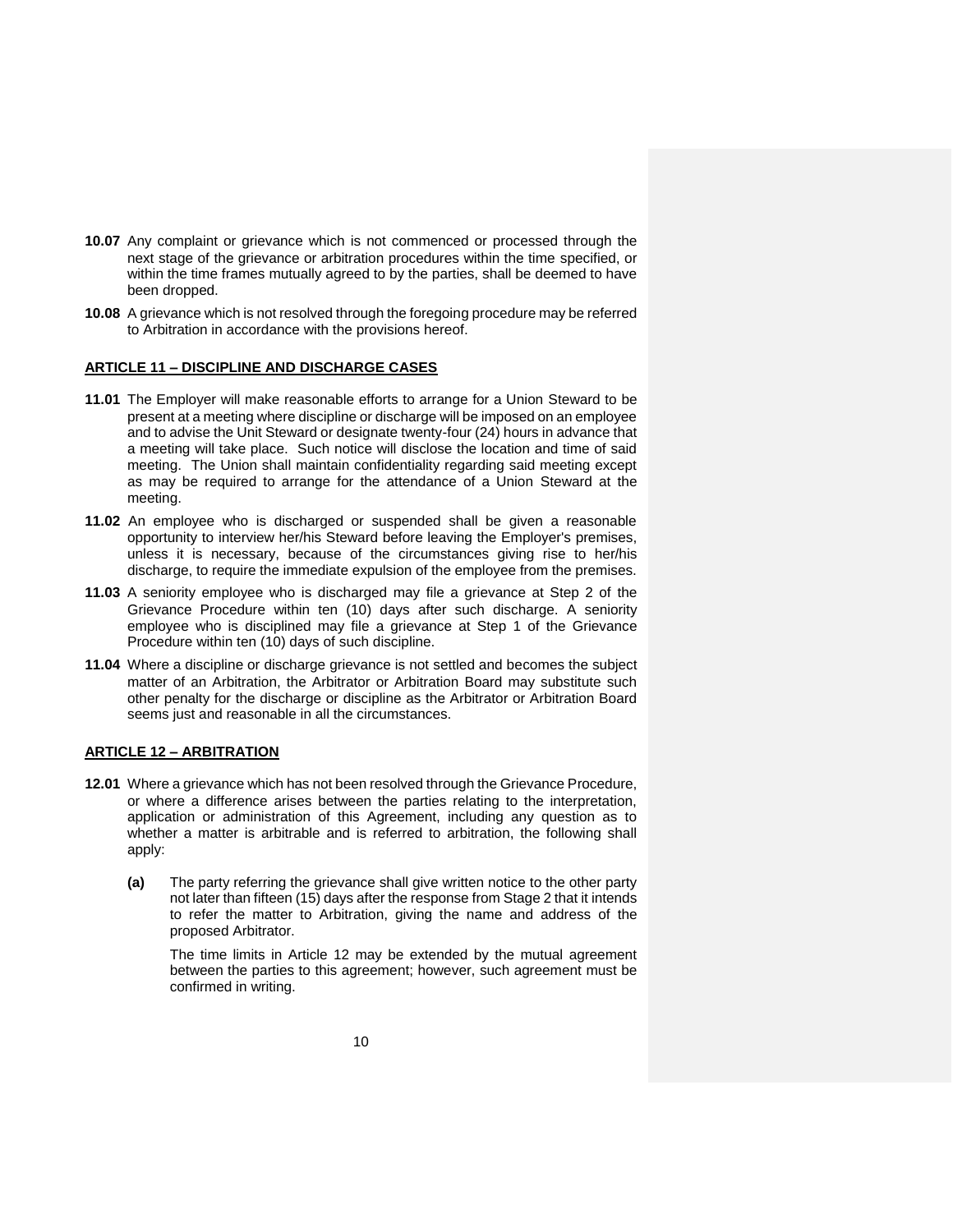- **(b)** Within ten (10) days after receiving such notice, the other party shall respond by agreeing to the Arbitrator or proposing an alternative(s) Arbitrator(s).
- **(c)** Failing agreement within twenty-one (21) days of such time as may be agreed by the parties, the Office of Arbitration may make an appointment at the request of either party. The single Arbitrator shall be bound by all clauses in Article 12 in the same manner as an Arbitration Board.
- **12.02** No person may be appointed as an Arbitrator who has been involved in an attempt to negotiate or settle the grievance.
- **12.03** The Employer and the Union shall equally share the costs of the Arbitrator.
- **12.04** The Arbitrator shall not have the power to alter, modify or amend any part of this Agreement, nor make any decision inconsistent with the provisions of this Agreement.
- **12.05** Employees who are summonsed or subpoenaed and whose attendance is required at Arbitration Hearings shall receive permission to be absent from work with pay.
- **12.06 (a)** By mutual agreement, the parties may elect to have a Tripartite Board hear the matter in dispute instead of a single Arbitrator. In such a case, the party wishing to submit the issue to Arbitration should indicate this in its notice of intent to Arbitrate. The recipient of the notice shall inform the other party within seven (7) days of receipt of the notice, if it is agreeable or not, to the matter being heard by a Tripartite Board. If so, the parties shall use the following procedure:
	- **(b)** Within ten (10) days after receiving such notice, the other party shall respond by indicating the name and address of its nominee to the Arbitration Board.
	- **(c)** The two (2) nominees shall, within seven (7) days after the receipt of the appointment of the second of them, appoint a third person who shall be the Chairperson of the Arbitration Board.
	- **(d)** If the recipient fails to name a nominee, or if the two (2) nominees fail to agree on a Chairperson, an appointment may be made by the Office of Arbitration at the request of either party.
- **12.07** The Arbitration Board shall be governed by the following provisions:
	- **(a)** The Arbitration Board shall hear and determine the grievance and issue a decision that is final and binding on the parties and upon any employee affected by it.
	- **(b)** The decision of the majority is the decision of the Arbitration Board, but if there is no majority, the decision of the Chairperson governs.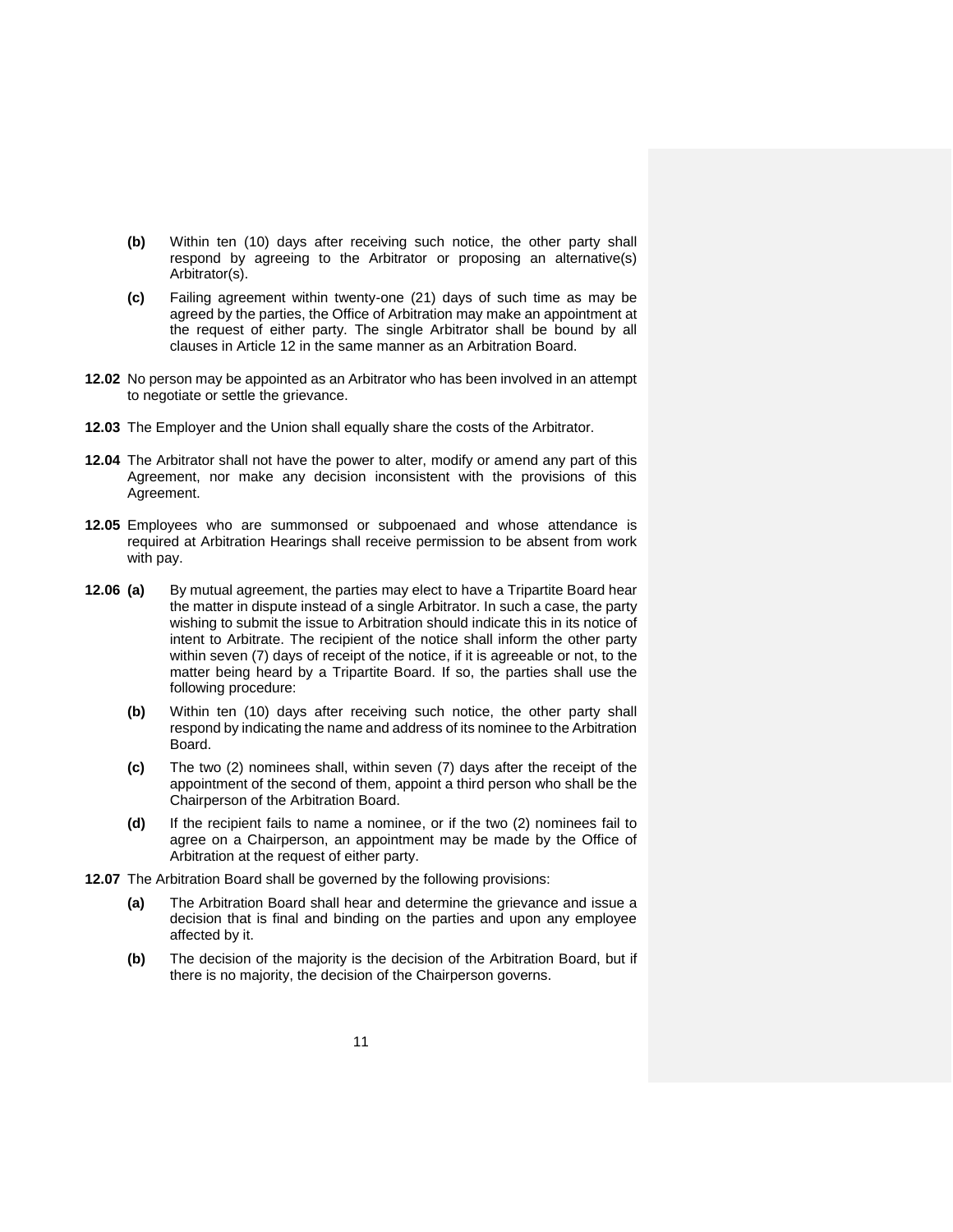- **(c)** Each party shall share the cost of the Chairperson of the Arbitration Board.
- **(d)** Each of the parties hereto shall bear the expense of its own nominee.
- **(e)** The Board shall determine its own procedure but shall give full opportunity to all parties to present evidence and make representations.

## <span id="page-14-0"></span>**ARTICLE 13 – SENIORITY**

**13.01** Newly hired employees shall serve a probationary period of six (6) calendar months duration. During this period an employee shall be considered as being employed on a trial basis and may be discharged at the discretion of the Employer. The discharge of a probationary employee shall not be the subject matter of a grievance. A probationary employee will receive a written assessment of their performance detailing achievements and/or areas of improvement at the end of three (3) months of employment and again at the end of the probationary period. Upon completion of the probationary period a new employee shall have her/his seniority dated back to her/his most recent date of hire.

After three (3) months of employment, employees will be eligible for benefits and paid time off.

- **13.02** Seniority shall mean an employee's length of continuous service with the Employer. Full-time employees shall accumulate seniority on the basis of years, months and days of employment, since last date of hire. For temporary employees, seniority shall accrue as per Article 33.02.
- **13.03** Seniority lists will be supplied to the Unit Steward of the Local and shall be posted on the bulletin board on January 1<sup>st</sup> and July 1<sup>st</sup> of each year, or within two (2) weeks of a request from the Representative of the Bargaining Unit.
- **13.04** Seniority once established for an employee shall be forfeited and the employee's employment shall be deemed to be terminated under the following conditions:
	- **(a)** if she/he voluntarily quits;
	- **(b)** if she/he retires in accordance with the provisions of the Employer's Pension Plans;
	- **(c)** if she/he is discharged for any cause and not reinstated through the Grievance Procedure;
	- **(d)** if she/he fails to report for duty after a layoff or leave of absence in accordance with the provisions of this Agreement;
	- **(e)** if twelve (12) months have elapsed from the day of layoff, or a period equal to the employee's seniority prior to such layoff, whichever is the lesser;
	- **(f)** if she/he is absent from work without permission for more than three (3) consecutive working days, unless such absence is established to have been due to causes beyond the employee's control.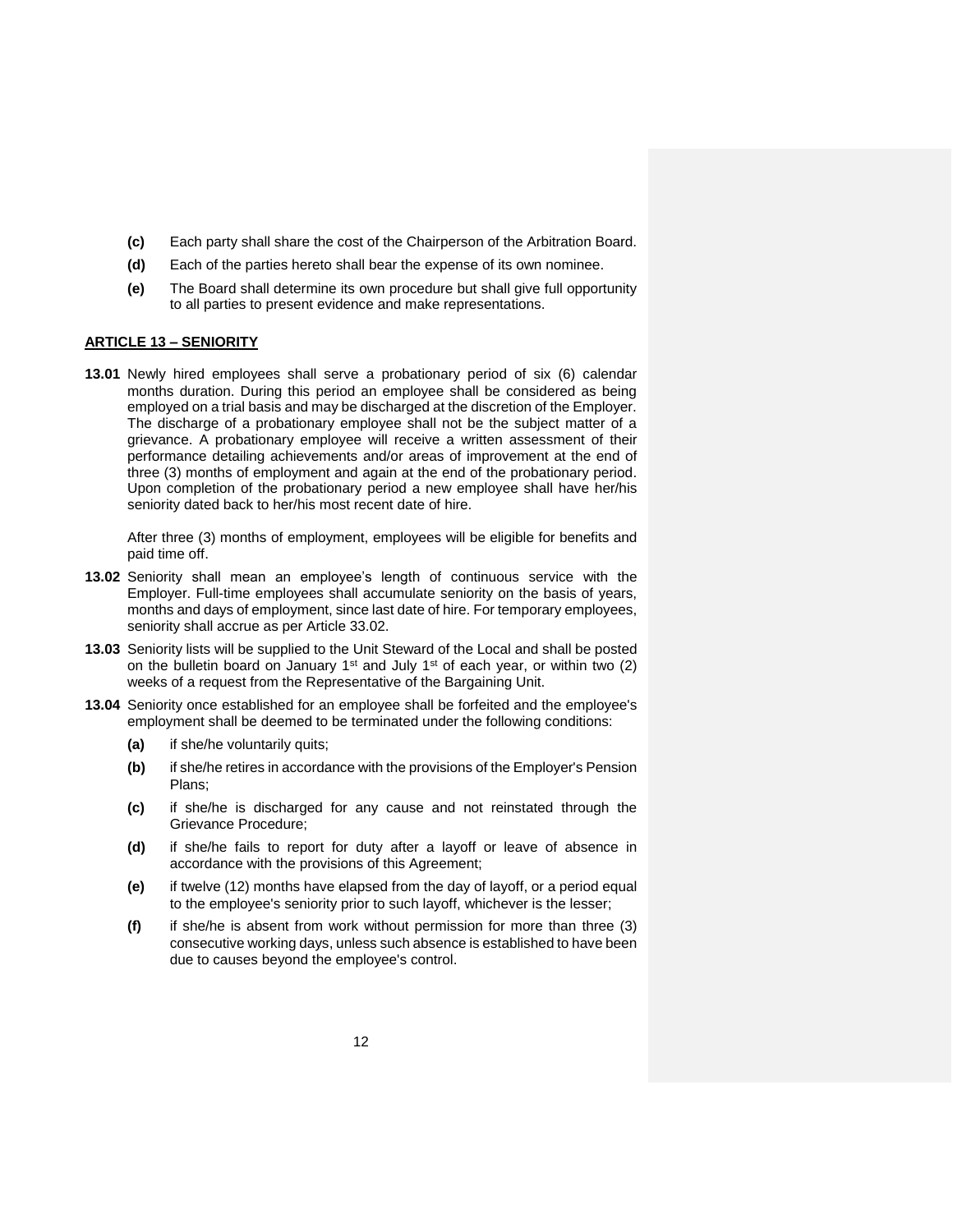**13.05** Employees promoted on a contractual or secondment basis to supervisory positions or positions not covered by this Agreement will retain their seniority after promotion and, if transferred back into the Bargaining Unit, the time served in such position, up to a maximum of two (2) years, shall be included in their seniority standing, unless extended by written agreement by the Employer and the Local Union.

#### <span id="page-15-0"></span>**ARTICLE 14 – JOB POSTING**

**14.01** When a new job classification is permanently created in the Bargaining Unit, or when additional employees are permanently required in an existing job classification in the Bargaining Unit, or when a permanent position has been vacated and requires a replacement, the Employer will post a notice of the vacancy for a period of at least five (5) working days. The notice will specify the nature of the position, the qualifications required, and the rate of pay. An employee who wishes to be considered for the position so posted shall signify her/his desire by making formal application in accordance with the provisions of the posting.

The Employer agrees to notify any employee on layoff or extended leave, of all job postings, if the employee so requests. The employee must provide an email address.

- **14.02 (a)** In filling any posted vacancy under this Article, the Employer will consider the requirements and efficiency of operations, the qualifications and abilities including, without limitation, educational qualifications, type of experience, training, individual abilities, punctuality, productivity and attendance and the candidate shall be selected on the basis of these factors provided that any negative assessment of the candidate's performance has been disclosed to the candidate in advance of the competition. If two (2) or more candidates are relatively equal in respect of the foregoing factors, then seniority with the Employer will be the controlling factor in selecting the candidate.
	- **(b)** If the job is not filled as a result of the posting, or if no suitable applications are received from within the Bargaining Unit, the Employer reserves the right to hire. It is understood that the Employer will not consider external applicants until qualified internal applicants have been interviewed.
	- **(c)** All applicants who are interviewed for a position will be informed of the competition outcome, by email, within five (5) working days of the successful candidate accepting the position. The email will advise the applicant of the outcome and will inform them that they may request feedback from the hiring manager or HR.
- **14.03 (a)** There shall be a trial period of three (3) calendar months from the date of appointment within which the successful applicant may return, or be required by the Employer to be returned, to her/his former job. Upon successful completion of the three (3) month period, the successful candidate will be confirmed in the position.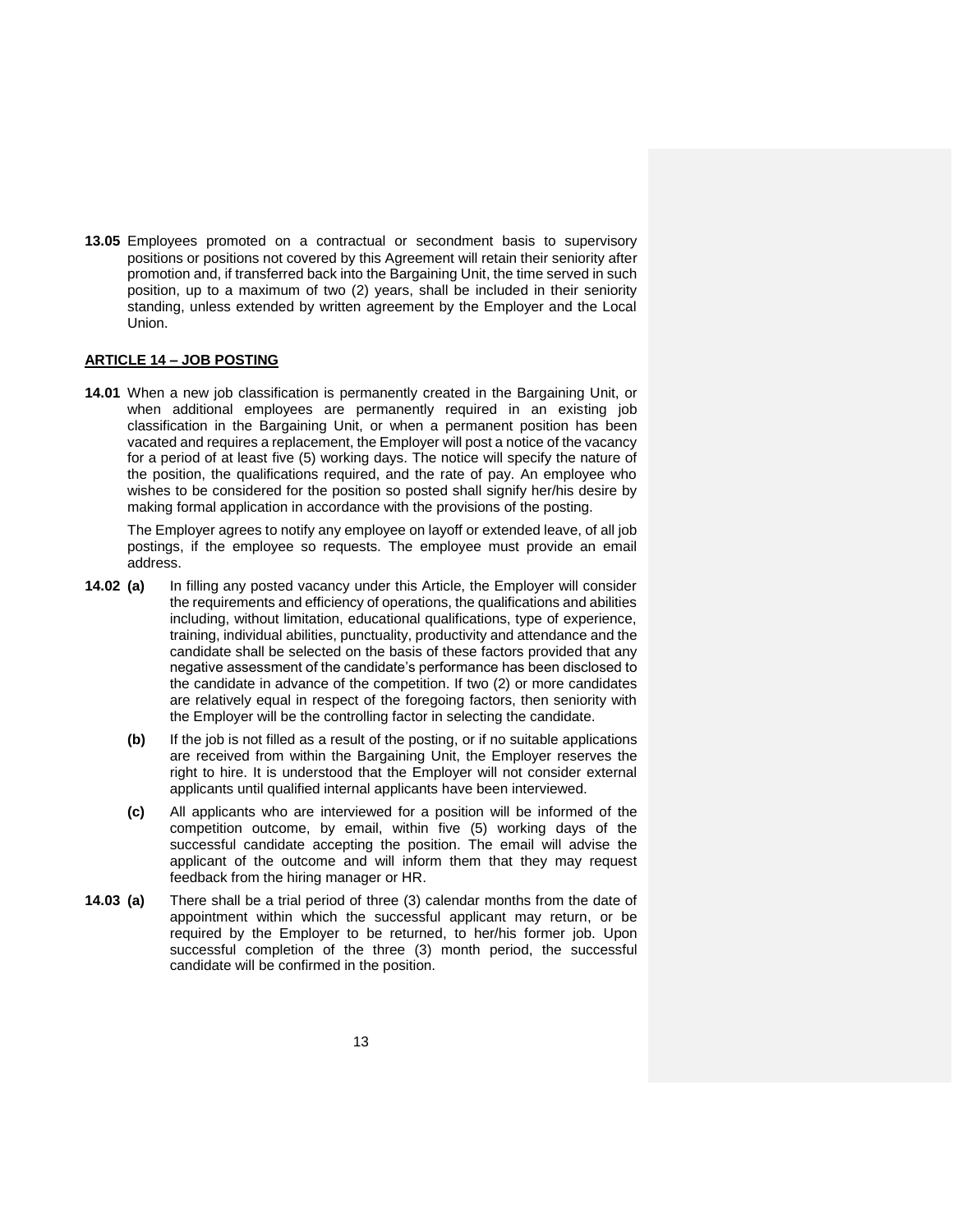- **(b)** If a position becomes vacant as a result of the operation of Article 14.03 (a) it may be filled on a temporary basis for up to three (3) months, unless it is mutually agreed to reduce or extend this period as may be deemed appropriate by the parties. Such an agreement between the Union and the Employer must be confirmed in writing.
- **14.04** Any employee who has accepted a new position following a job posting under this Article shall not be entitled to bid on a posted job for six (6) months from the date of her/his acceptance of her/his new position, except in the case of a bid on a posted job in a higher paid job classification or with the approval of the departmental Director.
- **14.05** Any job which is vacant because of illness, accident, vacation, leave of absence, temporary transfers, or promotions and temporary vacancies, shall not be deemed to be vacant for the purposes of this Article, nor shall the upgrading of an existing position with a single incumbent be deemed to create a vacancy. A job which is vacant due to the above reasons other than maternity leave of absence for a predetermined specified period in excess of seventy-five (75) working days, shall be posted pursuant to the provisions of this Article.
- **14.06** Where an employee is assigned temporarily for a period of not less than five (5) working days to perform substantially all of the duties attached to a position in a higher classification, she/he shall be paid Acting Pay from the day she/he commenced to perform those duties in accordance with the salary scale for the higher classification. The Acting Pay will be at the rate listed for the first salary step of the higher classification, provided that in no event shall the change result in an increase of less than three percent (3%).
- **14.07** An employee who has become incapable by illness or injury will be employed in other work which she/he is capable of performing adequately. The Employer and the Union shall mutually agree upon the position to be filled by such an employee.
- **14.08** Where an employee is temporarily assigned to perform the duties and responsibilities of a position not covered by this Collective Agreement, she/he shall retain her/his rights and obligations under the Collective Agreement.

LAO will continue to deduct Union Dues from any permanent Bargaining Unit members who are seconded into non-Bargaining Unit positions and it is understood that such employees will retain their rights and responsibilities under the Collective Agreement during the term of their secondment as per Article 13.05.

- **14.09** In cases where an employee is assigned temporarily, as outlined above, to an excluded position, the employee will be paid Acting Pay at the rate of the minimum of the salary band of the excluded classification, provided that in no event shall the change result in an increase of less than three percent (3%).
- **14.10** All secondment job opportunities in excess of two (2) months will be posted as per Articles 14.01 to 14.09 inclusive. The postings will include language regarding the employee's right to return to their previously held position at the end of the secondment period. All temporary positions, (contract/secondment and others) are deemed to be a secondment for all permanent internal applicants.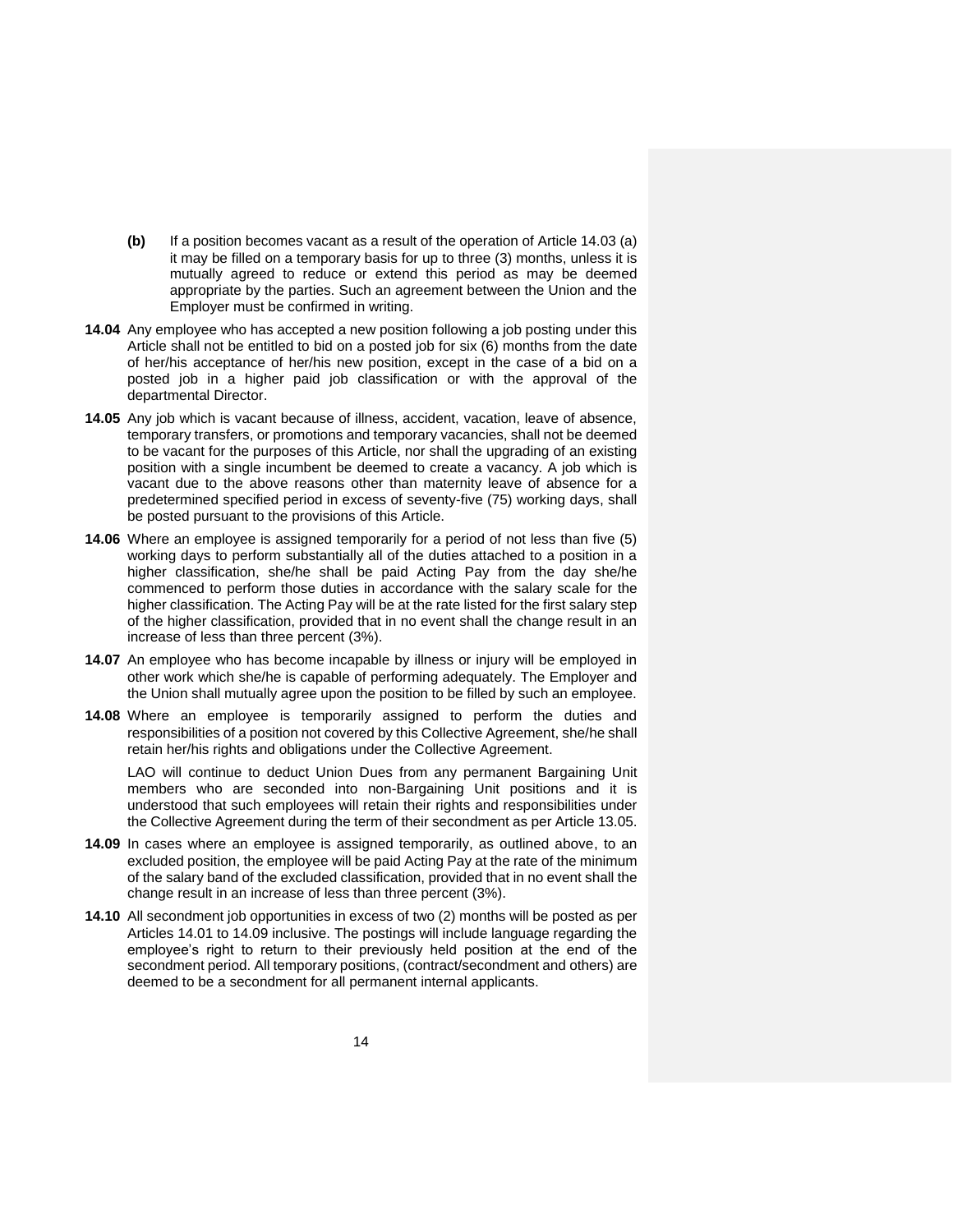**14.11** Where a temporary position has been operational in LAO for a period of twentyfour (24) months, the temporary position shall be converted at that time to a permanent full-time position, and shall be posted, as per Article 14, in the Collective Agreement.

A temporary position for a specific project with a known end-date that exceeds twenty-four (24) months is exempt. For any extension(s) to the exempt position, the Employer will consult with the Union.

Any interruption of less than ninety (90) days will not affect the determination of the twenty-four (24) month end-date.

**14.12** The Employer shall notify all Stewards and all members of EERC of any Bargaining Unit job posting one (1) business day prior to posting the position.

Notice for excluded positions will be provided, as soon as possible, prior to posting the position.

The Employer shall consider any representations which the Local Union may make with respect to including the position in the Bargaining Unit.

Any new Bargaining Unit positions must have been evaluated through the JJEC prior to posting.

#### <span id="page-17-0"></span>**ARTICLE 15 – LAYOFF AND RECALL**

**15.01** In the event that an employee's position is laid-off due to the redundancy of a position, or a department and/or a permanent reduction in the workforce, the provisions of this Article shall apply.

#### **15.02 Notice to Union**

At least one (1) month prior to issuing the notice of layoff specified in Article 15.04 below, the Employer will meet with the EERC, as specified in Article 7, to discuss possible ways and means of avoiding layoff. These shall include, but not be limited to:

- **(a)** Potential creation of vacancies that might be filled by affected employees;
- **(b)** Temporary assignment of affected employees to positions held by other employees who are on various leaves of absences;
- **(c)** Voluntary exits.

#### **15.03 Layoff Procedure**

When the Employer decides that circumstances require a reduction in personnel in any position, the following provisions shall apply:

- **(a)** Layoff shall be on the basis of seniority as defined in Article 13.02.
- **(b)** Subject to the right of employees to elect Voluntary Exit opportunities, the parties agree that in cases of layoff under Article 15, the employee in the affected job classification in the affected department with the least seniority will be the first to be laid-off.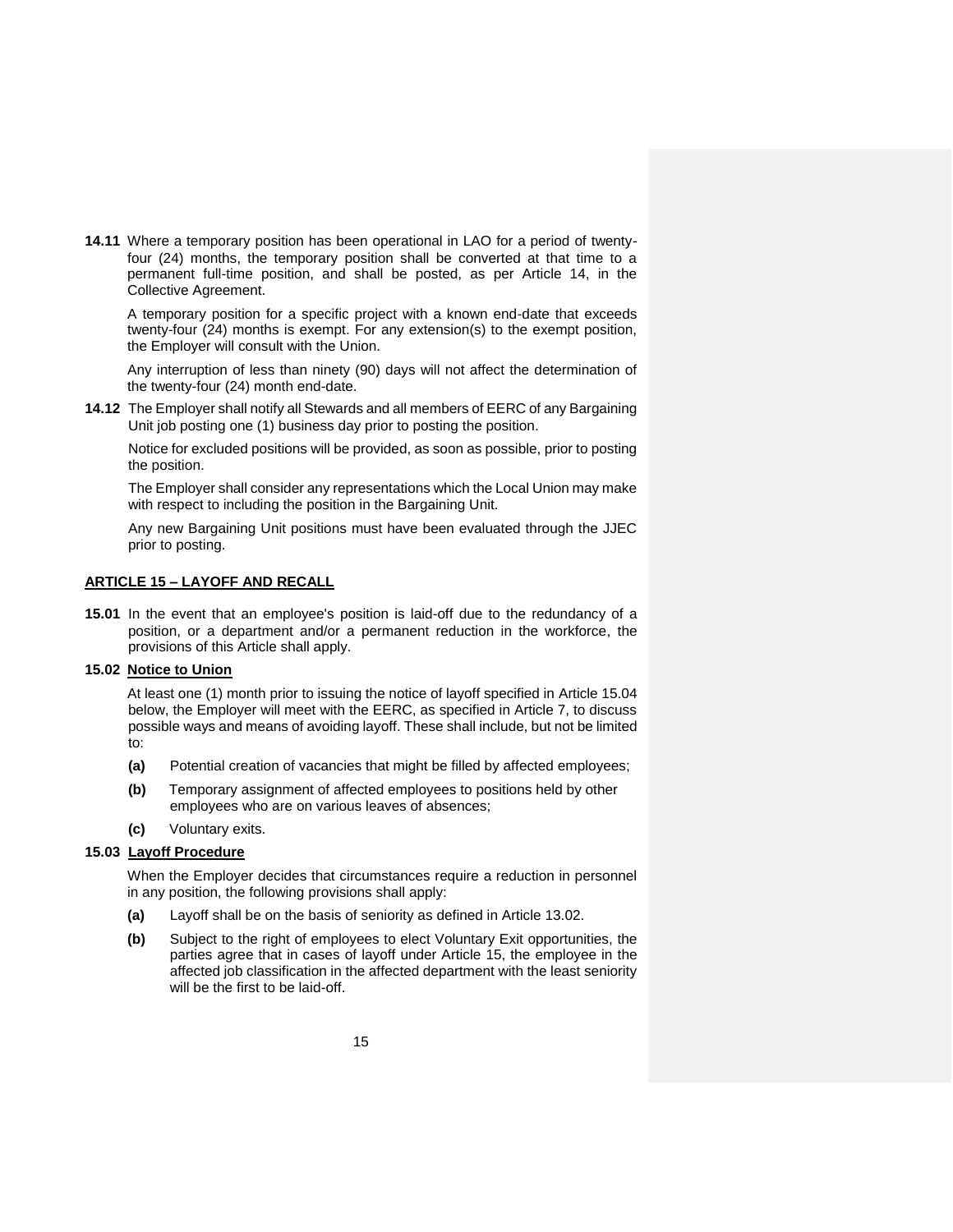**(c)** In the event of layoff under Article 15, the medical and dental benefits will continue up to the end of the month in which the layoff occurs, and the Employer and the employee will contribute the premiums accordingly

#### **15.04 Notice to Employee**

Where it has been determined by the Employer that a reduction in staff through layoff is necessary, the Employer shall give the affected employee and the Union at least four (4) months written Notice of Layoff. When the employee receives notice, he/she shall have ten (10) business days to elect to move to a vacant position or to be laid-off.

The employee who has received Notice of Layoff has the option of moving:

- **(a)** to a vacant position at the same salary grid provided he/she possesses the minimum qualifications and can satisfactorily perform the core duties and responsibilities of the job. If there is no such position, then;
- **(b)** to a vacant position identified in Article 15.05(a) at the same salary grid provided he/she possesses the minimum qualifications and can satisfactorily perform the core duties and responsibilities of the job. If there is no such position, then;
- **(c)** to a vacant position at the next lowest salary grid provided he/she possesses the minimum qualifications and can satisfactorily perform the core duties and responsibilities of the job. If there is no such position, then;
- **(d)** to a vacant position identified in Article 15.05(a) at the next lowest salary grid provided he/she possesses the minimum qualifications and can satisfactorily perform the core duties and responsibilities of the job. If there is no such position, then;
- **(e)** the provisions of the last section shall be repeated until all salary grids have been reviewed in descending order and a vacant position is identified and the employee affected possesses the minimum qualifications and can satisfactorily perform the core duties and responsibilities of the job. If no such position is identified the employee shall be laid-off.

#### **15.05 Voluntary Exit Option**

**a)** Before any Notices of Layoff are issued, the Employer will identify potential vacancies by canvassing employees in the Bargaining Unit in the affected salary grid or below to determine whether any of those employees wish to voluntarily terminate employment with the Employer.

The Employer will provide an irrevocable Letter of Intent to any interested employee. Employees wishing to take Voluntary Exit shall sign the irrevocable Letter of Intent within five (5) business days. The Letter of Intent will be in effect for thirty (30) calendar days from the date of the letter.

**b)** In the event that an employee(s) in the affected job classification in the affected department does wish to voluntarily terminate employment, the Employer will select that employee(s) for layoff and the employee(s) will receive Notice of Layoff and severance pay in accordance with Article 15.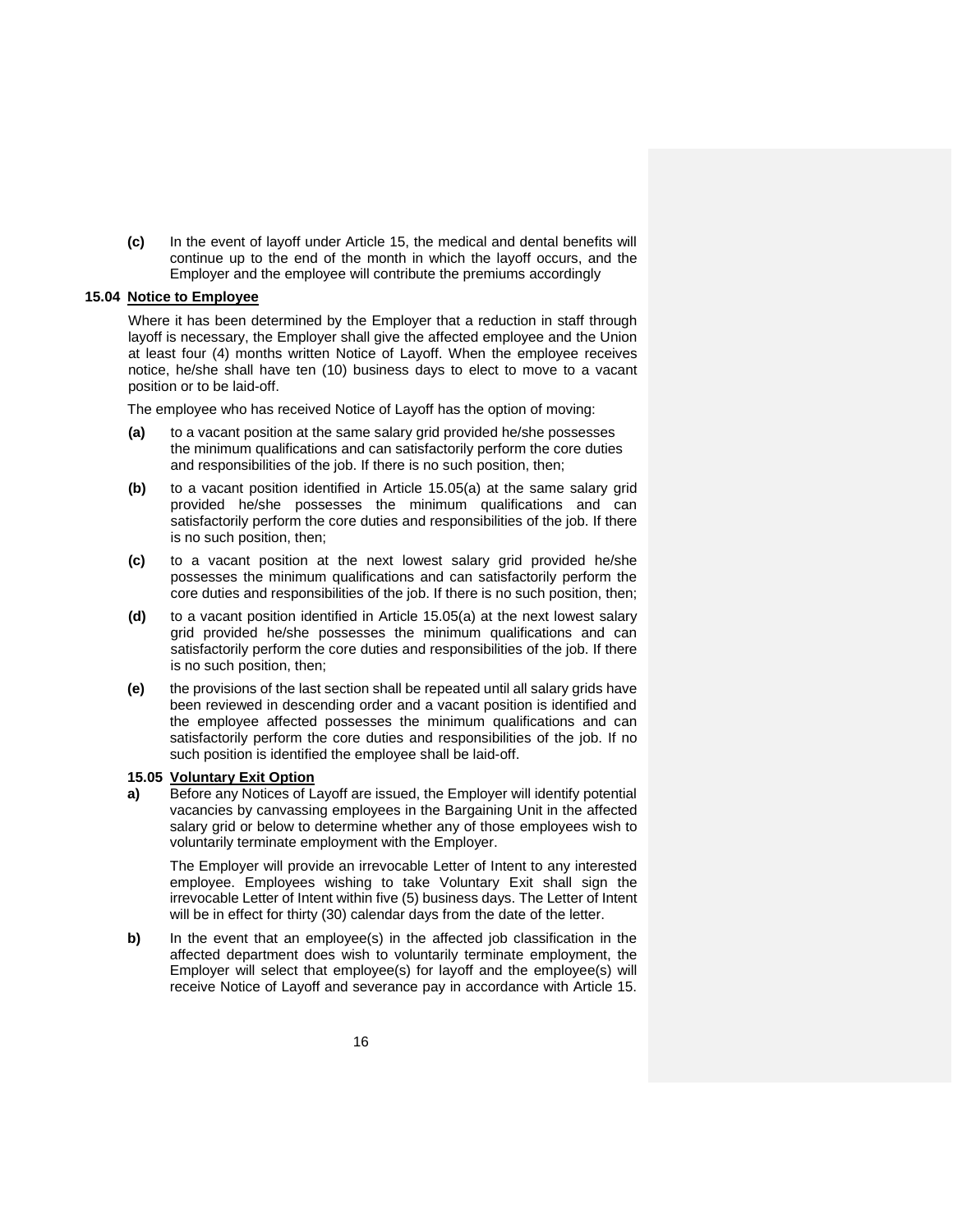An employee may resign at any time during the notice period and receive severance pay in accordance with Article 15.

- **c)** In the event that the numbers of employees in an affected job classification in an affected department volunteering to be laid-off exceeds the number of employees to be laid-off, it is understood that the Employer will select the employees with the most seniority to be laid-off from among the volunteers.
- **d)** In the event that there are insufficient volunteers in the affected job classification in the affected department, the Employer shall go to the list of volunteers who have signed an irrevocable Letter of Intent.

The Employer will select for layoff the volunteer in the salary grid closest to the affected employee provided that the affected employee possesses the minimum qualifications and can satisfactorily perform the core duties and responsibilities of the volunteer's position. In the event there is more than one (1) volunteer in the closest salary grid, the Employer will select the most senior volunteer for voluntary layoff.

- **e)** If no potential vacancies in the affected job classification in the affected department can be identified through the Voluntary Exit process, then notice of layoff will be given to the least senior employee in the affected job classification in the affected department as per Articles 15.03 and 15.04.
- **f)** To the extent permitted by law, the Employer will cooperate with an employee receiving severance pay with respect to the timing and direction of payment of severance to minimize income tax liability.

#### **15.06 Severance Pay**

The Employer shall provide severance as follows:

- **(a)** Employees will be provided with severance pay equivalent to two (2) weeks' of pay per year of service calculated to the date worked in the final year of service to a maximum of sixty-eight (68) weeks;
- **(b)** Upon layoff, in accordance with Article 15, or termination under the Voluntary Exit provisions, the employee will be reimbursed to a maximum of three thousand dollars (\$3,000.00) for retraining and/or outplacement counselling services, upon receipt of invoices. Invoices for training and/or outplacement counselling services must be received by Legal Aid Ontario no later than twelve (12) months from the employee's last day of work with LAO.

#### **15.07 Recall**

No new employee shall be hired in the Bargaining Unit until those laid-off and placed on the recall list have had the opportunity to be recalled, as set out below:

**(a)** Employees laid-off under Article 15 who retain recall rights shall be recalled on the basis of seniority to the first available new position, or vacancy, in the same, or lower, hourly rate to their last held classification, providing he/she possesses the minimum qualifications and can satisfactorily perform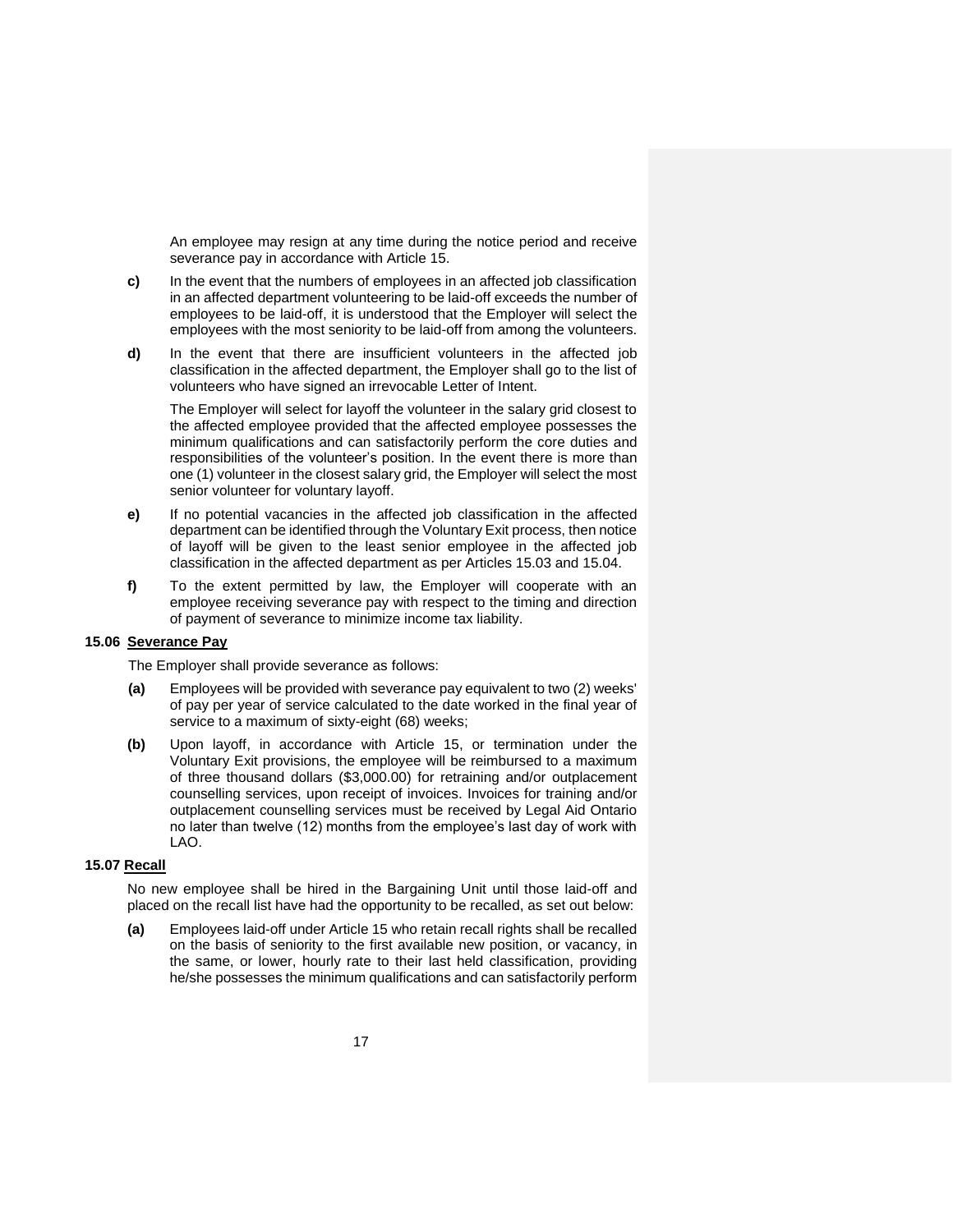the core duties and responsibilities of the job, and provided such vacancy occurs within one (1) year of his/her layoff.

- **(b)** Employees with recall rights will also be entitled to apply for vacancies as per Article 14 (Job Postings). The Employer will provide copies of the job postings, within the appropriate geographic area, to those employees on layoff within the job posting period, with sufficient time for the employee to respond.
- **(c)** The Employer will provide an up-to-date copy of the current recall list to the Employer/Employee Relations Committee and to the Unit Steward within one (1) week of any changes or adjustments made to the list.
- **(d)** When recalling an employee after layoff, she/he shall be notified by registered mail, or personally by telephone, and allowed ten (10) working days to report for work from the date of the signed receipt of delivery of the Notice of Registered Mail, or receipt of the telephone notice, whichever occurs first.
- **(e)** An employee to whom a registered letter is sent, or who is notified by telephone in accordance with this Article, must contact the Employer within forty-eight (48) hours of the time of signed receipt of the delivery of the Notice of Registered Mail, or receipt of the telephone notice, whichever occurs first, if she/he wishes the Employer to hold the job open for her/him for the full ten (10) working day period.
- **(f)** It shall be the employee's responsibility to keep the Employer notified as to any change of her/his address or telephone number so that they will be upto-date at all times.
- **(g)** An employee may not refuse recall. Should an employee refuse recall, he/she will be terminated from the recall list and shall be paid severance in accordance with Article 15.06.
- **(h)** If the employee is recalled, the employee's service and seniority from the original date of hire shall be counted as unbroken, but there shall be no accrual for service or seniority for the period on recall.
- **(i)** If an employee chooses to retain recall rights, the employee's severance entitlement shall be paid out when his/her recall rights have expired, or at any time the employee chooses to waive recall rights.
- **(j)** If an employee who has chosen to retain recall rights is subsequently recalled and the employee chooses to return to the workplace, the severance payment is retained by the Employer. If within three (3) months either the employee is dissatisfied with the position or the Employer determines that the employee is unable to satisfactorily perform the requirements of the job, then the employee can resign, or be terminated, with his/her severance package as per Article 15.06.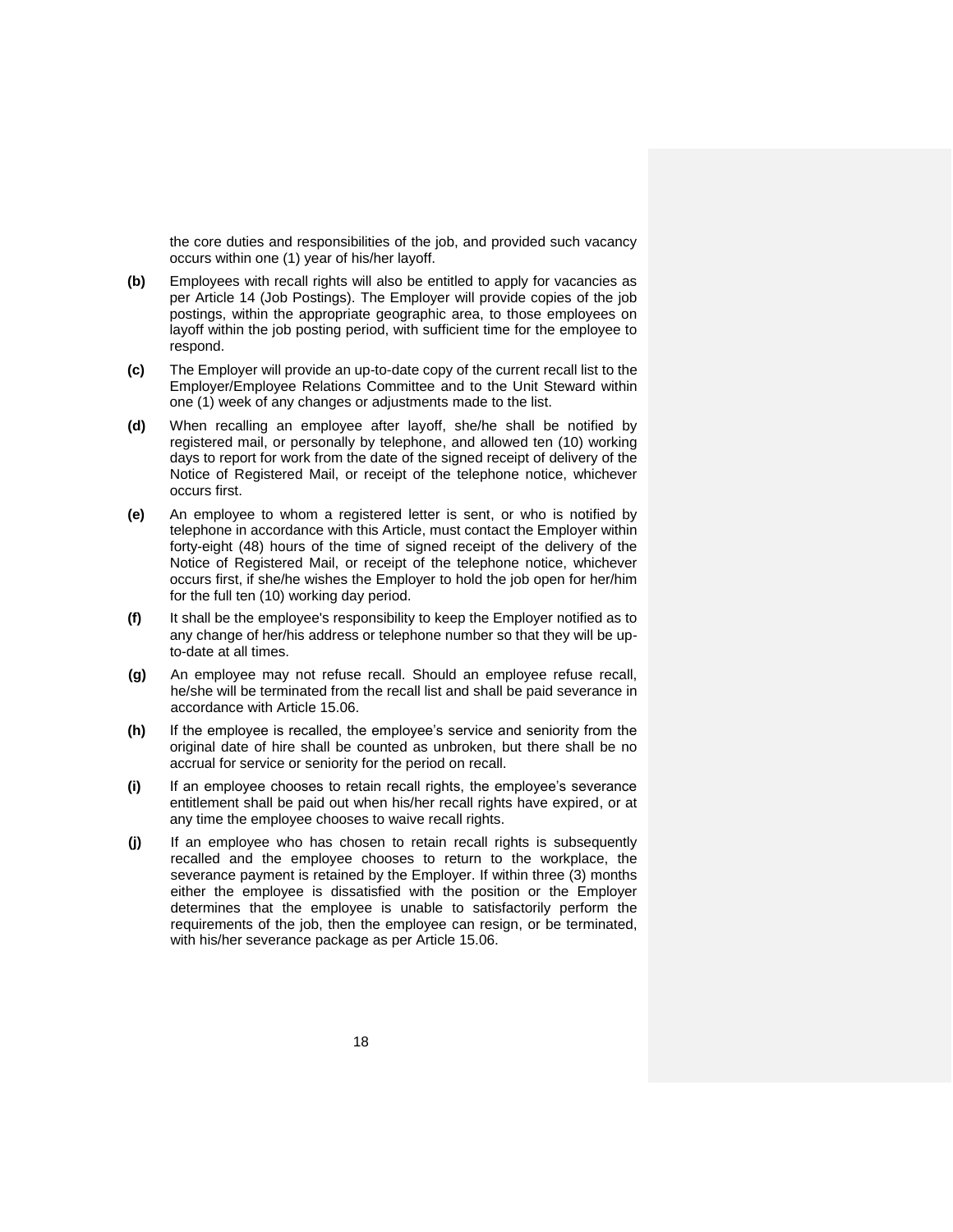#### <span id="page-21-0"></span>**ARTICLE 16 – TECHNOLOGICAL AND ORGANIZATIONAL CHANGE**

- **16.01** The Employer undertakes to notify the Employee/Employer Relations Committee, or representative of the Union, at least thirty (30) days in advance of any planned technological or organizational change which will affect the employment conditions of Bargaining Unit employees.
- **16.02** The Employer agrees to discuss with the Employee/Employer Relations Committee, or a representative of the Union, as far in advance as practical, the technological and/or organizational changes that will affect Bargaining Unit employees. The Employer will discuss how the changes will affect Bargaining Unit staff and to explore ways to minimize the adverse impact, including discussion regarding training of employees.
- **16.03** Where new or greater skills are required, the training to support technological changes will be fully provided by the Employer, including the cost of the training program and all materials related to the training. Training will be conducted during the normal work day and employees will continue to receive their normal earnings during training-time.
- **16.04** An employee whose job is changed, or who is laid-off from his/her job by virtue of technological and organizational change, will be red-circled and will suffer no reduction in normal earnings.
- **16.05** An employee who is rendered redundant, or laid-off from his/her job as a result of technological or organizational change, shall be given an opportunity to fill any vacancy for which he/she has seniority and for which he/she possesses the minimum qualifications and can satisfactorily perform the core duties and responsibilities of the job.
- **16.06** No additional employees shall be hired by the Employer into Bargaining Unit positions until employees affected by the change, or employees on layoff, have been notified of the proposed technological or organizational change and allowed a training period of three (3) months to acquire the necessary qualifications and core skills to retain their employment.

## <span id="page-21-1"></span>**ARTICLE 17 – RESIGNATION**

**17.01** An employee's resignation from her/his employment with the Employer shall be in writing and shall be delivered to the employee's immediate supervisor at least two (2) weeks prior to the date of termination.

#### <span id="page-21-2"></span>**ARTICLE 18 – SICK LEAVE – INCIDENTAL ILLNESSES**

**18.01** An Incidental Illness is defined as a personal absence of a short and episodic nature that is tracked and recorded within LAO's Short-Term Disability program. Incidental Illnesses are days missed that are of four (4) or less consecutive days.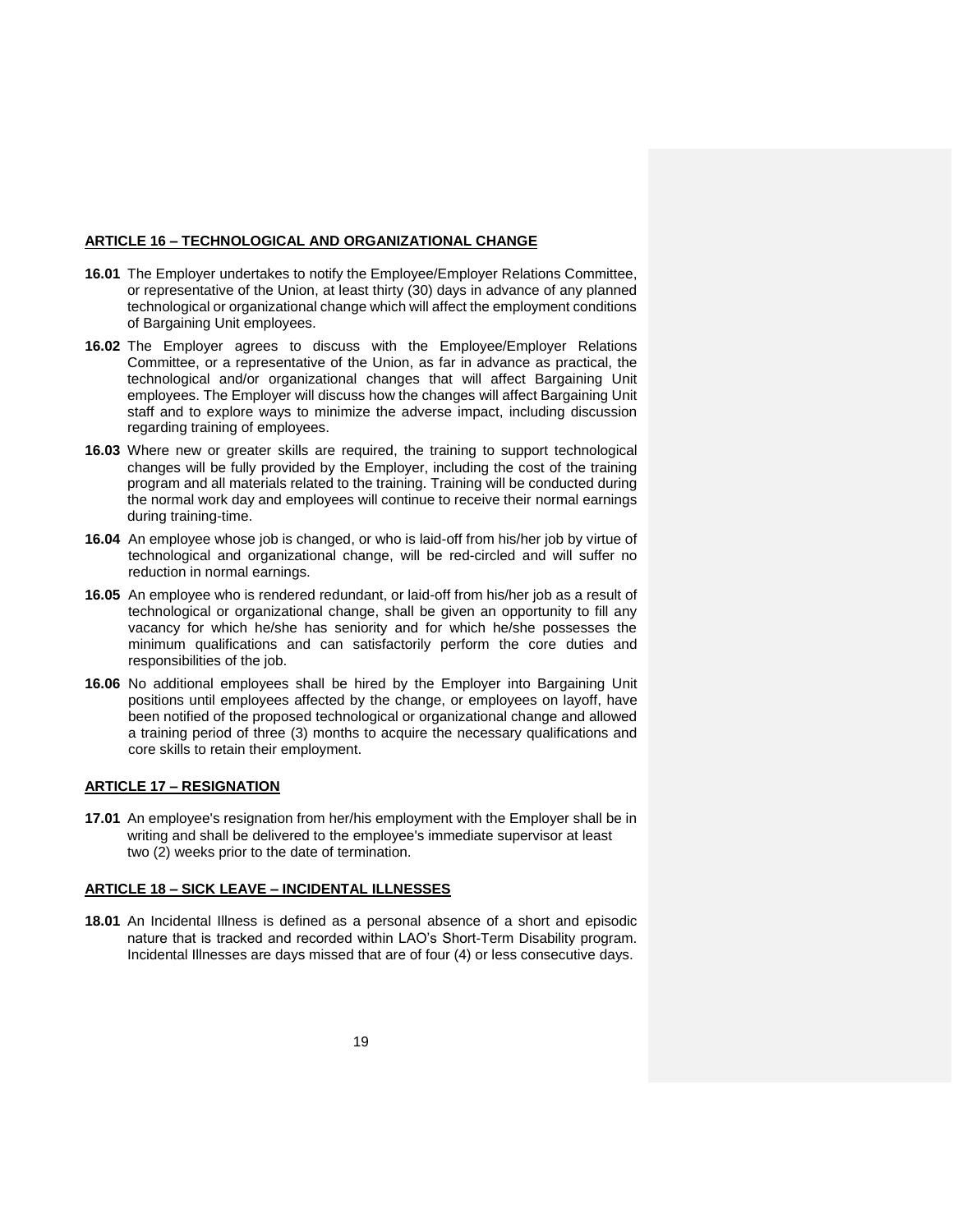An employee who has completed three (3) months of employment and who is unable to attend to his/her duties due to sickness or injury is;

- **(a)** Allowed up to six (6) sick days per calendar year, to be used for incidental illness/injury unforeseen by the employee. The number of days available will be prorated based on normal working hours for Part-Time staff. The number of days will also be prorated for employees that are hired mid-year.
- **(b)** Incidental absences up to the limits outlined in Article 18.01 (a) are paid at one hundred percent (100%) of salary as of the date last worked.
- **(c)** Incidental Illness days are not authorized or approved when they occur during the same time period as vacations, maternity or parental leaves, or any other leave, paid or unpaid which has already been scheduled.
- **(d)** Any Incidental Illness/injury absence beyond the limits established in Article 18.01 (a) will not be paid, unless the employee chooses to use vacation, discretionary days or lieu time.
- **(e)** This Article does not apply where absence is due to the illness or injury of a dependent/relative. Please refer to Article 18.08 (Discretionary Days) for incidental absences outside of this Article.
- **(f)** An employee who becomes incapable by illness or injury will be employed in other work which she/he is capable of performing adequately. The Employer and the Union shall mutually agree upon the position to be filled by such an employee.
- **(g)** Should an employee be admitted to hospital while on vacation, such period of hospitalization may not be considered to be vacation, but may be considered to be sick leave, and paid accordingly. Employees must produce formal proof of admittance from the hospital, to be submitted to the Employer for consideration.

#### **18.02 Sick Leave – Short-Term Disability**

Short-Term Disability is an Employer-insured program that supports employees who are disabled and unable to perform the normal duties of his/her own occupation.

On approval of STD leave, employees will be restored any Incidental Illness leave days that they may have used for this illness.

An employee who has completed three (3) months of employment and who is absent for more than four (4) consecutive working days due to illness or injury:

- **(a)** receives Short-Term Disability leave at one hundred percent (100%) of their salary, subject to Article 18.02 (b), as of the date of the onset short-term disability less any normal payroll deductions which would have been made had the leave not occurred.
- **(b)** must provide documentation suitable and satisfactory to substantiate the employee's absence to LAO's disability management specialist for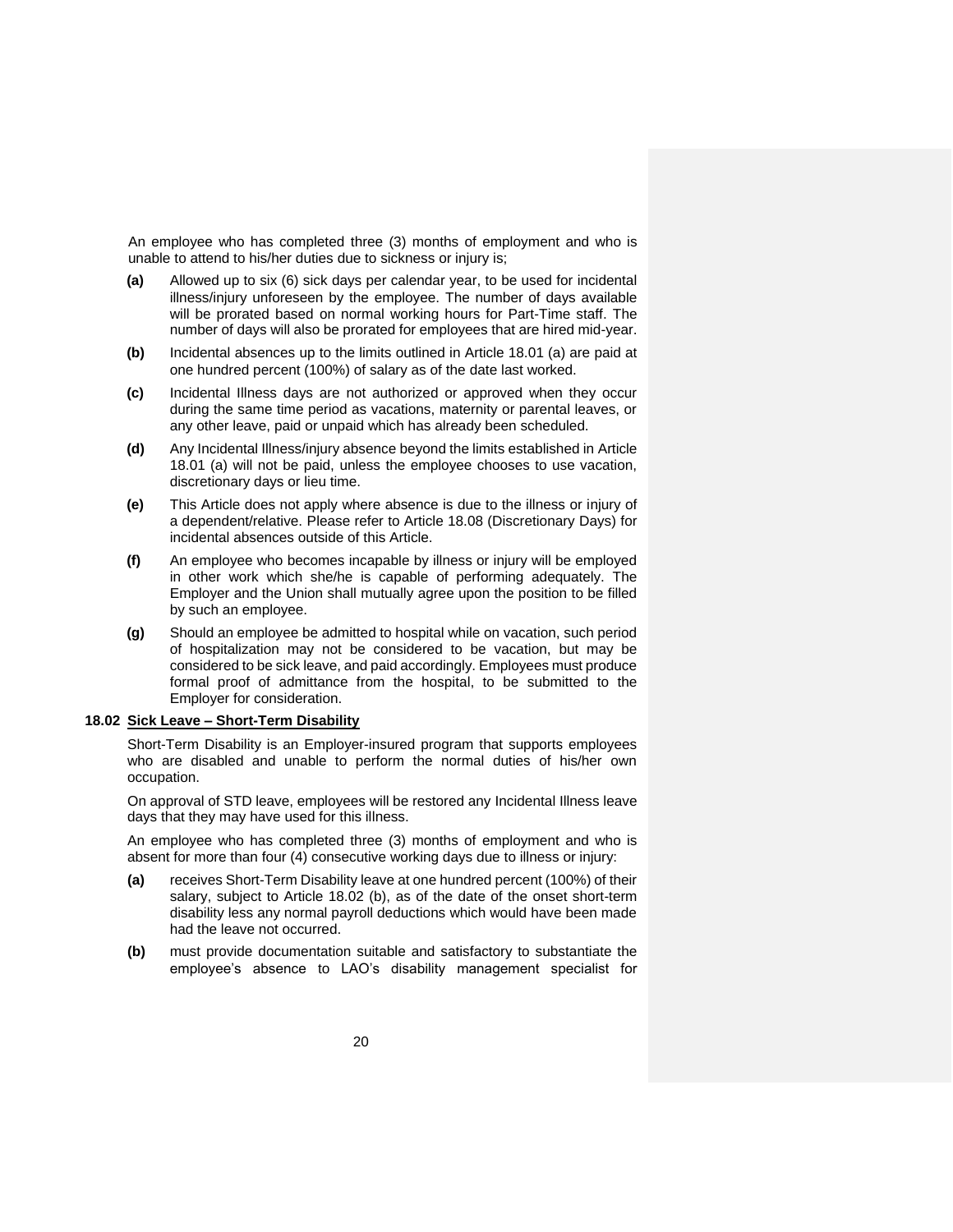adjudication. Should the claim be medically approved, LAO will pay the employee from the first (1<sup>st</sup>) work day absent due to this illness.

- **(c)** The cost of having a physician complete suitable and satisfactory documentation outlined in 18.02 (b) will be paid by the Employer to a maximum of fifty dollars (\$50.00). In the event of a workplace injury or accident necessitating the completion of this documentation, LAO will incur the total cost.
- **(d)** The treating physician shall indicate the duration of Short-Term Disability Leaves in the documentation outlined in 18.02 (b). Benefits paid for Short-Term Disability Leaves will not exceed seventeen (17) weeks (including weekends). If an employee returns to work and becomes totally disabled again from the same or related causes within ninety (90) days from the end of the period from which benefits were paid, it will be treated as a continuation of the previous disability and the remainder of the original benefit claim will be paid.

If an employee becomes totally disabled again from the same or related causes after returning to work for more than ninety (90) days, the disability will be considered a new disability and a full benefit period will be reinstated. Short-Term Disability Benefits are reinstated in the current year for a new unrelated illness/injury, if the employee has returned to work for thirty (30) days. After seventeen (17) weeks in any twelve (12) month period, applicable Short-Term Disability Benefits for the same or related illness/injury will be paid at one hundred percent (100%) of salary.

- **(e)** In situations where an employee's treating physician does not provide satisfactory information with respect to an employee's prognosis, LAO may require that the short-term disability benefits be adjudicated by an independent medical practitioner and the employee will be required to be assessed by an independent medical practitioner to support the payment of benefits. Notwithstanding submissions from the employee's treating physician, the determination of duration made by the independent medical practitioner will be used by LAO to determine the duration of salary continuation.
- **(f)** An employee will receive credit for service while on approved short-term disability and will continue to accrue vacation.
- **(g)** All group benefits and company pension will continue for the duration of the approved short-term disability.
- **(h)** Notwithstanding terms outlined in Articles 18.02 (e) and 18.02 (f), service and vacation will not accrue and benefits will not continue beyond the end date of an employee's contract, unless a contract extension has been authorized prior to the first working day immediately following the contract end date.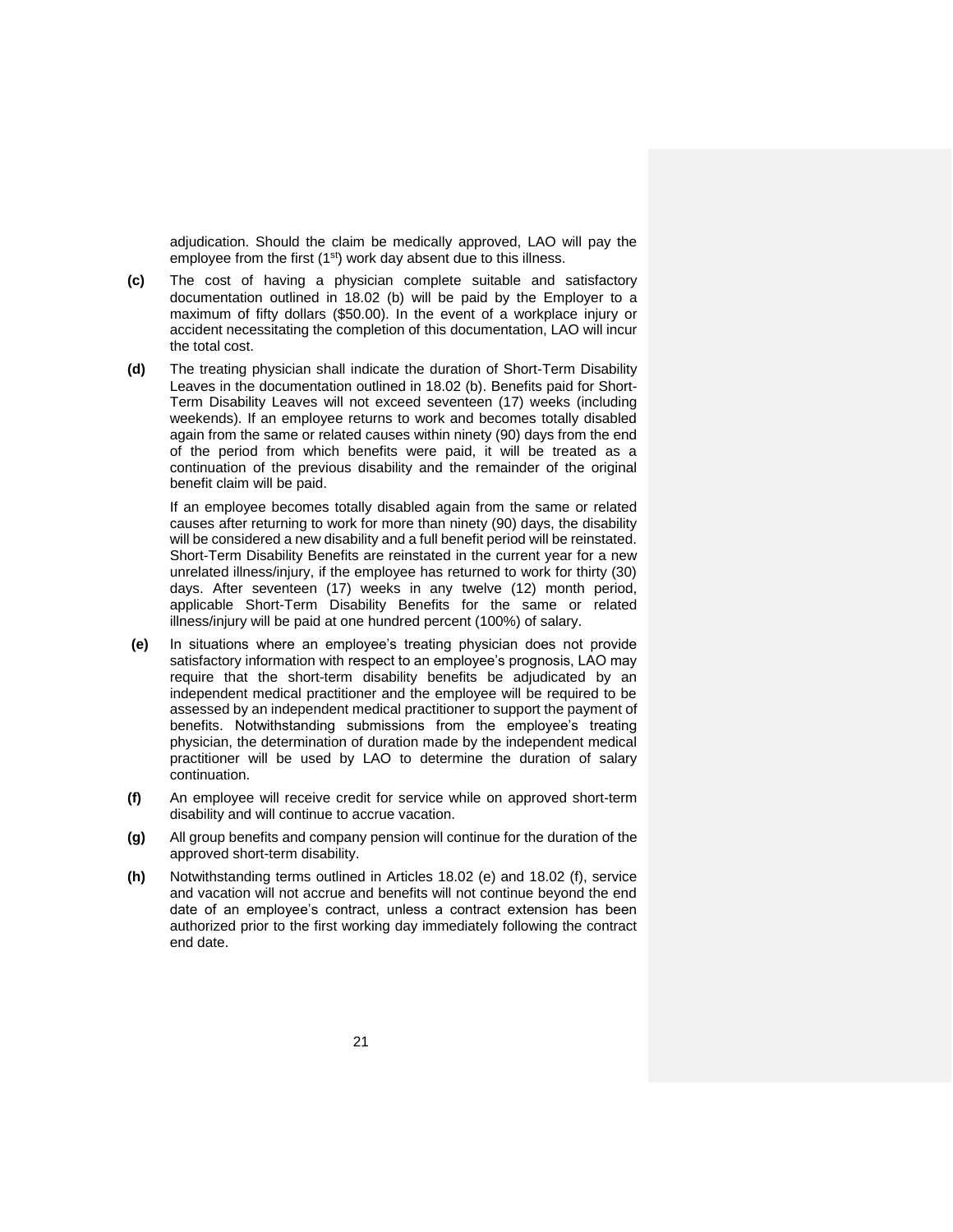#### **18.03 Long-Term Disability**

Long-term disability is an insured benefit through LAO's Group Insurer. The insurer is the sole party responsible in determining eligibility for LTD benefits. An employee must have a complete inability due to injury, disease, illness, pregnancy, or mental disorder to perform substantial duties of his/her regular occupation in order to qualify.

- **(a)** Subject to the terms of the long-term disability plan outlined in the group benefits booklet, the employee will be eligible for benefits at the expiry of the period listed in Article 18.02 (d).
- **(b)** When applying for long-term disability, the cost, if any, of having suitable and satisfactory documentation completed to substantiate the employee's eligibility for long-term disability will be paid by the employer to a maximum of fifty dollars (\$50.00). In the event of a workplace accident or injury necessitating the completion of the medical form, LAO will incur the total cost.
- **(c)** An employee on long-term disability will not receive credit for vacation purposes while on long-term disability. Any outstanding accrued vacation will be paid out to the employee on the first pay following the approval of their long-term disability claim.
- **(d)** An employee will remain a member of the LAO Pension Plan while on approved long-term disability subject to Article 18.03 (f).
- **(e)** For LTD, basic and employee optional life and AD&D premiums will be paid for by the insurance carrier as per the waiver provision of the LTD benefit plan. The Employer will assume the employee's portion of the premiums for health and dental for the duration of an approved long-term disability.
- **(f)** All group benefits will also be continued if an employee's STD benefits have exhausted and a decision on the long-term disability claim is pending and during the period of an appeal of a long-term disability decision. If through the appeal process, the claim for long-term disability is denied benefits will be terminated if the employee does not return to work.
- **18.04** After completing three (3) months of employment, a newly hired employee shall receive a sick leave allowance prorated in accordance with the number of months worked from the employee's starting date to December 31<sup>st</sup>. Any days absent because of illness or accident during the probationary period will be charged against this allowance and paid in full upon confirmation as a permanent (i.e. nonprobationary) employee.
- **18.05** An employee absent as a result of incidental illness or accident is required to advise his/her manager by accessing a dedicated line for absenteeism where available, or by telephone or email as soon as practically possible. All reasons for absenteeism must be kept confidential between the Employer and the employee.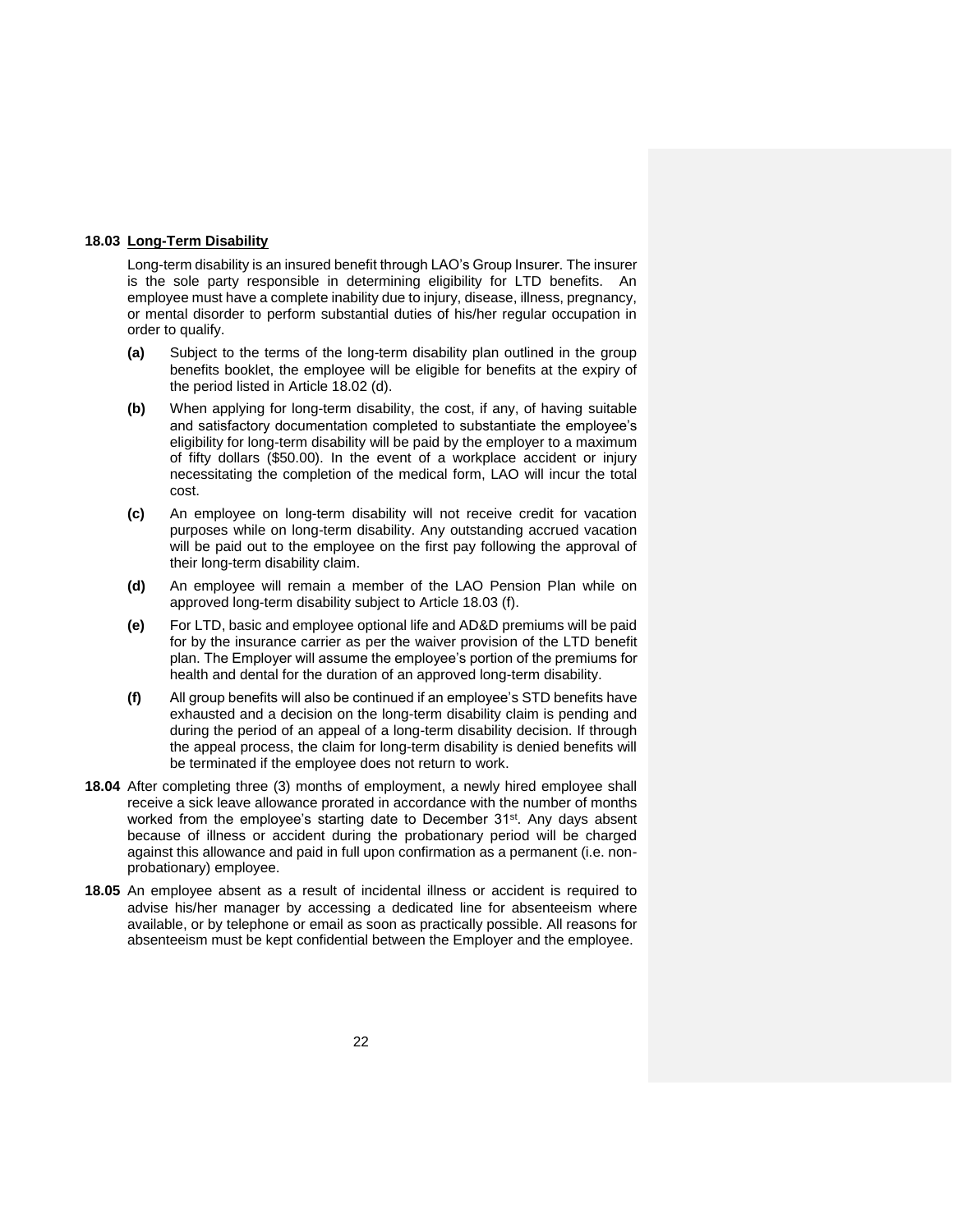- **18.06** The sick leave policies stated above precludes an employee from making any claim under the *Employment Insurance Act* in the period during which salary is continued.
- **18.07** When requested by the employee, or their Union Steward, the Employer shall negotiate a return to work protocol where an employee is returning to work after illness or injury.

#### **18.08 Discretionary Days**

The Employer recognizes the need for employees to balance obligation inside and outside the workplace. The use of Discretionary Days is designed to promote a healthy workforce by helping employees manage family, community, religious and social commitments outside the workplace.

- **(a)** An employee who has completed three (3) months of employment is allowed up to four (4) Discretionary Days per calendar year, to be used for personal or family obligations or religious holidays. The number of days available will be prorated based on normal working hours for part-time staff.
- **(b)** Discretionary Days up to the limits outlined in Article 18.08 (a) are paid at one hundred percent (100%) of salary.
- **(c)** Discretionary Days are not authorized or approved when they occur during the same time period as vacations, maternity or parental leaves or any other leave, paid or unpaid, which has already been scheduled.
- **(d)** Any personal, or family-related absence beyond the limits established in Article 18.08 (a), will not be paid, unless the Manager approves the use of vacation or lieu time.
- **(e)** An employee who wishes to use a Discretionary Day for reasons other than family illnesses or emergencies must advise their Supervisor at least five (5) days in advance.
- **(f)** Employees will not be permitted to use Discretionary Days other than for family illnesses or emergencies or religious holidays when operational requirements will be compromised. Employees are encouraged to give as much notice as possible for religious holidays.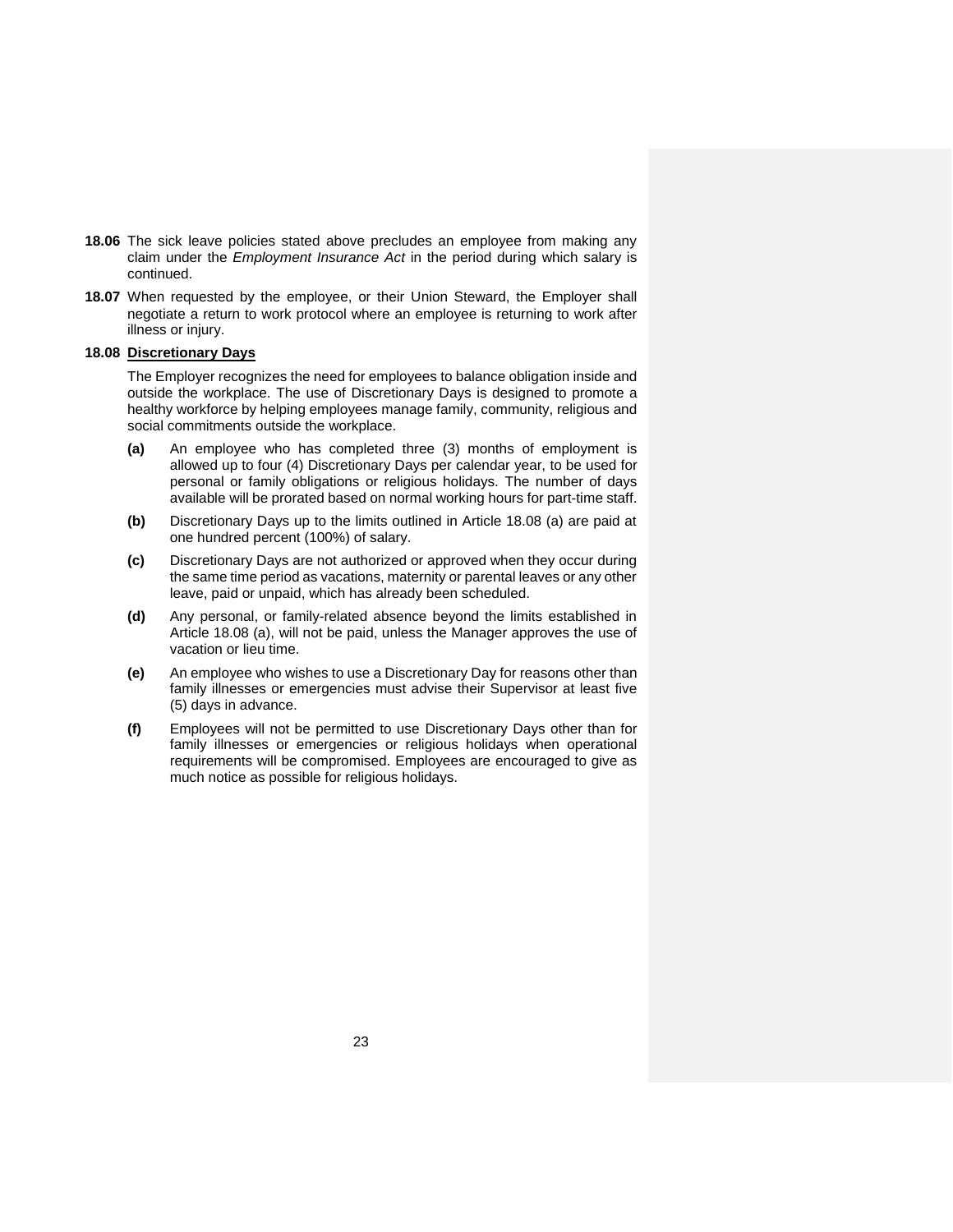#### <span id="page-26-0"></span>**ARTICLE 19 – PENSION PLAN**

**19.01** The Employer agrees to contribute to the Defined Benefit Plan and/or Defined Contribution Plan in accordance with the chart below:

| <b>Effective Date</b> | <b>Employee Contribution   Employer Contribution</b> |    |
|-----------------------|------------------------------------------------------|----|
| January 4, 2019       | 9%                                                   | 9% |

The Employer agrees to make no changes or amendments to these plans without first giving the Union as much notice as is possible of the proposed changes in advance of the changes. Further, the Employer agrees to meet with the Union before any changes are made to explain the necessity of the changes and to consult with the Union regarding the implementation of the changes.

The Employer and the Union agree that up to one (1) member of the Union will participate on the Pension Advisory Committee as per Article 6.

#### <span id="page-26-1"></span>**ARTICLE 20 - BENEFITS**

- **20.01** The Employer shall contribute to the premium cost of the following benefits plans, for all employees who have completed three (3) months of employment, during the term of this Agreement:
	- **(a)** Group Life Insurance 100%
	- **(b)** Accidental Death & Dismemberment Insurance 100%
	- **(c)** Long Term Disability Insurance 66-2/3%
	- **(d)** Extended Health Benefits 100% Prescription Drug Card No Cap
	- **(e)** Services of an ophthalmologist, or licensed optometrist, up to a maximum of one hundred dollars (\$100.00) per person over two (2) benefit years.
	- **(f)** Major Dental Benefits at fifty percent (50%) to an annual maximum of twenty-five hundred dollars (\$2500.00), in addition to their Basic Dental coverage of fifteen hundred dollars (\$1500.00) per year. Dental Care Insurance – eighty-five percent (85%) employer premium – fifteen percent (15%) employee paid premium.
	- **(g)** Current ODA Fee Guide will be applied to services covered.
	- **(h)** Vision Care one hundred percent (100%) three-hundred and fifty dollars (\$350.00) every two (2) years for each employee and their covered dependent(s).
	- **(i)** Combined Paramedical services to a maximum of one thousand dollars (\$1000.00) annually.
- **20.02** The Employer will have the right to select the carrier of its choice in respect of any of the above benefits provided that in the event that any carrier is changed, an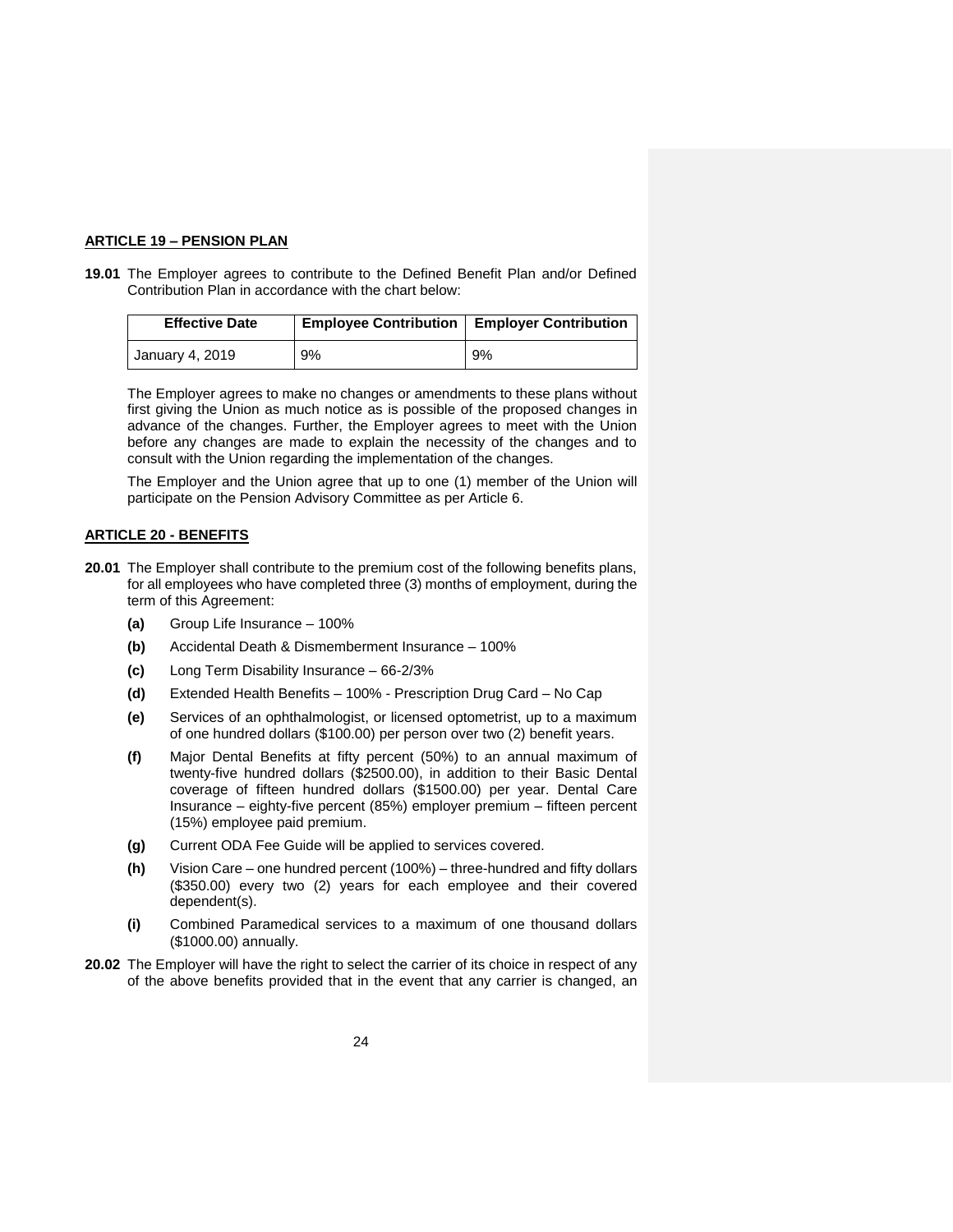equivalent level of benefits will be maintained. A Benefits Advisory Group (BAG) with up to one (1) Bargaining Unit Representative from OPSEU Local 525 (Toronto North District) will be established for the purpose of reviewing health, dental and vision care benefit-plans design issues. The BAG may make recommendations to the Employer regarding the design of the benefit plans.

- **20.03** All of the benefits mentioned in this Article shall be more particularly described and set forth in the respective plan documents or policies of insurance. It shall be the obligation of the employee to resolve any dispute concerning payment of benefits under any plan or policy directly with the insurer. However, the Employer will use its best efforts to adjust and settle any such dispute.
- **20.04** A brief description of the benefits provided, including without limitation, claims procedures, eligibility requirements, waiting periods, exclusions, and level of benefits can be found in the booklet published by Legal Aid Ontario, copies of which will be provided to each employee.
- **20.05** Employees who have completed three (3) months of employment may claim spousal benefits for same-sex spouses under the Group Insurance Plan, specified in Article 20.01. A same-sex spouse is eligible for benefits under our Group Insurance Plan if cohabitation has existed for a minimum of the previous twelve (12) consecutive months from the time the claim is made.

#### <span id="page-27-0"></span>**ARTICLE 21 – BEREAVEMENT LEAVE**

- **21.01 (a)** An employee who would have otherwise been at work shall be allowed up to four (4) days' leave of absence with pay in the event of the death of his/her spouse, common law spouse, same-sex spouse, mother, father, stepmother, stepfather, child or step child, brother, sister, grandparent, grandchild.
	- **(b)** An employee who would have otherwise been at work shall be allowed up to three (3) days' leave of absence with pay in the event of the death of his/her mother-in-law, father-in-law, son-in-law, daughter-in-law, sister-inlaw, brother-in-law, grandparent-in-law, ward or guardian, niece, nephew, aunt and uncle.
	- **(c)** The Manager, in consultation with Human Resources, may grant an employee leave of absence with pay for up to three (3) days upon special and compassionate grounds in the event of a death of a person not specified in Articles 21.01 (a) or (b).
	- **(d)** An employee may be granted an additional three (3) days, on special and compassionate grounds, if required for the purpose of travel to attend a funeral of a relative described in Article 21.01. It is agreed that such leave will not be unreasonably withheld.

#### <span id="page-27-1"></span>**ARTICLE 22 – SPECIAL AND COMPASSIONATE LEAVE**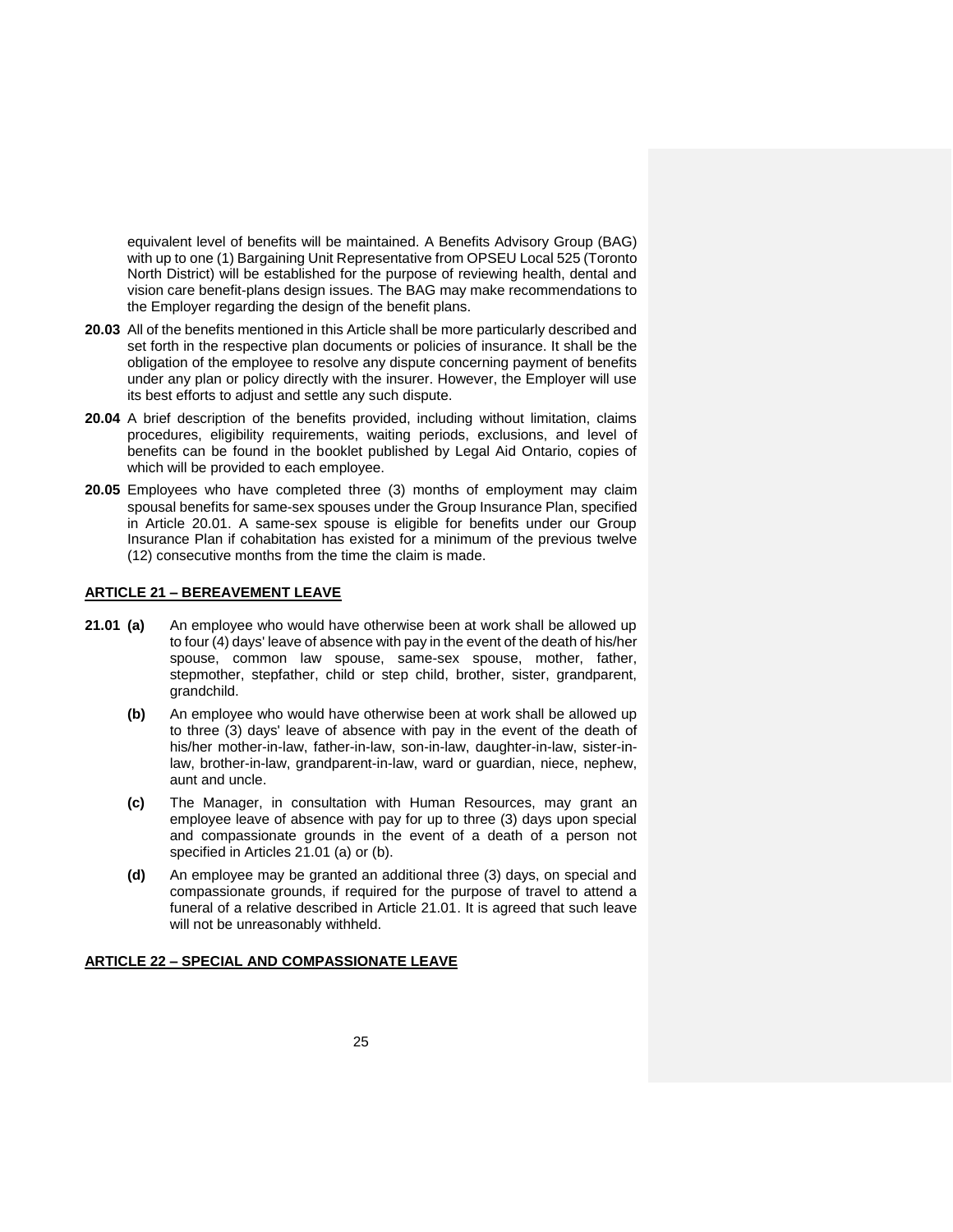**22.01** The Department Manager, in consultation with Human Resources may grant an employee leave of absence with pay for up to three (3) days in a year upon special or compassionate grounds for reasons other than those specified in Article 21. It is agreed that such leave will not be unreasonably withheld.

#### **22.02 Family Medical Leave**

- **(a)** Family Medical Leave is a leave of absence without pay for a period of up to eight (8) weeks to provide care and support to a specified family member who has a serious medical condition with a significant risk of death occurring within a period of twenty-six (26) weeks.
- **(b)** The leave of absence shall be in accordance with the provisions of the *Employment Standards Act, 2000*.
- **(c)** An employee who is entitled to Compassionate Care Benefits and who provides the Employer with proof that he/she will receive compassionate care benefits pursuant to the *Employment Insurance Act (Canada)* shall be paid by the Employer an allowance for the first two (2) weeks of the leave equal to the amount that he/she would receive from Employment Insurance.
- **(d)** During Family Medical Leave, an employee's seniority, vacation entitlement and membership in benefit plans will be as follows:

**Seniority:** Seniority shall continue to accumulate for the eight (8) week period of Family Medical Leave.

**Vacation**: Vacation entitlements shall accumulate for the eight (8) week period of Family Medical Leave.

**Benefit/Pension Plans**: Coverage under the plans outlined in Article 20 will continue, unless the employee has advised the Employer, in writing, that she/he does not wish to continue to make the employee contributions to the Benefit Plan and/or Pension Plans.

#### **22.03 Personal Emergency Leave (PEL)**

An employee is entitled to use up to ten (10) Personal Emergency Leave (PEL) days per year where two (2) PEL days are paid and eight (8) PEL days are unpaid. PEL days may be used for personal illness, injury or medical emergency or urgent matter relating to the following family members:

- **(a)** spouse (includes both married and unmarried couples, of the same or opposite genders)
- **(b)** parent, step-parent, foster parent, child, step-child, foster child, grandparent, step-grandparent, grandchild or step-grandchild of the employee or the employee's spouse
- **(c)** spouse of the employee's child
- **(d)** brother or sister of the employee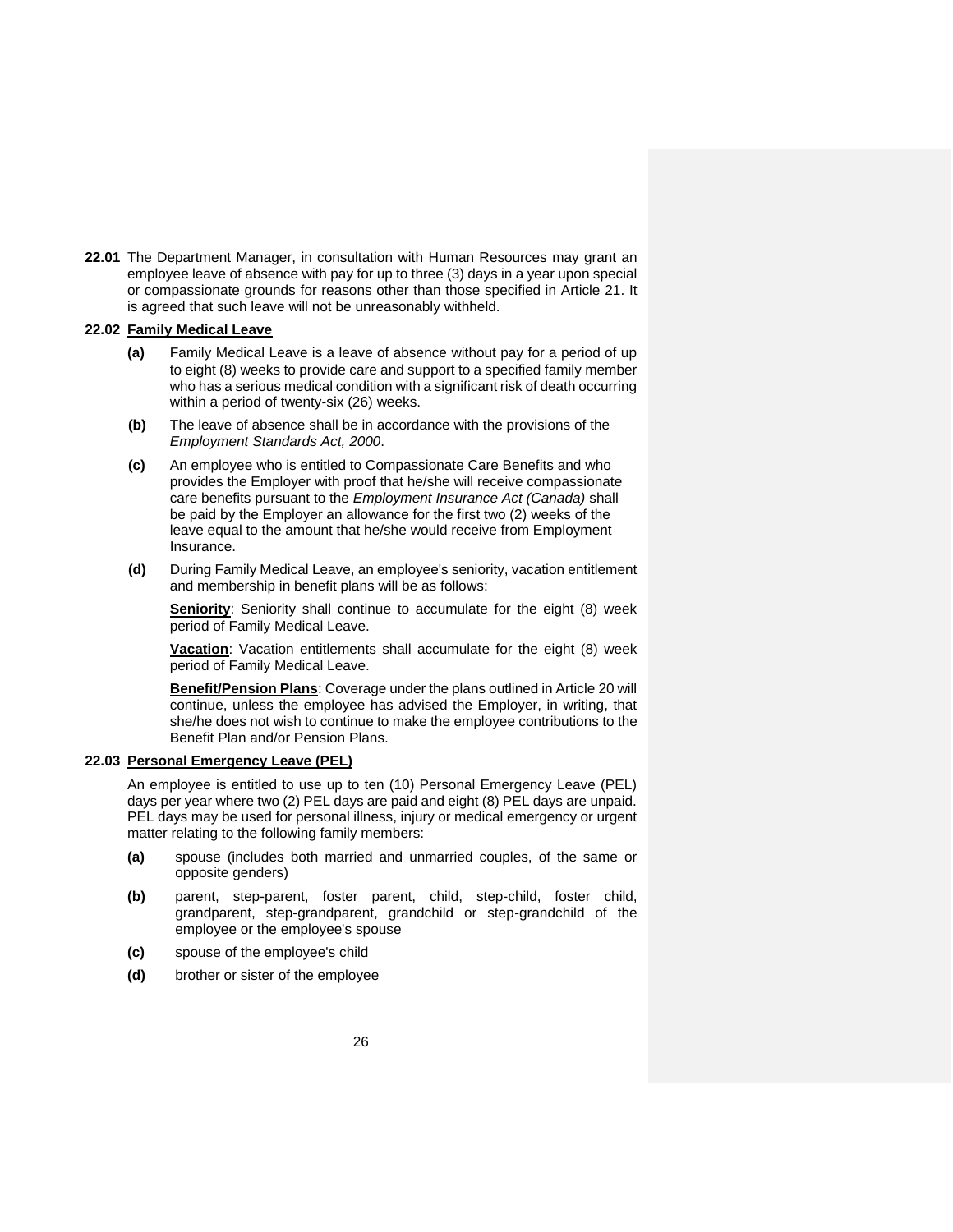**(e)** relative of the employee who is dependent on the employee for care or assistance

#### <span id="page-29-0"></span>**ARTICLE 23 – LEAVE FOR UNION ACTIVITIES**

- **23.01** The Employer, on receiving one (1) weeks' notice in writing from the Union, will grant leave of absence without pay to not more than two (2) employees at any one (1) time to attend Union conventions or conferences. Such leaves inclusively shall not exceed an accumulated total of ten (10) days per year and shall be permitted only if the operations of the Employer permit, but shall not be unreasonably withheld.
- **23.02** When an employee is elected or appointed to a full-time position with OPSEU, the Employer shall grant a leave of absence without pay and continuation of benefit coverage paid by OPSEU and without loss of seniority for the durations of such leave. At the end of the assignment, the employee shall, upon two (2) weeks' notice be returned to the position held immediately prior to the commencement of the leave or to a comparable position with no decrease in pay should the original position be eliminated.
- **23.03** Leave of absence with no loss of pay and with no loss of credits shall be granted to an employee elected as an Executive Board Member of the Union. The Union will reimburse the Employer for the salary and benefits paid to the employee.

#### <span id="page-29-1"></span>**ARTICLE 24 – LEAVE OF ABSENCE**

- **24.01** A leave of absence in excess of vacation entitlement, not to exceed four (4) months, may be granted at the discretion of the department manager. Such a leave of absence will be without pay, and employees may be required to take the remainder of their vacation time for the calendar year prior to taking a leave of absence.
- **24.02** Leave of absence in excess of four (4) months duration may be granted at the discretion of the department manager.
- **24.03** Any leave of absence granted by the Employer shall be in writing and shall set out the length of leave of absence granted, the purpose of the leave and the terms, if any, on which it is granted.
- **24.04** During a leave of absence an employee's vacation entitlement and membership in benefit plans will be as follows:
	- **(a) Vacations:** earned vacation time does not accrue during leave of absence under this Article;
	- **(b) Benefit Plans:** coverage under the Plans outlined in Article 20 will continue during the leave of absence. The employee's share of these premiums, where applicable, will be deducted from the last pay cheque prior to the commencement of leave or, alternatively, may be remitted in the form of post-dated cheques.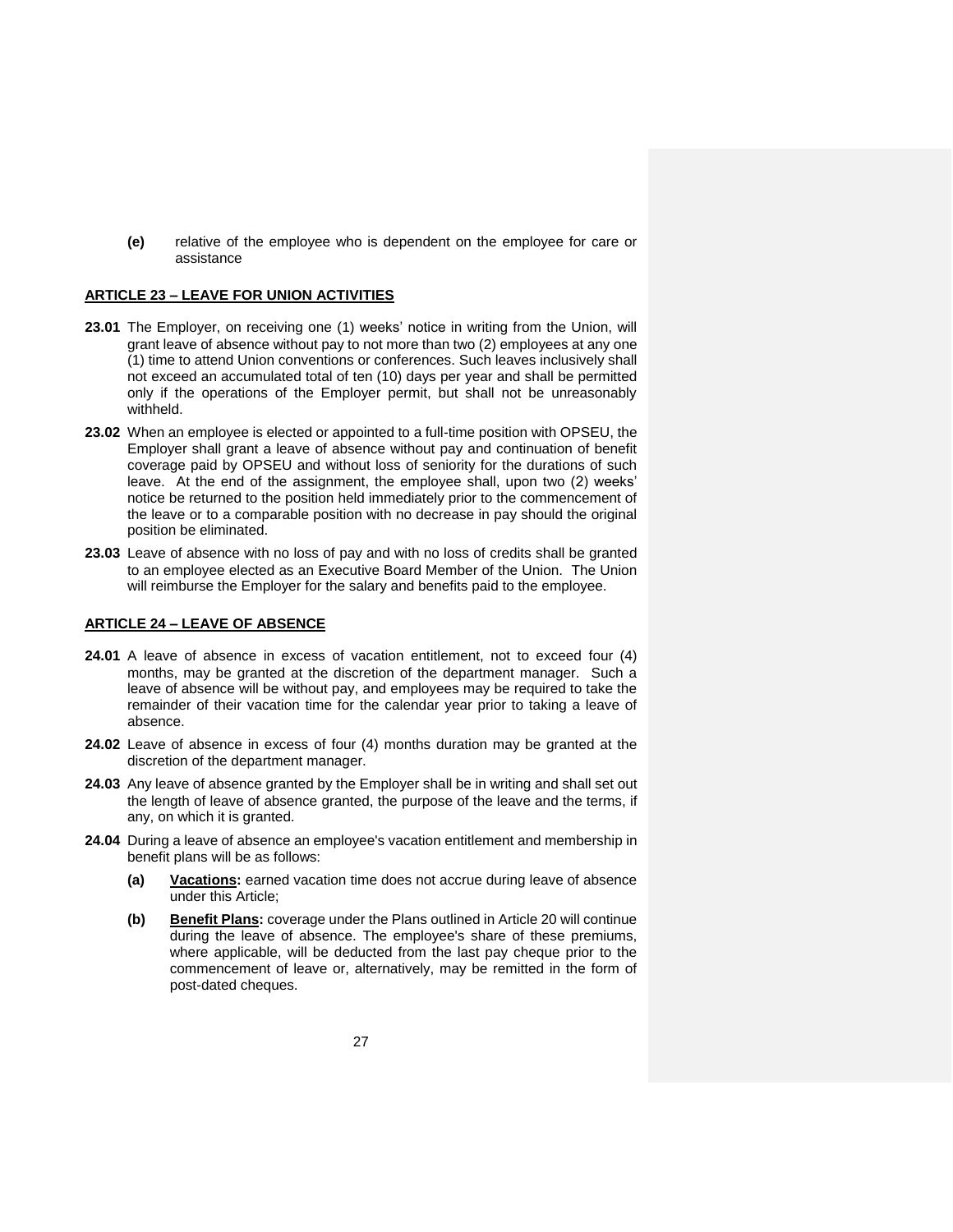**24.05** Coverage under the Benefit Plans outlined in Article 20 shall not continue during layoff.

#### <span id="page-30-0"></span>**ARTICLE 25 – JURY OR WITNESS DUTY**

- **25.01** An employee of the Employer, who is summoned to serve as a juror, or is subpoenaed to attend as a witness, shall be granted the necessary leave of absence with pay. The employee must turn over to the Employer any fee received as a juror or as a witness.
- **25.02** An employee who is summoned to serve as a juror, or is subpoenaed to attend as a witness, must show written proof of the summons or subpoena. Written proof in the form of the summons or subpoena must be provided to the Department Manager or Supervisor at the earliest possible opportunity.

#### <span id="page-30-1"></span>**ARTICLE 26 – PREGNANCY/PARENTAL LEAVE**

#### **26.01 Purpose**

Employees who become parents are entitled to leave in accordance with the *Employment Standards Act*.

An employee who is entitled to take a pregnancy, or parental leave, cannot be terminated or laid off, disciplined or suspended because he/she is so entitled, or has, in fact, applied for or taken such leave.

#### **1. Benefits**

While an employee is on pregnancy or parental leave LAO will continue to make the employer contributions to life insurance, accidental death, LTD, medical and dental plans. An employee on leave is still responsible for their share of benefits premiums, should they wish to continue with their benefits coverage during their leave. These premiums will be collected from any sub-plan payments made to the employee. Once the sub-plan payments cease, Payroll will make arrangements with the employee to debit any ongoing premium costs through a bank account of the employee's choice until they are reactivated on payroll after the leave. During the period where sub-plan payments are being paid, the employee will have an option to contribute to the LAO Pension Plan based either on the sub-plan earnings paid or based on their normal salary. The employee is not required to contribute to the LAO Pension Plan during the period where sub-plan payments do not apply, however they will still maintain membership in the plan. If an employee chooses to continue to contribute to the plan during this period, they may choose to contribute at any amount up to their regular contribution amount. LAO will match all employee contributions.

Allocations for sick time and vacation entitlements will not be affected during the absence for pregnancy and parental leave. Vacation carry-over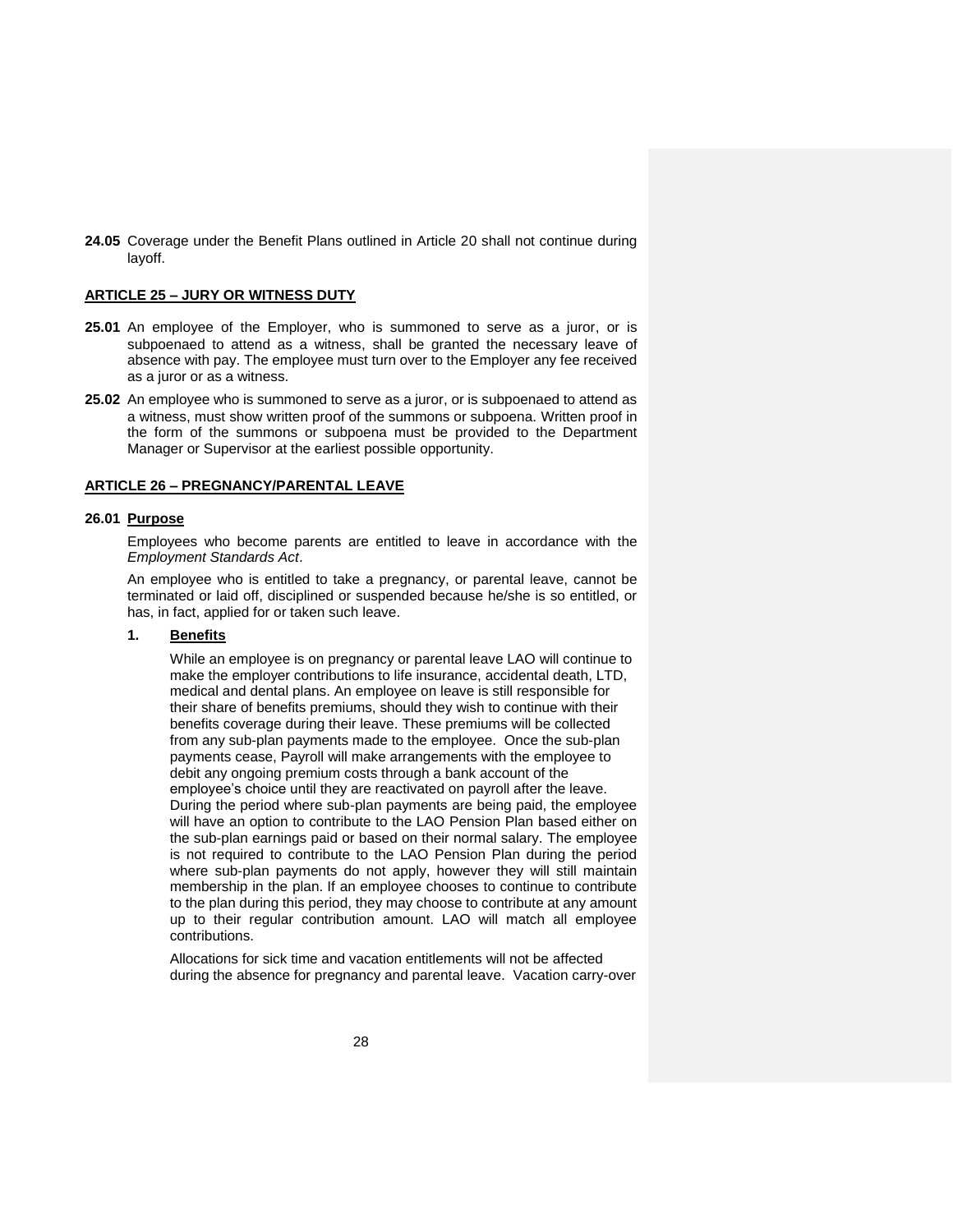forms should be submitted to Human Resources in the event that vacation entitlements from a particular year cannot be taken in the same calendar year.

#### **2. Payment During Two Week Waiting Period and LAO Sub-Plan**

An employee entitled to pregnancy and/or parental leave who provides the employer with proof that she/he has applied for, and is eligible to receive, employment insurance benefits pursuant to Section 30 of the *Employment Insurance Act, 1971,* shall be paid an allowance for the two (2) week waiting period in accordance with the Supplementary Employment Benefit Plan (sub plan – see Section 2) as determined by the Employment Insurance Commission (EIC).

#### **3. Pregnancy Leave – Eligibility**

A Full-Time or Part-Time employee is entitled to seventeen (17) weeks of unpaid leave of absence for pregnancy, if she has been employed by LAO for at least (13) thirteen weeks preceding the estimated day of delivery. The leave may commence up to eight (8) weeks before the expected date of delivery.

#### **4. Provisions Regarding Pregnancy Leave**

Upon receipt of a doctor's certificate confirming the pregnancy and specifying the estimated date of delivery, a leave of absence without pay (except as noted under [Two Week Waiting Period\)](http://thesource/Human_Resources/HR_Policies/parentalleave.asp?printable=1) not to exceed seventeen (17) weeks, will be granted at the written request of the employee, submitted no later than four (4) weeks prior to the commencement of the leave of absence.

#### **5. Notice from Employee (Pregnancy)**

If pregnancy-related complications force the employee to stop work before she has arranged her pregnancy leave, she has two (2) weeks from that date to give the Employer written notice. The Employer will require a physician's certificate, which confirms the expected or actual date of birth and will require the employee to go through the short-term disability process. This process requires documentation suitable and satisfactory to be completed and sent in to disability management. Please refer to the [Absence Management Policy](http://thesource.lao.on.ca/Human_Resources/HR_Policies/absencemanagement.asp#Absence Management Policy) for more information.

#### **6. Parental Leave – Eligibility**

An employee who is a parent of a child, who has been employed with LAO for at least thirteen (13) weeks is entitled to a thirty-seven (37) week unpaid parental leave following the birth of the child, or the coming of the child into a parent's custody, care and control for the first time. If the employee is the birth mother and has already completed a seventeen (17) week pregnancy leave, the employee is entitled to a thirty-five (35) week unpaid parental leave.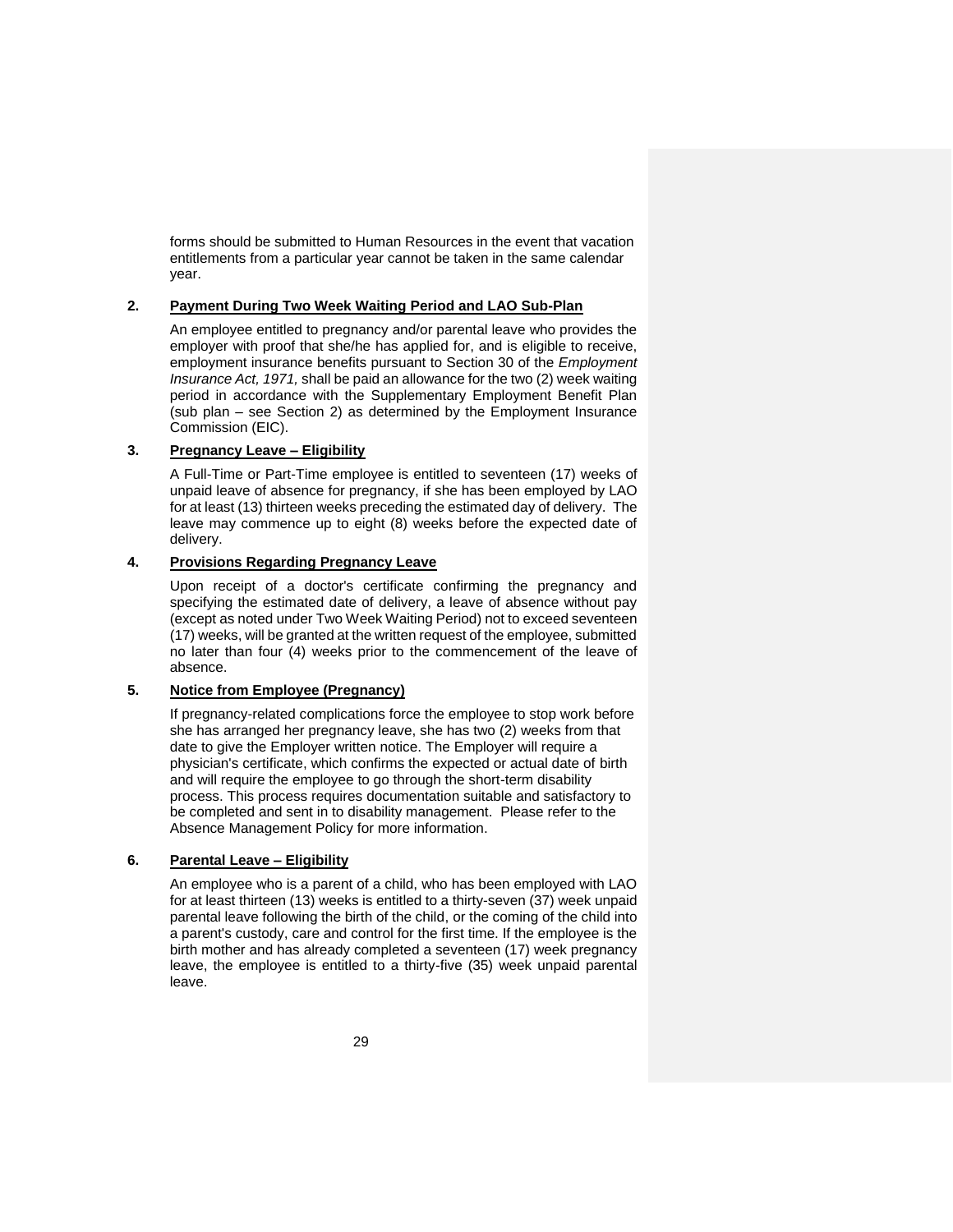#### **7. Commencement of Parental Leave**

For a birth mother, parental leave commences when her pregnancy leave ends. For fathers and/or adoptive parents, parental leave commences when the baby first comes into custody, care and control of a parent.

**8.** For fathers and adoptive parents, parental leave must commence within fifty-two (52) weeks after the birth, or after the child first comes into the custody, care and control of a parent.

### **9. Notice from Employee (Parental)**

An employee who is entitled to a parental leave is required to give his/her manager/supervisor four (4) weeks' written notice prior to the commencement of the leave. If he/she does not specify when the leave will end, it will be assumed that he/she wishes to take the maximum thirty-seven (37) week leave (thirty-five (35) weeks if the birth mother).

However, an employee may request a postponement of their parental leave as long as it begins within fifty-two (52) weeks of the birth of the child. Such a request must be submitted to the manager/supervisor in writing for approval at least four (4) weeks prior to the end of the pregnancy leave.

#### **10. Return to Work**

If an employee on parental leave wishes to change the date of his/her return to work to an earlier or later (but subject to the thirty-seven (37) week maximum length of leave) date, the employee must give the Employer four (4) weeks' written notice before the date the leave was to end.

#### **26.02 LAO Sub-Plan**

- **1.** LAO pays supplementary benefits to employees who are on pregnancy/parental leave through our Employment Insurance Sub-plan, provided the employee can show they are eligible for and receiving EI Benefits.
- **2.** The LAO plan gives employees a choice as to how they receive their benefits. An employee can elect to receive a higher percentage of their income for a shorter period or a lower percentage for a longer period.

Sub-plan options cannot be changed once the employee starts to receive payment. The options are outlined below.

- **3.** For employees on contract, any sub-plan payments may not extend beyond an employee's contract end date.
- **4.** All benefits will be determined after the employee has provided evidence of their eligibility and receipt of EI Benefits and provides payroll with a copy of their benefits advice and their sub plan selection.

## **26.03 Pregnancy/Parental Leave Options**

For employees taking a combined pregnancy/parental leave, the options (including the two (2) week waiting period) are: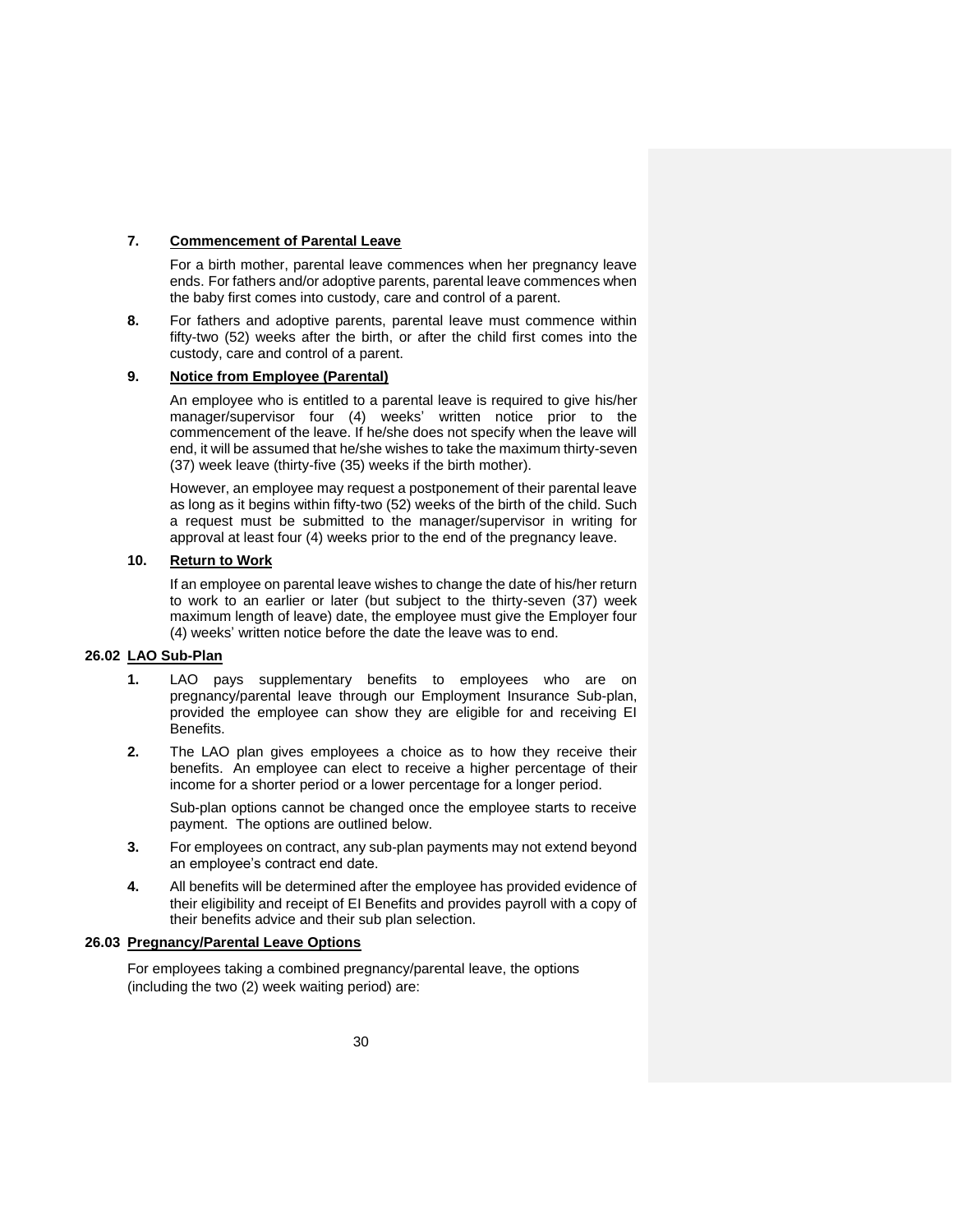- Ninety-three percent (93%) of current salary for thirty-two (32) weeks
- Eighty-five percent (85%) of current salary for thirty-eight (38) weeks
- $\triangleright$  Eighty percent (80%) of current salary for forty-two (42) weeks

#### **26.04 Parental Leave Options**

For employees taking a parental leave only, the options (including two (2) week waiting period, if applicable) are:

- $\triangleright$  Ninety-three percent (93%) of current salary for seventeen (17) weeks
- $\triangleright$  Eighty-five percent (85%) of current salary for twenty (20) weeks
- $\triangleright$  Eighty percent (80%) of current salary for twenty-two (22) weeks

#### <span id="page-33-0"></span>**ARTICLE 27 – PAID HOLIDAYS**

**27.01 (a)** The following shall be recognized as holidays to be paid for at the employee's regular rate of pay:

| New Year's Day   | Good Friday       | Easter Monday   |
|------------------|-------------------|-----------------|
| Family Day       | Canada Day        | Remembrance Day |
| Victoria Day     | Labour Day        |                 |
| Civic Holiday    | Christmas Day     |                 |
| Thanksgiving Day | <b>Boxing Day</b> |                 |

or any other statutory holiday that may be declared by Provincial or Federal Statute.

In the event that a holiday falls on a Saturday or Sunday, then the holiday is to be observed on the next working day.

- **(b)** Employees will receive half (.5) a day paid time-off on the last working day prior to Christmas Day. It is understood that this paid time-off represents the second half (.5) of their normal shift.
- **(c)** Employees will receive a quarter (.25) of a day paid time-off for the last quarter (.25) of their normal shift on the last working day before New Year's Day.
- **27.02** An employee will be paid for a holiday provided she/he,
	- **(a)** Works her/his last full working day immediately preceding, and her/his first full working day immediately following, such holiday, unless he/she is excused by the Employer; an employee will be excused:
		- **(I)** if he/she was absent on paid vacation, or
		- **(ii)** if he/she was absent by reason of a prolonged illness pursuant to Article 18.01 or 18.02, or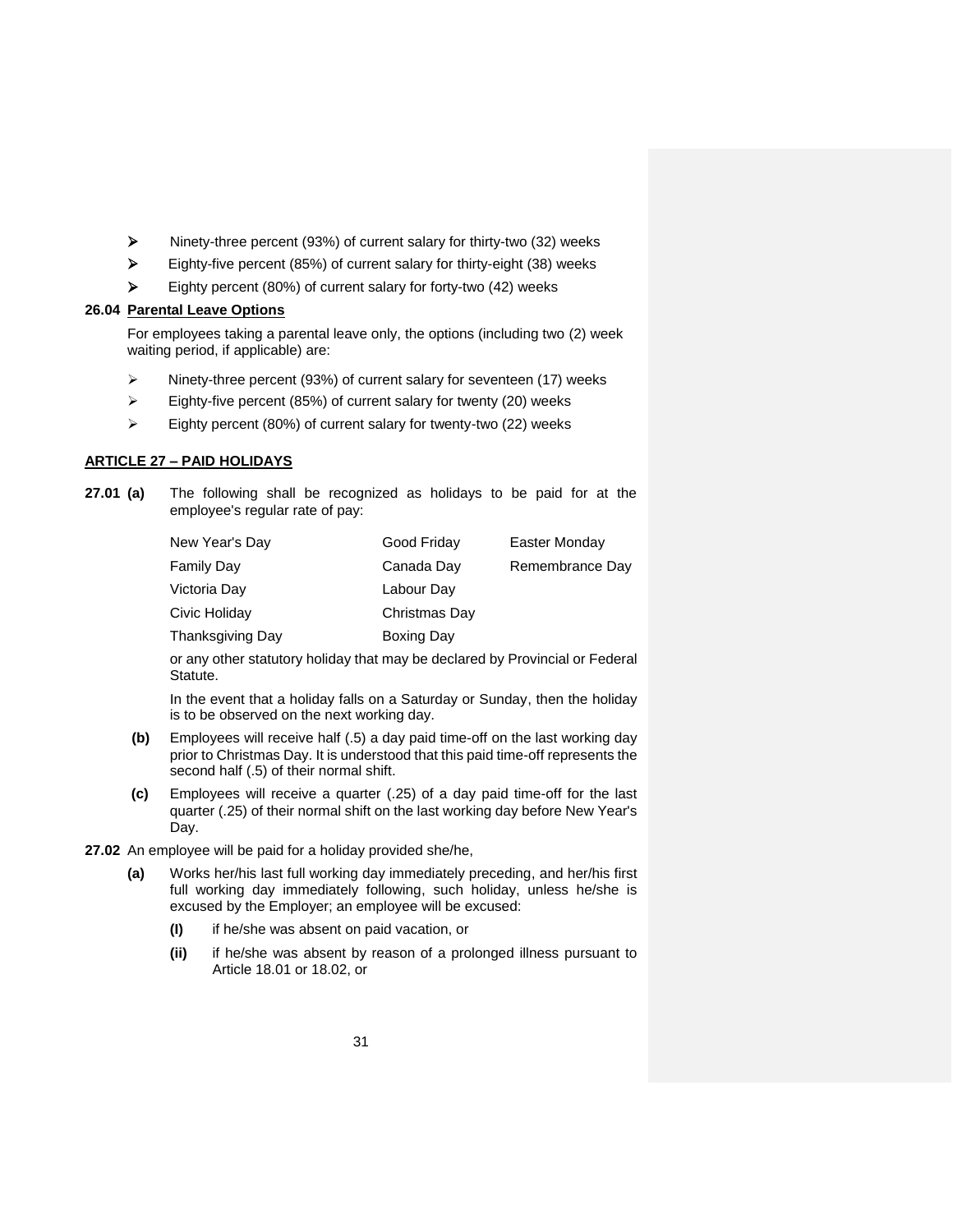- **(iii)** if his/her absence was caused by illness and, when required, reasonably satisfactory evidence of that illness is produced to the Employer pursuant to Article 18.02 (b).
- **(b)** Is on the active payroll of the Employer and not on leave of absence without pay or layoff. An employee shall not receive holiday pay pursuant to this Article and sick pay pursuant to Article 18 for the same day or portion thereof.
- **27.03** If any of the above holidays fall, or are observed, during an employee's vacation, she/he shall be entitled to an extra day's vacation, or portion thereof, or she/he may take the equivalent paid time at a later date mutually agreed upon by the employee and her/his department manager.

#### <span id="page-34-0"></span>**ARTICLE 28 – VACATIONS**

- **28.01** An employee who, effective on the 1st day of January 2003, and the 1<sup>st</sup> of January in each year thereafter, has
	- **(a)** one (1) year or more continuous service, but less than four (4) years of continuous service with the Employer, shall receive seventeen (17) days' vacation with pay per year;
	- **(b)** four (4) years or more continuous service, but less than twelve (12) years of continuous service with the Employer, shall receive twenty-two (22) days' vacation with pay per year;
	- **(c)** twelve (12) years or more continuous service, but less than twenty-five (25) years of continuous service with the Employer, shall receive twenty-eight (28) days' vacation with pay per year.
	- **(d)** Effective January 1, 2008, employees with twenty-five (25) years or more of continuous service with the Employer, shall receive thirty (30) days' vacation with pay per year.
- **28.02** New employees accrue vacation entitlement at the rate of one and one-quarter  $(1.25)$  days for each month of service from the date of hiring to the 1<sup>st</sup> day of January on which one (1) year or more of continuous service has been completed.
- **28.03** A terminated employee is entitled to vacation pay based upon a percentage of the employee's earnings from January  $1<sup>st</sup>$  to the date of termination, minus the equivalent value of any vacation already taken in the calendar year.
- **28.04** No employee shall receive vacation pay and sick pay for the same period of time.
- **28.05** Employees are expected and encouraged to utilize their vacation allotment in the year that it is earned. In situations where, for operational reasons, the full vacation allotment cannot be used and/or the employee is planning to be off for an extended period in the following year, the employee may carry-over up to one year's worth of their vacation allotment, with the prior approval of the departmental manager. Such requests will not unreasonably be denied.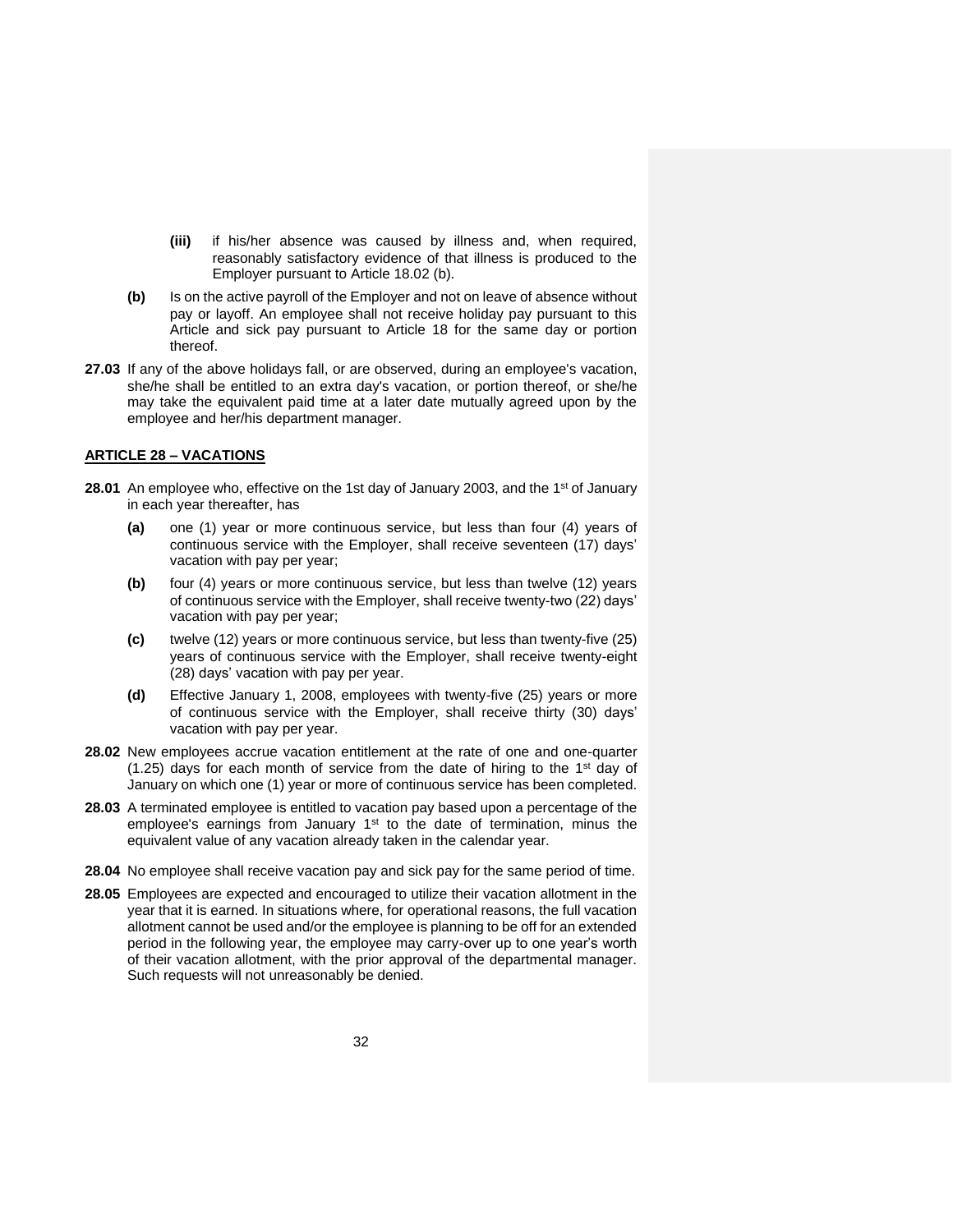In exceptional circumstances, the President and CEO may approve that an employee can carry over more than one year's worth of vacation entitlement. All vacation carry-over must be used by December 31st of the following year. The President and CEO may also approve and extension of this deadline.

- **28.06** In special circumstances vacation time may be carried forward into the next calendar year with the prior approval of the Department Manager.
- **28.07** Under no circumstances may vacation be "borrowed" from a following year.

### **28.08 Vacation Period May 1st to December 31st**

Employees will make every reasonable effort to submit their vacation requests in writing by March 1<sup>st</sup> each calendar year for consideration by the Department Manager. Managers will make every reasonable effort to accommodate all requests submitted by March 1<sup>st</sup>. However, if a conflict in vacation scheduling arises between employees, seniority, as set out in Article 13, shall be the governing factor in determining the scheduling. Approval for the above vacation request will be confirmed no later than March 15<sup>th</sup>.

Vacation requests submitted after March 1<sup>st</sup> will be granted on a first request priority basis and in consideration of the established vacation schedule and operational needs of the department. Once permission is granted, it cannot be rescinded.

#### **Vacation period January 1st to April 30th**

Employees will make every reasonable effort to submit their vacation requests in writing by November 1<sup>st</sup> each calendar year for consideration by the Department Manager. Managers will make every reasonable effort to accommodate all requests submitted by November 1<sup>st</sup>, however, if a conflict in vacation scheduling arises between employees, seniority, as set out in Article 13, shall be the governing factor in determining the scheduling. Approval for the above vacation request will be confirmed no later than November 15<sup>th</sup>.

Vacation requests submitted after November 1<sup>st</sup> will be granted on a first request priority basis and in consideration of the established vacation schedule and operational needs of the department. Once permission is granted, it cannot be rescinded.

- **28.09** Vacation entitlement may be approved as single days, or on a weekly or multipleweeks basis as may be requested by the employee. Employees shall be entitled to at least two (2) consecutive weeks of vacation. Approval will be in accordance with employee's vacation entitlement and the operational needs of the department as determined by the department manager. Such approval shall not be unreasonably withheld.
- **28.10** While on vacation, employees are not required to be on on-call or call-back. If the Employer contacts an employee for any work-related matter while on vacation, or any approved leave, the employee shall be compensated with one full regular dayoff per instance.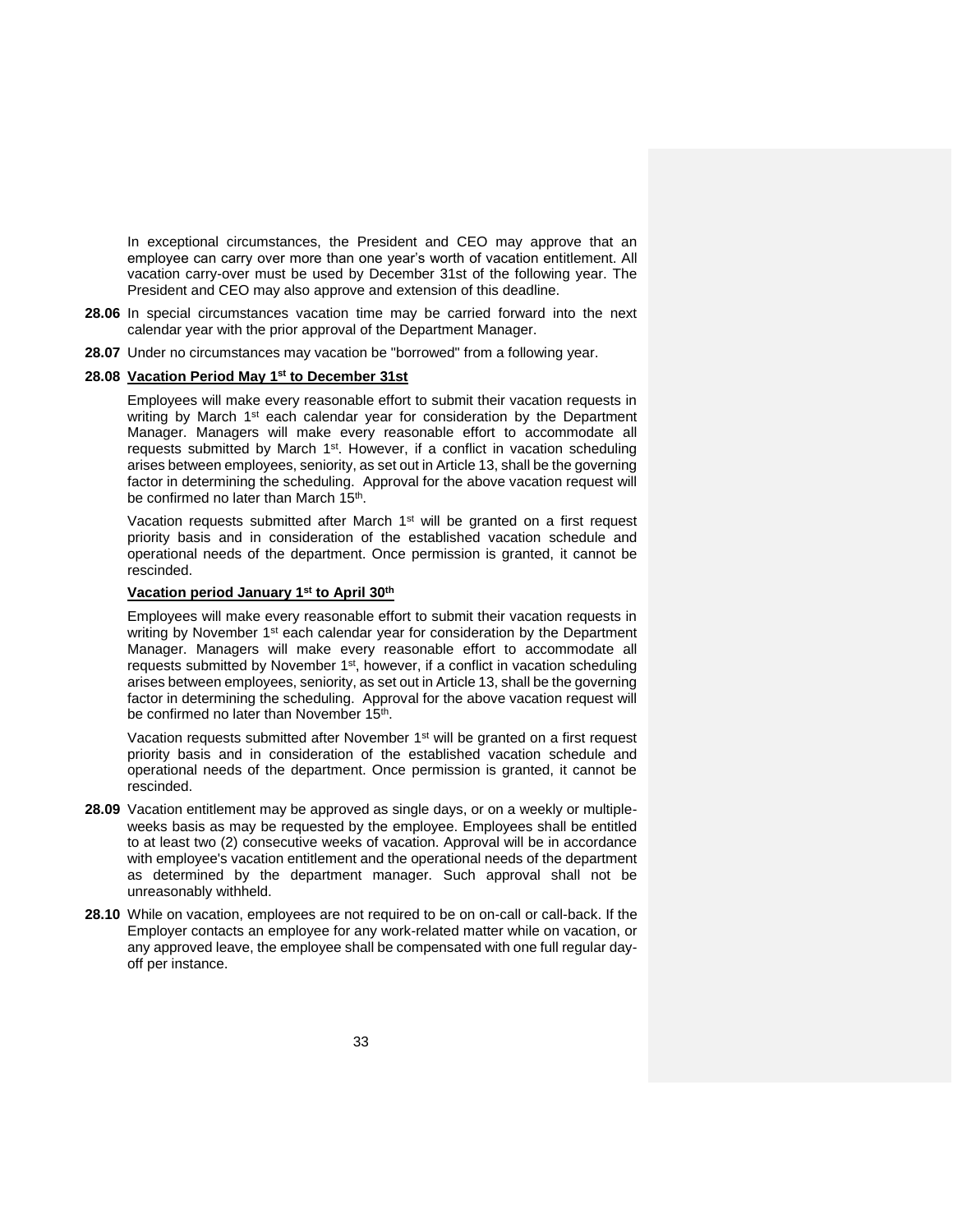#### <span id="page-36-0"></span>**ARTICLE 29 – HOURS OF WORK**

- **29.01** The regular work week shall consist of thirty-six and one quarter (36.25) hours, worked in five (5) days, seven and one quarter (7.25) hours per day, Monday to Friday, 8:30 a.m. to 4:30 p.m.
- **29.02 (a)** Flextime is available to enable the employee to request the work schedule best suited to her/his personal preferences or needs, subject always to the particular requirements of an office or department, and subject to the approval of the department manager. Approval shall not be unreasonably denied.
	- **(b)** The employee may request the most convenient work schedule, provided that work is commenced no earlier than 7:30 a.m., or later than 10:00 a.m., and provided that work is finished no earlier than 3:30 p.m. and no later than 6:00 p.m. and subject to the approval of the department manager.
	- **(c)** There shall be a core period each day from 10:00 a.m. to 3:30 p.m. during which, with the exception of lunch break, all members of the staff must be present.
	- **(d)** The lunch break may be taken at any time between the hours of 11:00 a.m. and 2:00 p.m. The lunch break is mandatory for everyone and employees must take a minimum of (30) minutes each day for this purpose. Prior approval must be given by a supervisor for lunch breaks exceeding one (1) hour.
	- **(e)** Situations may arise which will result in a work attendance of less than thirty-six and one quarter (36.25) hours in any given week. This time must be made up as soon as possible and certainly no later than by the end of the succeeding week. Examples of such situations are medical and dental appointments, extended lunch hours and lateness. Absence because of illness cannot be made up under this Article. The foregoing does not in any way detract from the right of the Employer to take disciplinary action with respect to lateness.
	- **(f)** A reporting form must be filed with the employee's supervisor each week.
	- **(g)** Employees shall be entitled to an unpaid lunch period during each normal shift and shall be entitled to one (1) fifteen (15) minute paid rest period in each half (½) of a normal shift. The fifteen (15) minute rest period may not be used to make up time under Article 29.02(e).
	- **(h)** In the interests of departmental efficiency, an employee may be requested by her/his supervisor to commence work earlier than 7:30 a.m. and finish earlier than 3:30 p.m. or later than 6:00 p.m.
- **29.03** It is understood that other arrangements regarding hours of work and overtime may be entered into between the parties with respect to variable work days or variable work weeks. The Employer encourages managers to be flexible in accommodating scheduling requests from staff.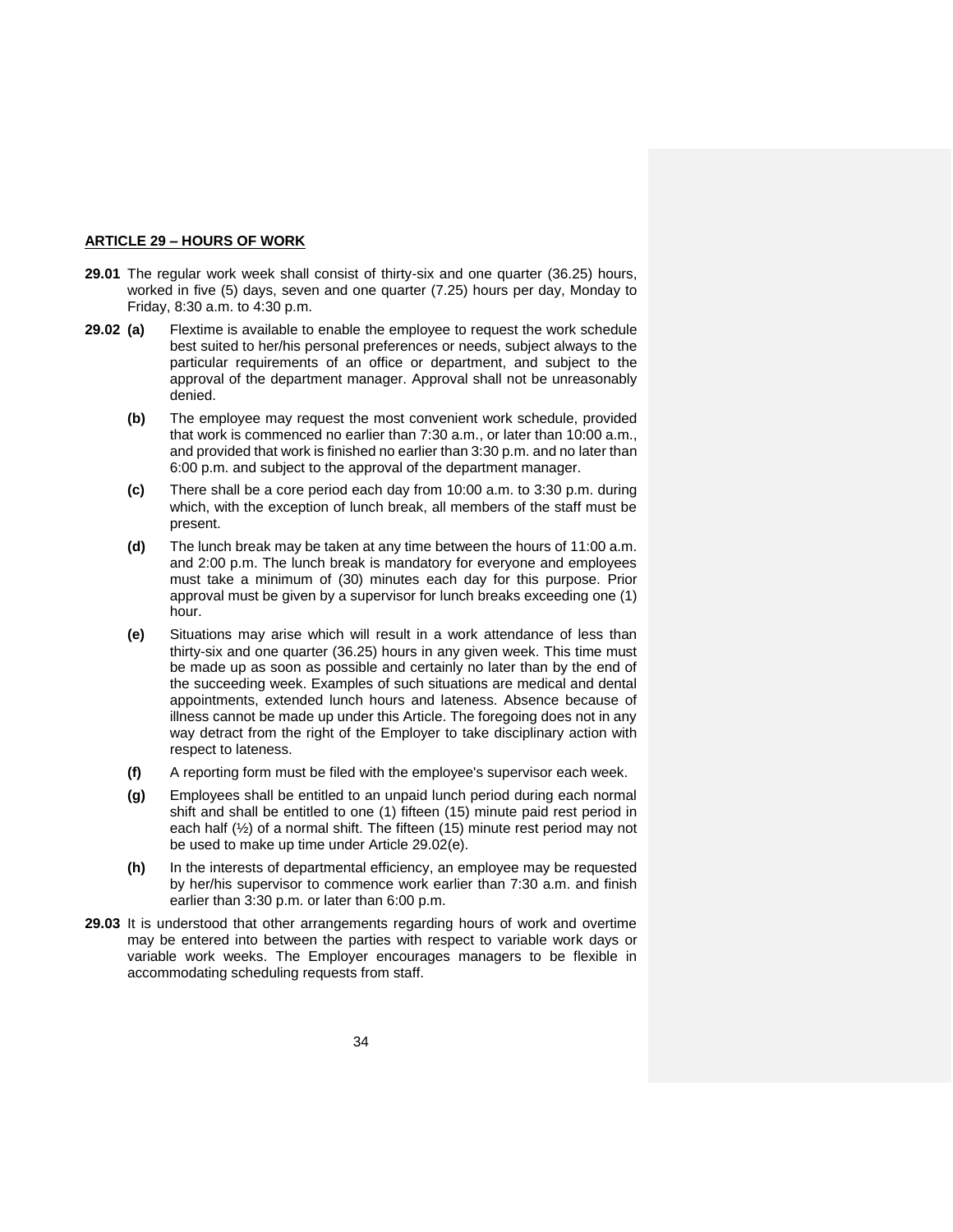#### **29.04 On-Call**

- **(a)** "On-Call" means a period of time that is not a regular working period during which an employee is required to keep him or herself:
	- **(i)** available to receive a call to return to work, and
	- **(ii)** available to return to the workplace, if necessary.
- **(b)** No employee shall be required to be on-call for more than one (1) consecutive on-call period, Monday to Friday, or for more than two (2) consecutive on-call periods on Saturday, Sunday and paid holidays. An oncall period is defined as follows:

| Monday to Friday:         | 5:01 p.m. to midnight                                    |
|---------------------------|----------------------------------------------------------|
|                           | 12:01a.m. to 8 a.m.                                      |
| Weekends & Paid Holidays: | Each on-call period not to exceed twelve<br>$(12)$ hours |

- **(c)** On-call duty shall be rotated by skill-set by seniority.
- **(d)** No employee shall be required to be on-call for more than three (3) consecutive days.
- **(e)** When an employee is required to be on-call from Monday to Friday, he or she shall receive payment of three (3) hours of his or her basic hourly rate for each on-call period.

When an employee is required to be on-call on weekends or paid holidays, he or she shall receive payment of four and one-half (4.5) hours his or her basic hourly rate for each on-call period.

**(f)** While on vacation, or any approved leave, employees are not required to be on-call or call-back.

#### **29.05 Call Back**

- **(a)** An employee who leaves his or her place of work and is subsequently called back to work prior to the starting time of his or her next scheduled shift shall be paid a minimum of three (3) hours pay at one and one-half (1.5) times his or her basic hourly rate plus the on-call payments.
- **(b)** Where an employee is contacted by the Employer outside the workplace prior to the starting time of his or her next scheduled shift, in circumstances where such contact is considered to be a "call back to work" but the employee is not required to physically attend at the workplace, the employee shall be paid a minimum of three (3) hours of pay at one and onehalf (1.5) times his or her basic hourly rate, plus the on-call payments. The initial call, and any subsequent calls during the next three (3) hours, will be treated as a single "call back to work" for pay purposes. Where more than three (3) hours has elapsed between calls, each call will be treated as a new "call back to work" for pay purposes.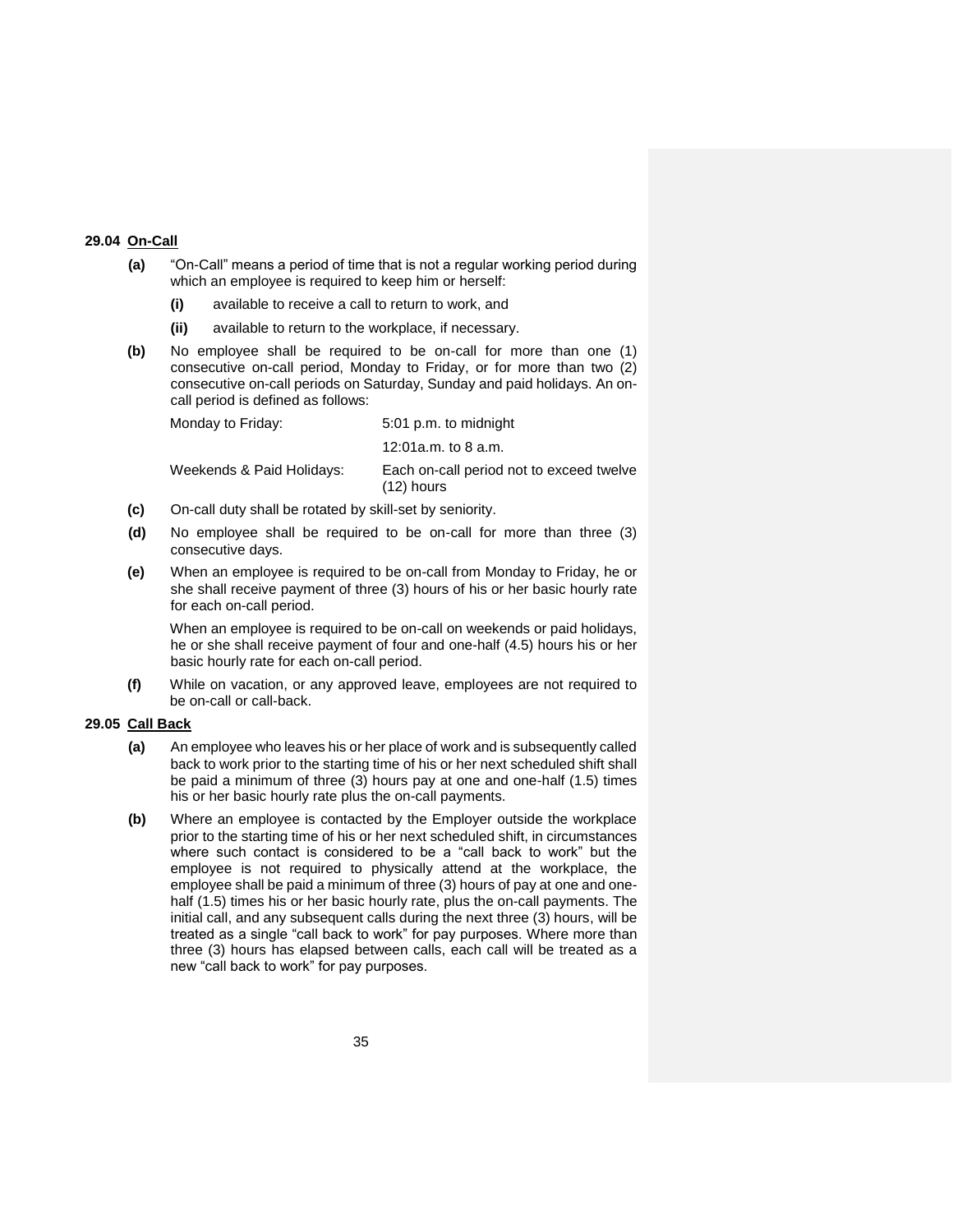- **(c)** When an employee is called back on a statutory holiday, he/she shall be paid a minimum of three (3) hours pay at two (2) times his or her basic hourly rate plus the on-call payments.
- **(d)** In the event of an unforeseen emergency situation, an employee who is called back to work by the Employer, but who is not on-call, will not unreasonably refuse the call-back.

If the employee accepts the call-back, he/she will receive the on-call payments as per Article 29.04, as well as the call-back payments at time and a half (1.5) his/her basic hourly rate as set out in Article 29.05.

**(e)** While on vacation or any approved leave, employees are not required to be on call or call back.

#### <span id="page-38-0"></span>**ARTICLE 30 – OVERTIME**

- **30.01** Time and one-half (1.5) an employee's basic hourly rate, or time-off in lieu at one and one-half (1.5) shall be paid for all authorized hours worked in excess of seven and one quarter (7.25) hours in any one (1) day. The employee will make every effort to submit overtime sheets no later than four (4) weeks after having worked the overtime unless an extension is granted by the manager.
- **30.02** An employee who is required to physically attend the workplace to work overtime by their manager on a weekend will be paid a minimum of two and one half (2.5) hours at time and one half (1.5) the employee's basic hourly rate, or will be provided with time-off in lieu at time and one half (1.5) times the number of hours worked, or a minimum of three and three quarter (3.75) hours. An employee who is required to physically attend the workplace to work overtime by their manager on a paid holiday as specified in Article 27 will be paid a minimum of two and onehalf (2.5) hours at two (2) times the employee's basic hourly rate, or will be provided with time-off in lieu at two times (2) the number of hours worked, or a minimum of five (5) hours.
- **30.03** An employee who is required to work on the week-end or on a paid holiday, as specified in Article 27, will be reimbursed for reasonable travel expenses incurred in accordance with the Employer's travel policy.
- **30.04** Pre-approval is required by the manager (outside of the context of the Employer's travel policy) if using your own vehicle or public transportation is not possible, or available, or if accommodation is required. In situations where pre-approval is not possible, the employee will travel using the most economic means available to them.
- **30.05** Employees must take a minimum of seven and one quarter (7.25) hours of lieu time at any one time. Lieu time must be taken within the calendar year that it was accrued. Failing agreement regarding the appropriate time, the Employer shall reasonably determine the time of the compensating leave. In the event that operational requirements prevent an employee from taking lieu time within three (3) months of the lieu time being earned, any lieu time that has accumulated by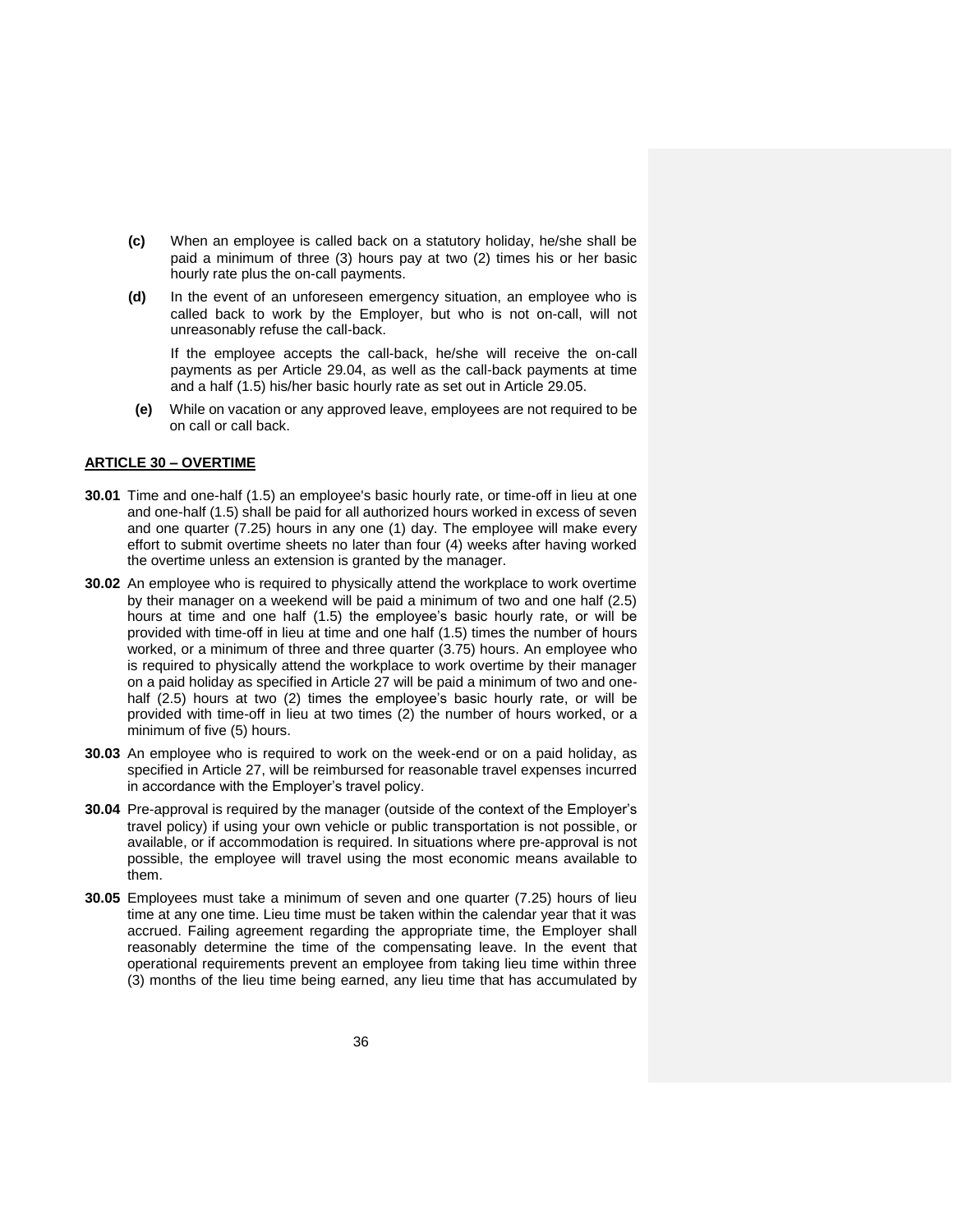December 31st of each year shall be carried over to the following year and be used within twelve (12) months of the lieu time being accrued.

- **30.06** Prior to working the overtime hours, the Employer and employee will agree on the method of payment.
- **30.07** Where there is a requirement for overtime to be worked, it shall be first offered to full-time employees according to skill-set and seniority, on a rotational basis.

#### **30.08 Meal Allowance**

The Employer will pay a meal allowance for overtime worked after 3:30 p.m., provided that a minimum of two and one-half (2.5) hours is worked. The amount of the allowance is seventeen dollars (\$17.00). In addition, a ten dollar (\$10.00) meal allowance shall be paid for each additional three and one half (3.5) hour period worked, subject to receipts in accordance with LAO policy.

Where an employee is required to work overtime on a weekend or statutory holiday, a meal allowance shall be paid for each three and a half (3.5) hour period worked, subject to receipts in accordance with LAO policy, to a maximum of three (3) meals per day.

Where the Employer provides the meal, no meal allowance will be paid for that three and a half (3.5) hour period.

Claims for meal allowances are to be submitted together with overtime sheets.

- **30.09** The Employer will extend to the employees' opportunity for overtime in situations where overtime is required by the Employer in accordance with the Collective Agreement.
- **30.10** All overtime must be approved in advance and must indicate the anticipated hours to be worked.
- **30.11** When an employee is required to work overtime beyond 8:30 p.m. she/he may request a taxi from the office to her/his home with the prior approval of the supervisor. The cost of the taxi to the boundaries of Metropolitan Toronto will be borne by the Employer.
- **30.12** A shift premium shall be paid to employees for all work performed by them while engaged on the Employer's regularly scheduled afternoon and evening shifts as follows:

One dollar (\$1.00) per hour for hours worked between 5:00 p.m. and midnight

One dollar and twenty-five cents (\$1.25) per hour for hours worked between midnight and 8.00 a.m.

When more than fifty percent (50%) of the hours worked fall within the period from 5:00 p.m. to 8:00 a.m., the shift premium shall be paid for all hours worked. This premium shall be paid only for actual hours worked and no overtime or premium shall be calculated thereon.

**30.13** A shift premium shall not be considered a part of an employee's basic pay.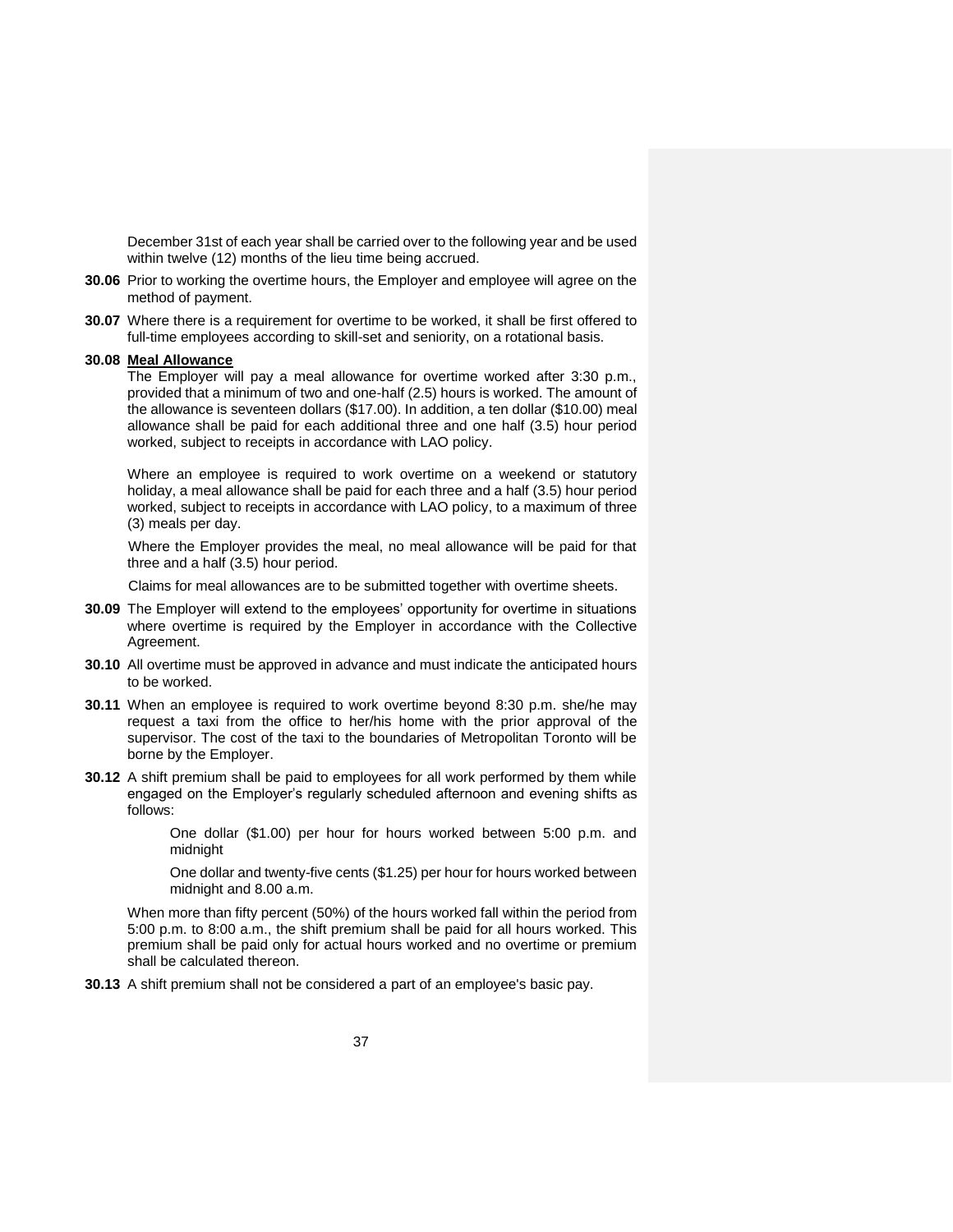**30.14** Where there is a requirement for overtime to be worked, it shall first be offered to full-time employees according to skill-set and seniority, on a rotational basis.

#### <span id="page-40-0"></span>**ARTICLE 31 – EMPLOYEE EDUCATION**

- **31.01** Legal Aid Ontario (LAO) shall pay the tuition fee for education courses taken by an employee subject to the following:
	- **(a)** The Employer will provide job-related training to staff as required. Most jobrelated training will be provided within the department, or through LAO sponsored training programs.
	- **(b)** Participation in LAO-sponsored training programs is at the discretion of the department manager. Employees will be permitted to participate based on the identification of a job-skills training need or the determination that the training will be of benefit to the employee's overall contribution to LAO and/or their understanding of LAO's business and its goals and objectives.
	- **(c)** Participation in courses provided by external institutions is at the discretion of the department manager. Employees will be permitted to participate based on the identification of a job-skills training need, or the determination that the training will be of benefit to the employee's overall contribution to LAO and/or their understanding of LAO's business and its goals and objectives. The course or courses must be offered by a recognized educational institution and not covered by courses already provided by LAO, or in development as a LAO training program.
	- **(d)** The Employer will pay the tuition fee for the educational course that has been approved by the department manager. The initial payment for an approved course or courses shall be shared fifty percent (50%) by the Employer and fifty percent (50%) by the employee. Upon successful completion of the approved courses or courses the employee's fifty percent (50%) of the initial payment shall be refunded by the Employer.

#### <span id="page-40-1"></span>**ARTICLE 32 – PERSONNEL FILES**

- **32.01** Each employee shall have reasonable access to her/his personnel file for the purpose of reviewing its contents in the presence of a representative of Human Resources Department. A copy of any document in the file shall be provided to the employee at the employee's request.
- **32.02** If the Employer receives any written report that is negative in nature and is to be included in the employee's file, the employee is to receive a copy of the report. The employee will receive a copy from the department manager at such time that the report is being placed in the employee's file.
- **32.03** A letter of resolution will be placed in an employee's file once a disciplinary matter has been resolved. The letter will explain how and when the matter was resolved.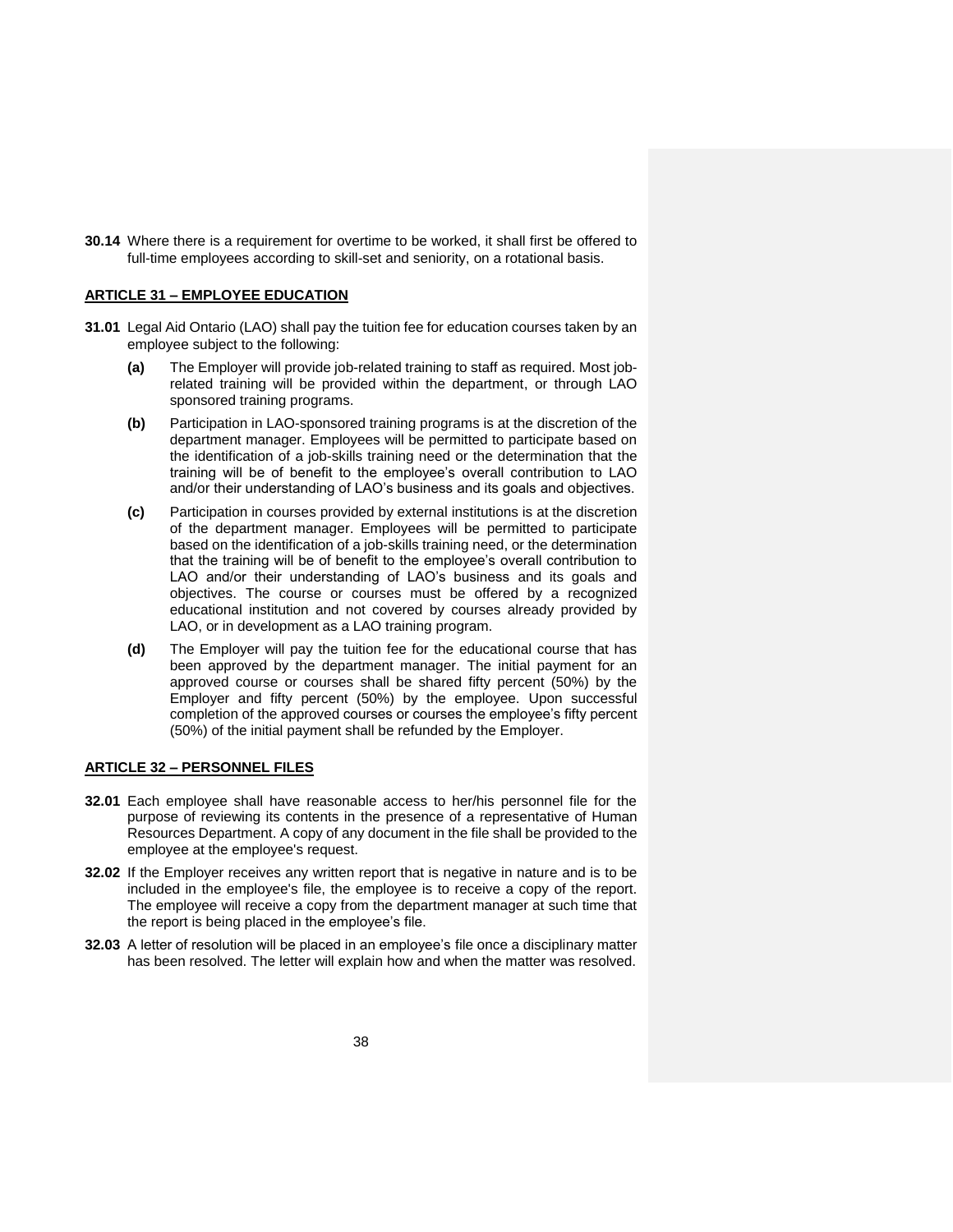**32.04** Any letter of discipline or document referenced in Articles 32.02 or 32.03, shall be removed from the employee's file after twelve (12) months from the date the most recent letter was filed provided no further disciplinary action has been taken.

#### <span id="page-41-0"></span>**ARTICLE 33 – OCCUPATIONAL CLASSIFICATIONS AND SALARY RATES**

**33.01** Occupational Classifications and Salary Rates are set out in Appendix "A", which is attached hereto and forms part of this Agreement.

Bargaining Unit employees, as of September 17, 2019, will automatically progress to the next position on their salary grid provided that they have commenced employment on or before the previous September 30<sup>th</sup> and have successfully completed their probationary period.

Progression from one (1) step to the next higher step within the job classification shall be based on merit. A progression resulting from a performance evaluation/review shall be effective on April 1<sup>st</sup> of each year. All employees are required to participate in the performance review and goal setting process. If the employee has not received a performance evaluation as of April 1<sup>st</sup>, the employee will be deemed meritorious for the purpose of the step increase noted above. A disagreement by an employee with his/her evaluation may be the subject of a grievance.

#### **33.02 Temporary Employees**

- **(a)** A temporary employee shall be engaged for a fixed-term contract that is no longer than a one (1) year period, unless otherwise agreed to between the Union and the Employer (such an agreement must be confirmed in writing).
- **(b)** Temporary employment opportunities in Bargaining Unit positions of two (2) months or more, shall be posted, and hiring will be in accordance with the job posting provisions of Article 14, save for the provision regarding employees on layoff (Article 33.02 (e)).

The Employer and OPSEU agree that temporary employees newly hired into Bargaining Unit positions will pay Union Dues from the commencement of their employment and will be covered by the terms and conditions outlined in the Collective Agreement, save and except for: Article 11, Article 15, Article 16, Article 17, Article 19, Article 20 and Article 31. All other terms of employment for temporary employees will be as per the terms of their employment contract. It is understood and agreed that temporary employees will have recourse to the grievance/arbitration procedure in the case of discipline.

Notwithstanding the above paragraph, temporary employees who are hired for a fixed-term contract of one (1) year or more will be entitled to the group benefits outlined in Article 20, with the exception of Long-Term Disability Insurance, after an initial waiting period of three (3) months.

Notwithstanding the above two (2) paragraphs, temporary employees who have been hired on short-term contracts of less than one (1) year and who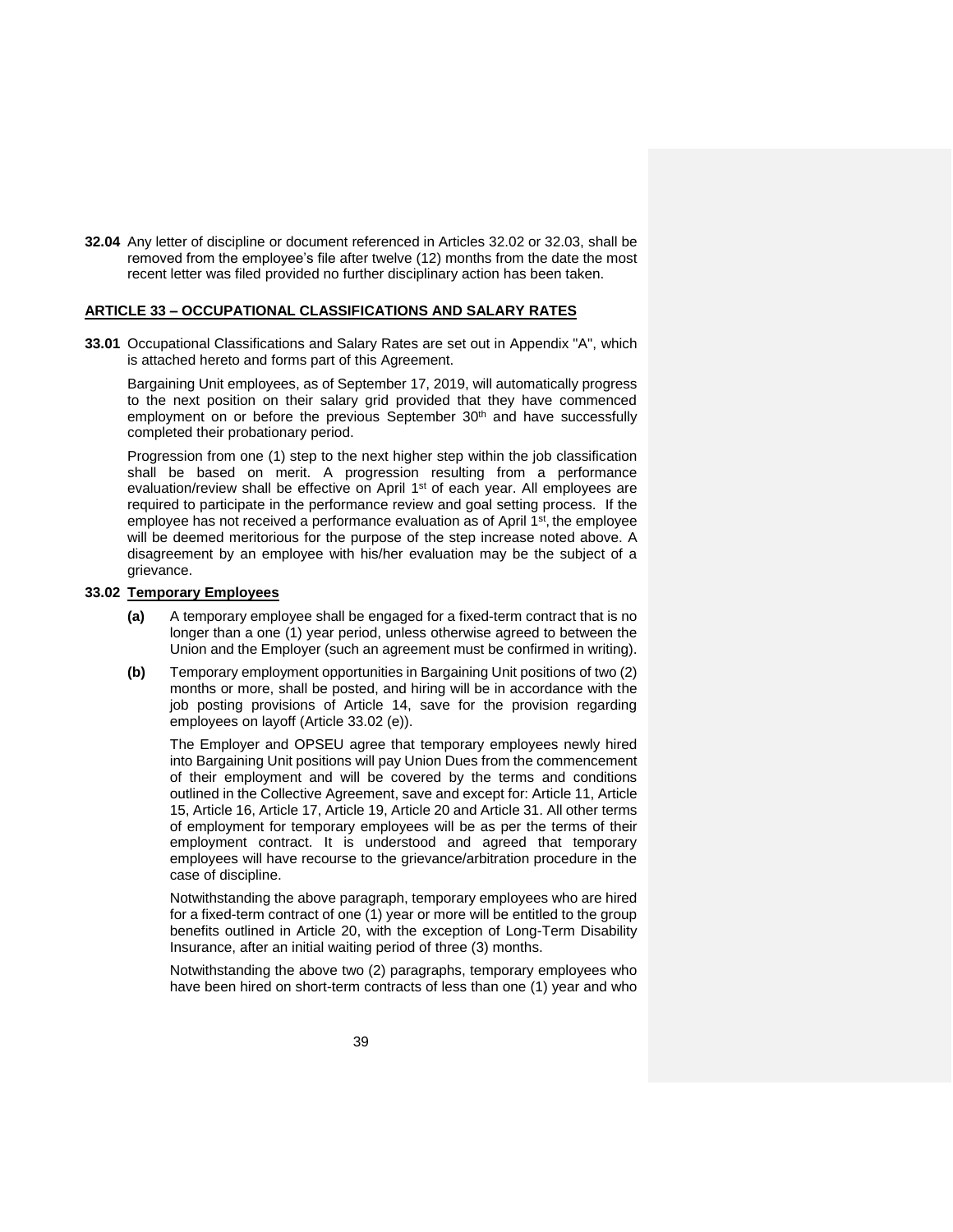subsequently have their contract(s) renewed will also be entitled to the group benefits outlined in Article 20, with the exception of Long-Term Disability Insurance, provided that the end-date of the new contract is in excess of twelve (12) months from their original date of hire. In such cases, employees will become eligible for benefits coverage on the first day of their new contract providing they have completed three (3) months of continuous service.

**(c)** It is the intention of the parties to this Agreement that no employee who has acquired seniority under this Agreement, and who is shown on the seniority list, will be laid-off as a direct result of the Employer hiring personnel under this Article.

Temporary Bargaining Unit employees will not accrue seniority during the term of their employment contract. Should such temporary employees ever become permanent Bargaining Unit members, they will be given credit for their seniority retroactive to their original date of hire provided they have no break in service.

- **(d)** The Employer agrees to provide to the Union, on a monthly basis, the names of all temporary employees, their hire date, their term of employment and positions they are filling.
- **(e)** Employees on layoff shall be notified of the temporary work opportunity and the laid-off employees who apply, and have the necessary qualifications, will be considered for the job prior to all other candidates.
- **(f)** Where a temporary employee in LAO has been performing the same work for twenty-four (24) months in a temporary position, the temporary position will be converted at that time to a permanent full-time position and shall be posted as per Article 14 in the Collective Agreement.

A temporary employee, who occupies a position for a specific project with a known end-date that exceeds twenty-four (24) months, is exempt. For any extension(s) to the exempt position, the Employer will consult with the Union.

Any interruption of less than ninety (90) days will not affect the determination of the twenty-four (24) month end-date.

#### **(g) Work of the Bargaining Unit**

Employees not covered by the terms of this Agreement will not perform duties normally assigned to those employees who are covered by the Agreement, except as provided for under Article 33.02 and for the purpose of instruction.

It is understood that summer students and/or co-op students may perform work of the Bargaining Unit during their defined placement terms and that this, in no way, will impact the job of Bargaining Unit members.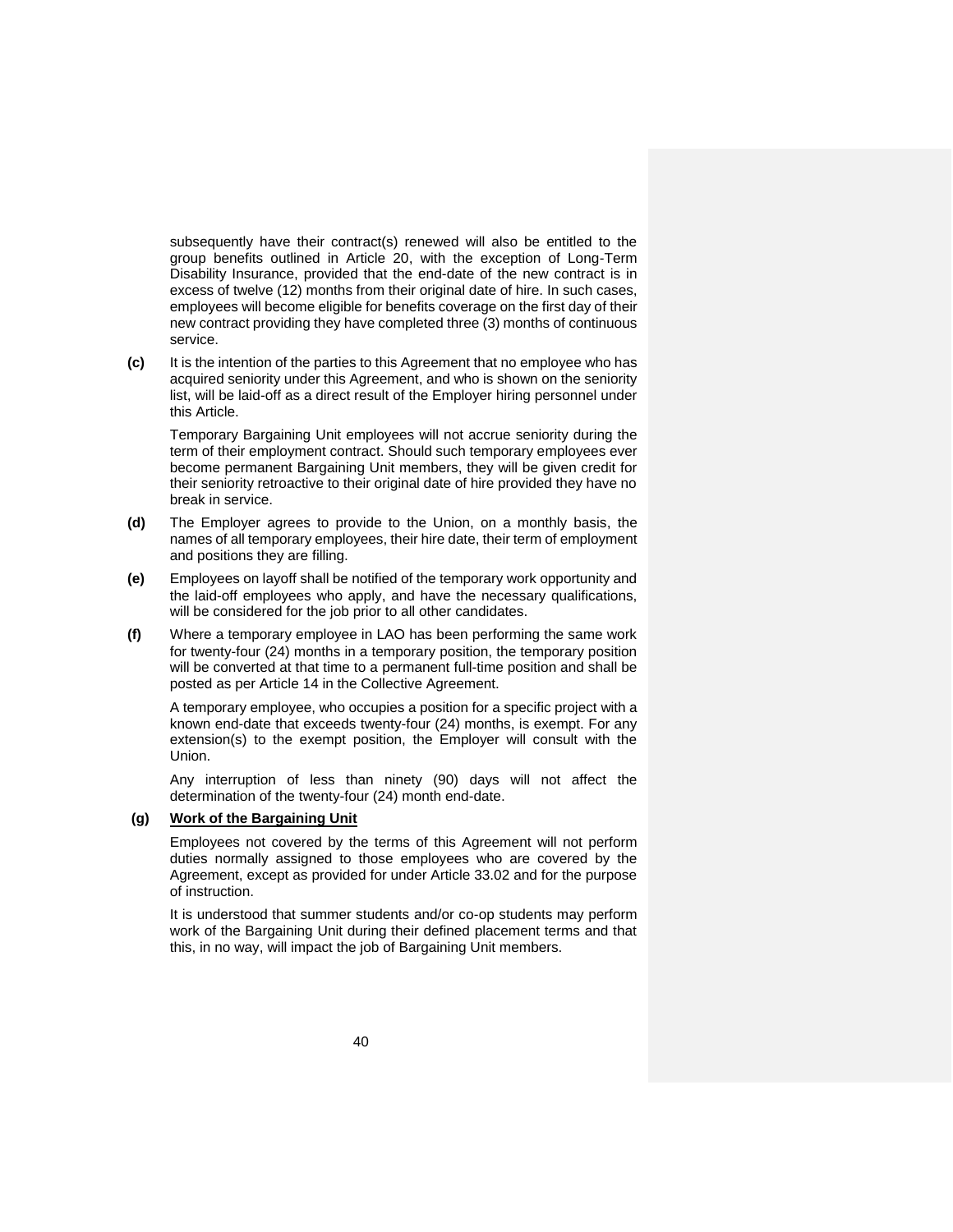#### **33.03 Red Circle Clause**

Where the position is reassessed and is reclassified to a class with a lower maximum salary, any employee who occupies the position at the time of the reclassification shall continue to be entitled to a salary progression based on merit to the maximum salary of the higher classification, including any revision of the maximum salary of the higher classification that takes effect during the salary cycle in which the reclassification takes place.

#### **33.04 Impact of Salary Upon Reclassification**

Where a position is re-assessed and classified to a class with a higher maximum salary, any active employee who occupies the position at the time of the reclassification will be paid in accordance with the salary scale for the higher classification. An employee who is already earning more than the minimum of the new classification shall be provided with a three percent (3%) increase and will be assigned to a step on the new grid that is closest to, but not lower than, this amount.

#### <span id="page-43-0"></span>**ARTICLE 34 – HEALTH AND SAFETY**

- **34.01** The Employer and the Union mutually agree that they share a concern for the safety and health of the employees and the employees are encouraged to make suggestions to the Employer respecting safety.
	- **(a)** Recognizing their responsibilities under the *Health & Safety Act*, the parties agree to establish and maintain a Health & Safety Committee comprised of up to one (1) Union Representative and one (1) Employer Representative.
	- **(b)** Such committee shall identify potential dangers and hazards, including, but not limited to, ergonomics and computer safety issues, and will institute means of improving health and safety programs and recommend actions to be taken to improve conditions related to health and safety.
	- **(c)** The Employer agrees to cooperate in providing necessary training and information to enable the Committee to fulfill its requirements under the Act.
	- **(d)** Committee members, and any other staff members required by the Committee to attend such meetings, shall not suffer loss of wages or benefits while attending such meetings, including preparation time as prescribed under the Act.
	- **(e)** The Union agrees to endeavour to obtain the full cooperation of its membership in the observance of all safety rules and practices.
- **34.02 (a)** The Employer commits to giving priority during the term of this Agreement to the development of policies and procedures with respect to violence in the workplace.
	- **(b)** The harassment and bullying prevention and control measures, procedures, practices, equipment and training shall be reviewed and revised in light of current knowledge and practice and legislations.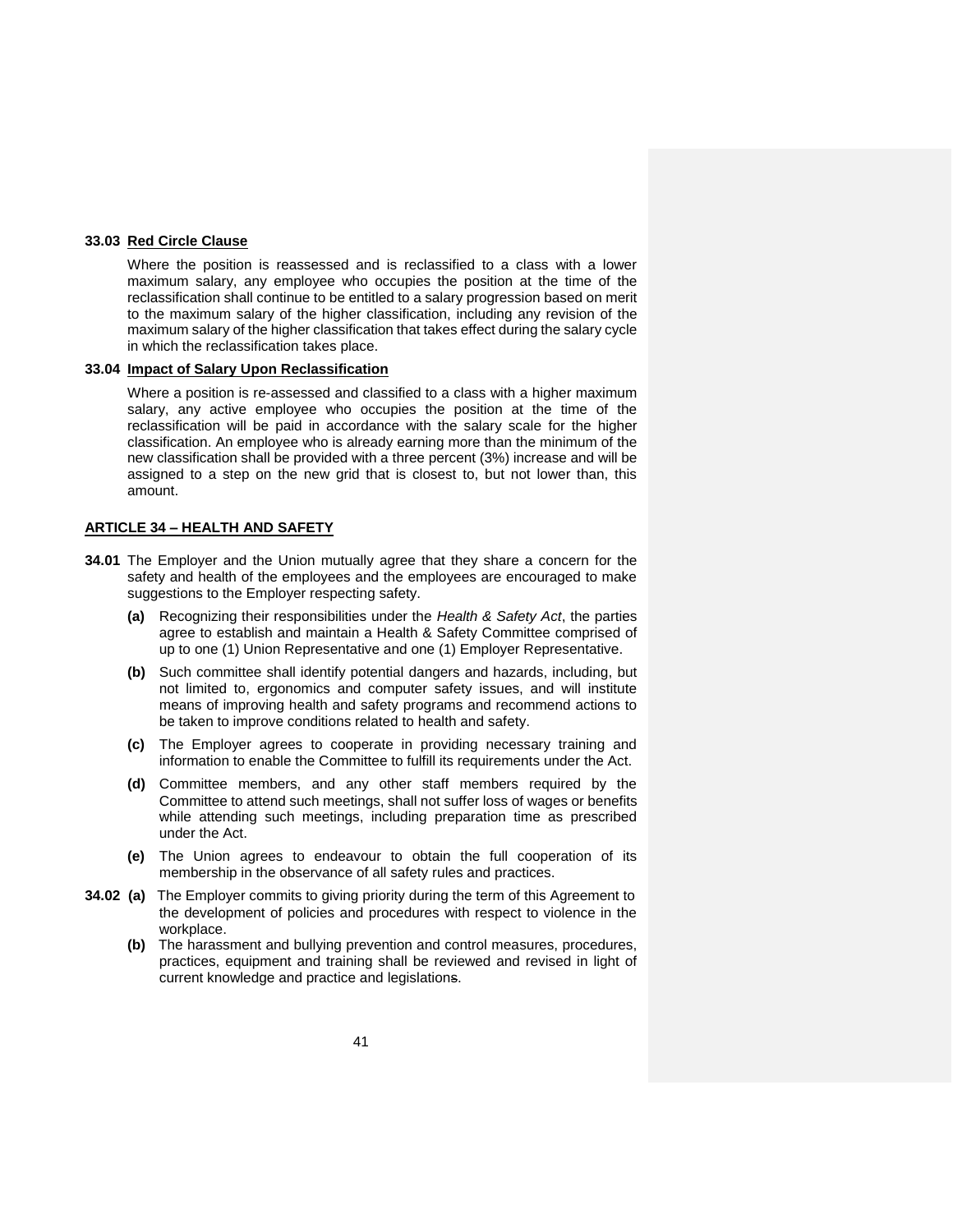- **(c)** The Employer will provide training on harassment and bullying prevention and control measures, policy, procedures, practices, equipment and training for the health and safety of workers. The Employer shall provide this training during regular working hours, with no loss of pay or benefits to employees.
- **34.03** At the beginning of assignment to a computer and annually thereafter, a computer operator who is regularly required to operate a terminal for two (2) hours or more per day shall be entitled to undergo an eye examination by a qualified optometrist. The cost of the eye examination shall be borne by the Employer to the maximum set out in the benefits provisions of this agreement and the computer operator shall authorize the release of a copy of the examination report to the Employer.
- **34.04** A pregnant employee may request re-assignment from computer duties for the remainder of her pregnancy by forwarding a written request to her immediate supervisor, together with a certificate from a legally qualified medical practitioner certifying that she is pregnant. Where it is not possible to assign an employee in accordance with Article 34.04, the employee may elect either to continue work in her/his original position or request leave of absence without pay.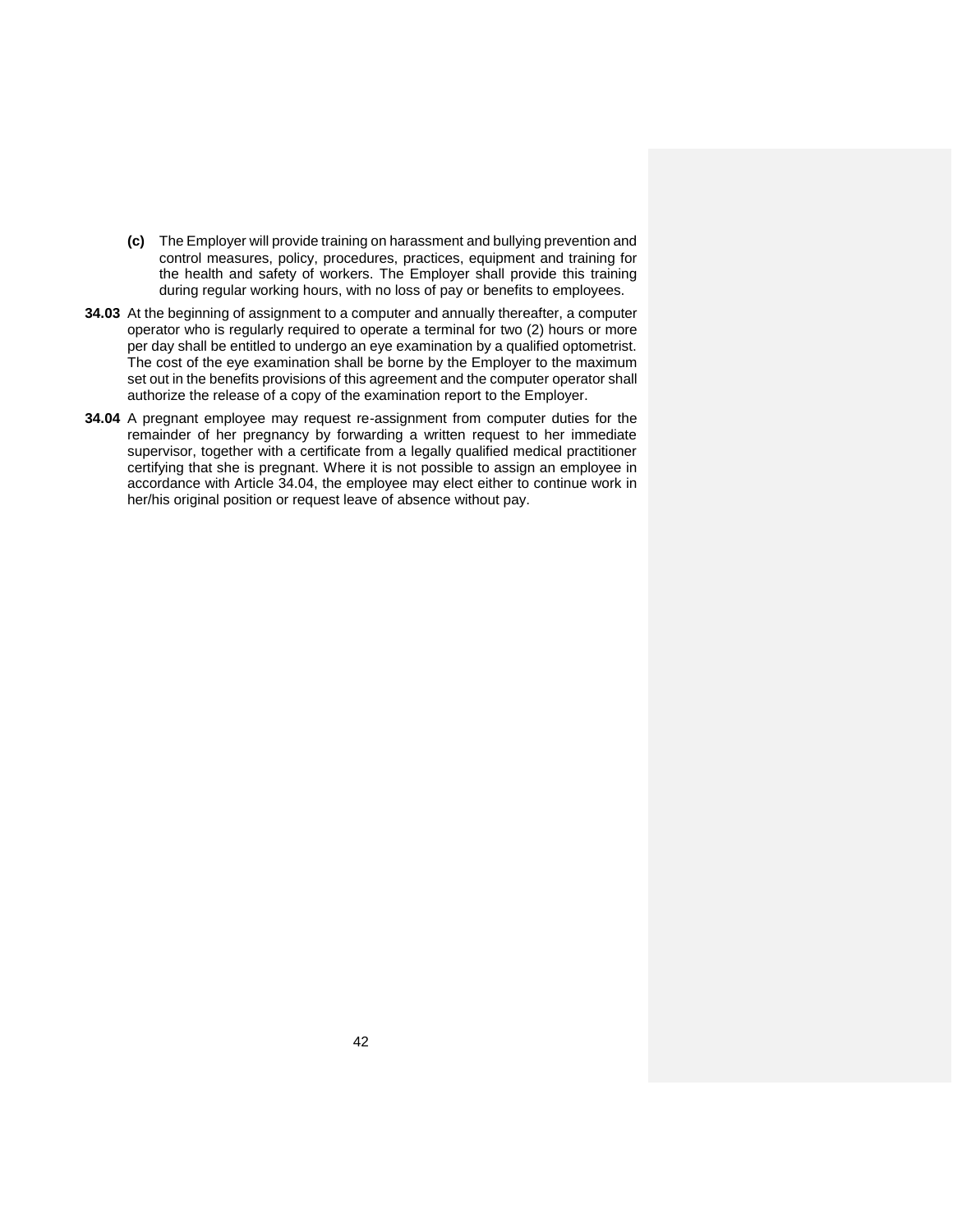### <span id="page-45-0"></span>**ARTICLE 35 – TERM OF AGREEMENT**

| <b>35.01</b> This Agreement shall commence on the 17 <sup>th</sup> day of September, 2019 and end |  |  |  |  |  |
|---------------------------------------------------------------------------------------------------|--|--|--|--|--|
| March 31, 2022.                                                                                   |  |  |  |  |  |

The Agreement shall continue from year to year thereafter unless either party gives notice in writing to the other not less than thirty (30) days, nor more than ninety (90) days prior to the expiry date hereof of that party's intention to terminate this Agreement or to negotiate revisions thereto.

| <b>FOR THE UNION:</b><br><b>FOR THE EMPLOYER:</b><br><u> 1989 - Johann John Stone, market fan it ferskearre fan it ferskearre fan it ferskearre fan it ferskearre fan i</u><br><u> 1989 - Johann Stein, mars an deutscher Stein und der Stein und der Stein und der Stein und der Stein und der</u><br><u> 1989 - Johann Stein, mars an deutscher Stein und der Stein und der Stein und der Stein und der Stein und der</u> |  |
|-----------------------------------------------------------------------------------------------------------------------------------------------------------------------------------------------------------------------------------------------------------------------------------------------------------------------------------------------------------------------------------------------------------------------------|--|
|                                                                                                                                                                                                                                                                                                                                                                                                                             |  |
|                                                                                                                                                                                                                                                                                                                                                                                                                             |  |
|                                                                                                                                                                                                                                                                                                                                                                                                                             |  |
|                                                                                                                                                                                                                                                                                                                                                                                                                             |  |
|                                                                                                                                                                                                                                                                                                                                                                                                                             |  |
| the control of the control of the control of the control of the control of the control of the control of the control of the control of the control of the control of the control of the control of the control of the control                                                                                                                                                                                               |  |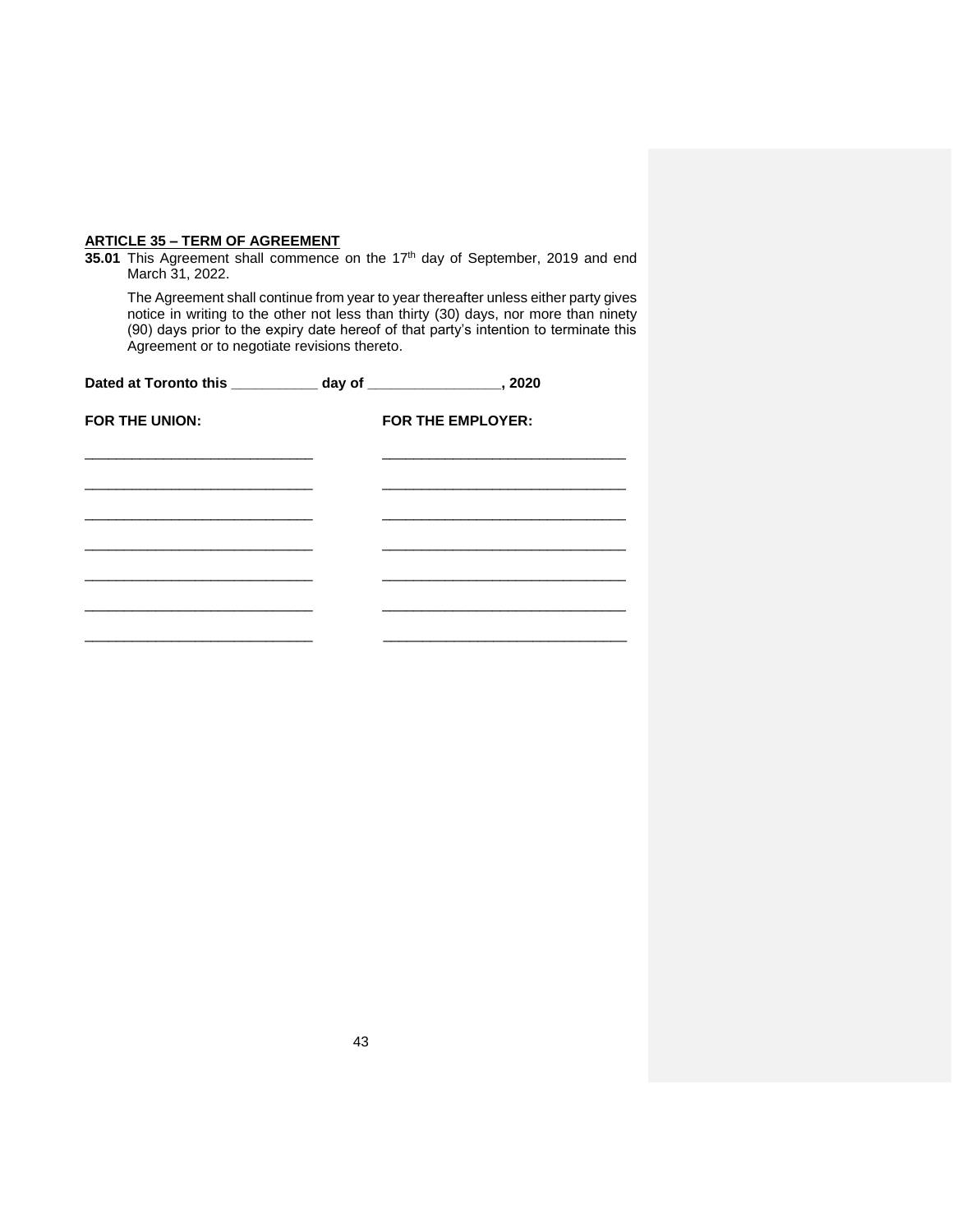### **APPENDIX "A" – OCCUPATIONAL CLASSIFICATIONS AND SALARY RATES**

| <b>TITLE</b>                             | <b>STEP A</b> | <b>STEP B</b> | <b>STEP C</b> | <b>STEP D</b> | <b>STEP E</b> | <b>STEPF</b> | <b>STEP G</b> | <b>STEPH</b> | STEP <sub>I</sub> | <b>STEP J</b> | <b>STEPK</b> | <b>STEPL</b> |
|------------------------------------------|---------------|---------------|---------------|---------------|---------------|--------------|---------------|--------------|-------------------|---------------|--------------|--------------|
| Support<br>Worker                        | \$36,256.82   | \$37,880.82   | \$39,504.82   | \$41,128.82   | \$42.752.82   | \$44.376.82  | \$46,000.82   | \$47.624.82  | \$49.248.82       | \$50,872.82   | \$52,496.82  | \$54.120.82  |
| Legal Assistant                          | \$40,260.99   | \$42,063.63   | \$43,866.27   | \$45,668.27   | \$47.471.55   | \$49,274.19  | \$51,076.83   | \$52,879.47  | \$54,682.11       | \$56,484.75   | \$58,287.39  | \$60,090.03  |
| <b>Bilingual Office</b><br>Administrator | \$40,260.99   | \$42,063.63   | \$43,866.27   | \$45,668.27   | \$47.471.55   | \$49,274.19  | \$51,076.83   | \$52,879.47  | \$54,682.11       | \$56,484.75   | \$58,287.39  | \$60,090.03  |
| District Triage<br>Officer               | \$47,588.28   | \$49,719.78   | \$51,851.28   | \$53,982.78   | \$56,114.28   | \$58,245.78  | \$60,377.28   | \$62,508.78  | \$64,640.28       | \$66,771.78   | \$68,903.28  | \$71,034.78  |
| Legal Aid<br>Worker                      | \$47,588.28   | \$49,719.78   | \$51,851.28   | \$53,982.78   | \$56,114.28   | \$58,245.78  | \$60,377.28   | \$62,508.78  | \$64,640.28       | \$66,771.78   | \$68,903.28  | \$71,034.78  |
| Operations<br>Coordinator                | \$47,588.28   | \$49,719.78   | \$51,851.28   | \$53,982.78   | \$56,114.28   | \$58,245.78  | \$60,377.28   | \$62,508.78  | \$64,640.28       | \$66,771.78   | \$68,903.28  | \$71,034.78  |
| Paralegal                                | \$56,444.15   | \$58,971.50   | \$61,498.85   | \$64,026.20   | \$66,553.55   | \$69,080.90  | \$71,608.25   | \$74,135.60  | \$76,662.95       | \$79,190.30   | \$81,717.65  | \$84,245.00  |
| Community<br>Legal Worker                | \$56,444.15   | \$58,971.50   | \$61,498.85   | \$64,026.20   | \$66,553.55   | \$69,080.90  | \$71,608.25   | \$74,135.60  | \$76,662.95       | \$79,190.30   | \$81,717.65  | \$84,245.00  |
| Mediator                                 | \$56,444.15   | \$58,971.50   | \$61,498.85   | \$64,026.20   | \$66,553.55   | \$69,080.90  | \$71,608.25   | \$74,135.60  | \$76,662.95       | \$79,190.30   | \$81,717.65  | \$84,245.00  |

# **OPSEU Salary Grid – April 1, 2018**

<span id="page-46-0"></span>**Range Adjustment: 1.50%**

NOTE: The parties agree that the positions in the bargaining unit shall be evaluated in accordance with Letter of Understanding: Joint Job Evaluation Committee of this agreement. Any wage adjustment resulting from that process shall adjust this wage grid and be retroactive to the date of ratification of the first collective agreement which governed the employee in their District role.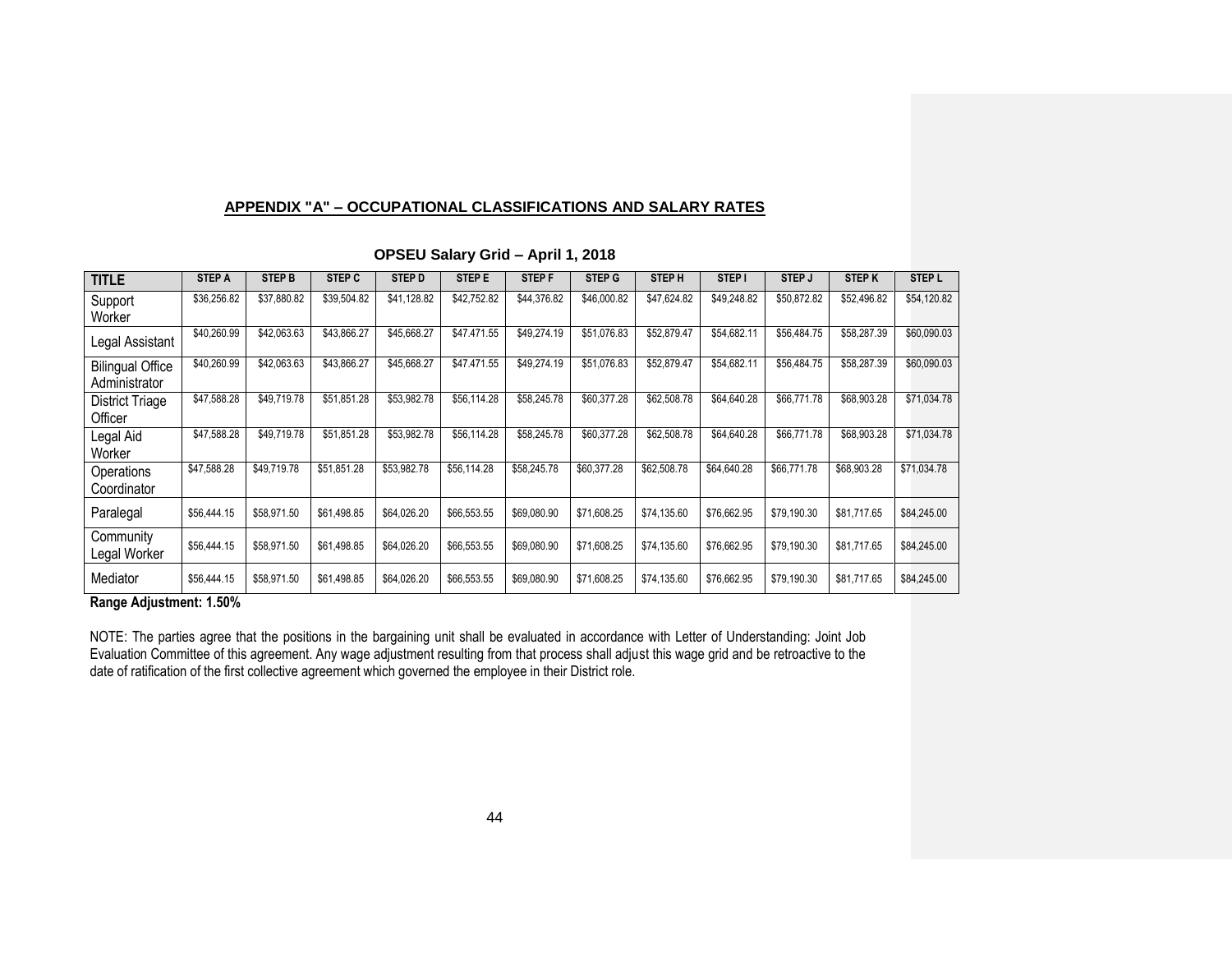| <b>TITLE</b>            | <b>STEP A</b> | <b>STEP B</b> | <b>STEP C</b> | <b>STEP D</b> | <b>STEPE</b> | <b>STEPF</b> | <b>STEP G</b> | <b>STEPH</b> | STEP <sub>I</sub> | <b>STEP J</b> | <b>STEPK</b> | <b>STEP L</b> |
|-------------------------|---------------|---------------|---------------|---------------|--------------|--------------|---------------|--------------|-------------------|---------------|--------------|---------------|
| Support Worker          | \$36,619.39   | \$38,259.63   | \$39,899.87   | \$41,540.11   | \$43,180.35  | \$44,820.59  | \$46,460.83   | \$48,101.07  | \$49.741.3        | \$51.381.55   | \$53,021.79  | \$54,662.03   |
| Legal Assistant         | \$40,633.60   | \$42,484.27   | \$44,304.93   | \$46,125.60   | \$47,946.27  | \$49,766.93  | \$51,587.60   | \$53,408.26  | \$55,228.93       | \$57,049.60   | \$58,870.26  | \$60,690.93   |
| <b>Bilingual Office</b> | \$40,633.60   | \$42,484.27   | \$44,304.93   | \$46,125.60   | \$47,946.27  | \$49.766.93  | \$51,587.60   | \$53,408.26  | \$55,228.93       | \$57,049.60   | \$58,870.26  | \$60,690.93   |
| Administrator           |               |               |               |               |              |              |               |              |                   |               |              |               |
| District Triage         | \$48,064.16   | \$50,216.98   | \$52,369.79   | \$54,522.61   | \$56,675.42  | \$58,828.24  | \$60,981.05   | \$63,133.87  | \$65,286.68       | \$67.439.50   | \$69,592.31  | \$71,745.13   |
| Officer                 |               |               |               |               |              |              |               |              |                   |               |              |               |
| Legal Aid               | \$48,064.16   | \$50,216.98   | \$52,369.79   | \$54,522.61   | \$56,675.42  | \$58,828.24  | \$60,981.05   | \$63,133.87  | \$65,286.68       | \$67,439.50   | \$69,592.3   | \$71,745.13   |
| Worker                  |               |               |               |               |              |              |               |              |                   |               |              |               |
| Operations              | \$48,064.16   | \$50,216.98   | \$52,369.79   | \$54,522.61   | \$56,675.42  | \$58,828.24  | \$60,981.05   | \$63,133.87  | \$65,286.68       | \$67,439.50   | \$69,592.31  | \$71,745.13   |
| Coordinator             |               |               |               |               |              |              |               |              |                   |               |              |               |
| Paralegal               | \$57,008.59   | \$59,561.22   | \$62,113.84   | \$64,666.46   | \$67,219.09  | \$69,771.71  | \$72.324.33   | \$74,876.96  | \$77,429.58       | \$79,982.20   | \$82,534.83  | \$85,087.45   |
| Community               | \$57,008.59   | \$59,561.22   | \$62,113.84   | \$64,666.46   | \$67,219.09  | \$69,771.71  | \$72,324.33   | \$74,876.96  | \$77,429.58       | \$79,982.20   | \$82,534.83  | \$85,087.45   |
| Legal Worker            |               |               |               |               |              |              |               |              |                   |               |              |               |
| Mediator                | \$57,008.59   | \$59,561.22   | \$62,113.84   | \$64,666.46   | \$67,219.09  | \$69,771.71  | \$72,324.33   | \$74,876.96  | \$77,429.58       | \$79,982.20   | \$82,534.83  | \$85,087.45   |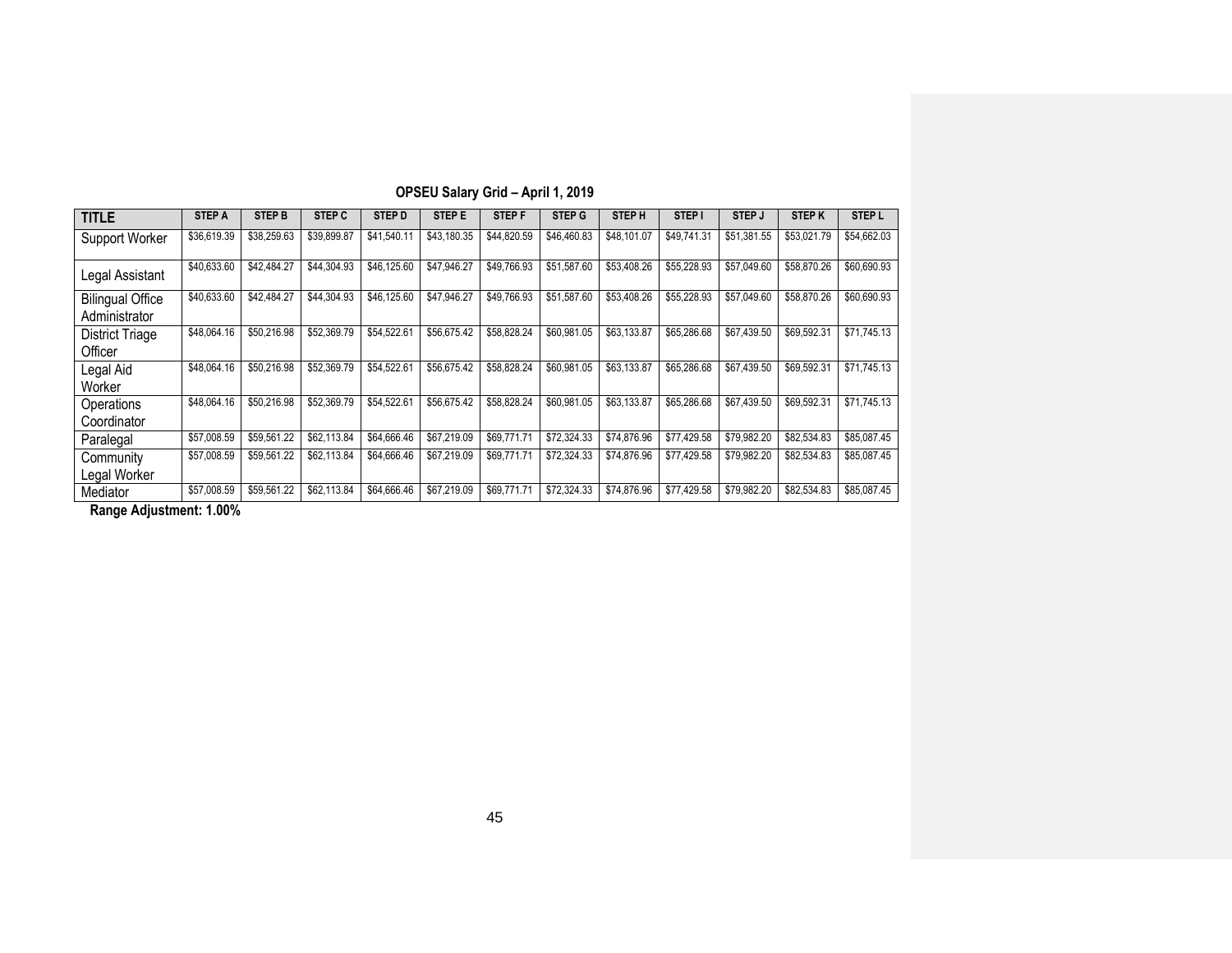| <b>TITLE</b>            | <b>STEP A</b> | <b>STEP B</b> | <b>STEP C</b> | <b>STEP D</b> | <b>STEPE</b> | <b>STEPF</b> | <b>STEP G</b> | <b>STEPH</b> | STEP <sub>I</sub> | <b>STEP J</b> | <b>STEPK</b> | <b>STEPL</b> |
|-------------------------|---------------|---------------|---------------|---------------|--------------|--------------|---------------|--------------|-------------------|---------------|--------------|--------------|
| Support Worker          | \$36,985.58   | \$38.642.23   | \$40,298.87   | \$41.955.51   | \$43.612.15  | \$45,268.80  | \$46,925.44   | \$48,582.08  | \$50.238.72       | \$51.895.37   | \$53,552.01  | \$55,208.65  |
| Legal Assistant         | \$41,070.24   | \$42,909.11   | \$44,747.98   | \$46,586,86   | \$48,425.73  | \$50,264.60  | \$52,103.48   | \$53,942.34  | \$55,781.22       | \$57,620.10   | \$59,458.96  | \$61,297.84  |
| <b>Bilingual Office</b> | \$41,070.24   | \$42.909.11   | \$44,747.98   | \$46,586,86   | \$48,425.73  | \$50,264.60  | \$52,103.48   | \$53,942.34  | \$55,781.22       | \$57,620.10   | \$59,458.96  | \$61,297.84  |
| Administrator           |               |               |               |               |              |              |               |              |                   |               |              |              |
| <b>District Triage</b>  | \$48,544.80   | \$50,719.15   | \$52,893.49   | \$55,067.84   | \$57.242.17  | \$59.416.52  | \$61,590.86   | \$63,765.21  | \$65,939.55       | \$68.113.90   | \$70,288.23  | \$72.462.58  |
| Officer                 |               |               |               |               |              |              |               |              |                   |               |              |              |
| Legal Aid               | \$48,544.80   | \$50,719.15   | \$52,893.49   | \$55,067.84   | \$57.242.17  | \$59.416.52  | \$61,590.86   | \$63,765.21  | \$65,939.55       | \$68,113.90   | \$70,288.23  | \$72,462.58  |
| Worker                  |               |               |               |               |              |              |               |              |                   |               |              |              |
| Operations              | \$48,544.80   | \$50.719.15   | \$52,893.49   | \$55,067.84   | \$57.242.17  | \$59.416.52  | \$61,590.86   | \$63.765.21  | \$65.939.55       | \$68.113.90   | \$70,288.23  | \$72.462.58  |
| Coordinator             |               |               |               |               |              |              |               |              |                   |               |              |              |
| Paralegal               | \$57,578.68   | \$60,156.83   | \$62,734.98   | \$65,313.12   | \$67,891.28  | \$70,469.43  | \$73,047.57   | \$75,625.73  | \$78,203.88       | \$80,782.02   | \$83,360.18  | \$85,938.32  |
| Community               |               |               |               |               |              |              |               |              |                   |               |              |              |
| Legal Worker            | \$57,578.68   | \$60,156.83   | \$62,734.98   | \$65,313.12   | \$67,891.28  | \$70,469.43  | \$73,047.57   | \$75,625.73  | \$78,203.88       | \$80,782.02   | \$83,360.18  | \$85,938.32  |
| Mediator                | \$57,578.68   | \$60,156.83   | \$62,734.98   | \$65,313.12   | \$67.891.28  | \$70,469.43  | \$73.047.57   | \$75,625.73  | \$78,203.88       | \$80.782.02   | \$83,360.18  | \$85,938.32  |

**OPSEU Salary Grid – October 1, 2019**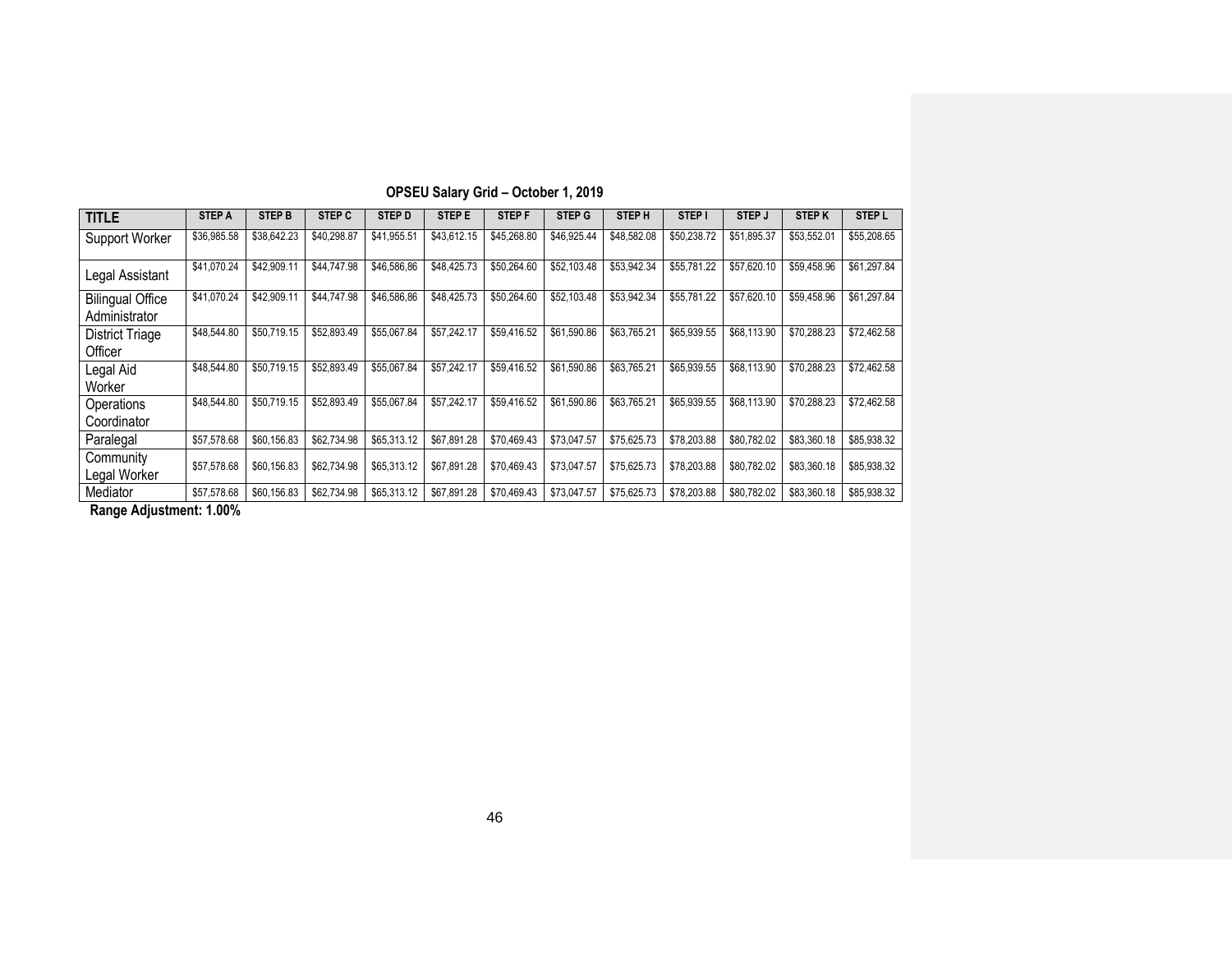| <b>TITLE</b>                             | <b>STEP A</b> | <b>STEP B</b> | <b>STEP C</b> | <b>STEP D</b> | <b>STEP E</b> | <b>STEPF</b> | <b>STEP G</b> | <b>STEPH</b> | STEP <sub>I</sub> | <b>STEP J</b> | <b>STEPK</b> | <b>STEP L</b> |
|------------------------------------------|---------------|---------------|---------------|---------------|---------------|--------------|---------------|--------------|-------------------|---------------|--------------|---------------|
| Support Worker                           | \$37,355.44   | \$39,028.65   | \$40,701.86   | \$42,375.07   | \$44,048.27   | \$45,721.49  | \$47,394.69   | \$49,067.90  | \$50.741.11       | \$52,414.32   | \$54,087.53  | \$55,760.74   |
| Legal Assistant                          | \$41,480.94   | \$43,338.20   | \$45,195.46   | \$47,052.73   | \$48,909.99   | \$50,767.25  | \$52,624.51   | \$54,481.76  | \$56,339.03       | \$58,196.30   | \$60.053.55  | \$61,910.82   |
| <b>Bilingual Office</b><br>Administrator | \$41,480.94   | \$43,338.20   | \$45,195.46   | \$47,052.73   | \$48,909.99   | \$50,767.25  | \$52,624.51   | \$54,481.76  | \$56,339.03       | \$58,196.30   | \$60,053.55  | \$61,910.82   |
| <b>District Triage</b><br>Officer        | \$49,030.25   | \$51,226.34   | \$53,422.42   | \$55,618.52   | \$57,814.59   | \$60,010.69  | \$62,206.77   | \$64,402.86  | \$66,598.95       | \$68,795.04   | \$70,991.11  | \$73,187.21   |
| Legal Aid<br>Worker                      | \$49,030.25   | \$51,226.34   | \$53,422.42   | \$55,618.52   | \$57.814.59   | \$60,010.69  | \$62,206.77   | \$64,402.86  | \$66,598.95       | \$68,795.04   | \$70.991.11  | \$73.187.21   |
| Operations<br>Coordinator                | \$49,030.25   | \$51,226.34   | \$53.422.42   | \$55,618.52   | \$57.814.59   | \$60,010.69  | \$62,206.77   | \$64,402.86  | \$66,598.95       | \$68,795.04   | \$70.991.11  | \$73.187.21   |
| Paralegal                                | \$58,154.47   | \$60,758.40   | \$63,362.33   | \$65,966.25   | \$68,570.19   | \$71,174.12  | \$73,778.05   | \$76,381.99  | \$78,985.92       | \$81,589.84   | \$84,193.78  | \$86,797.70   |
| Community<br>Legal Worker                | \$58,154.47   | \$60.758.40   | \$63,362.33   | \$65,966.25   | \$68,570.19   | \$71.174.12  | \$73,778.05   | \$76,381.99  | \$78,985.92       | \$81,589.84   | \$84,193.78  | \$86,797.70   |
| Mediator                                 | \$58,154.47   | \$60.758.40   | \$63,362,33   | \$65,966.25   | \$68,570.19   | \$71.174.12  | \$73,778.05   | \$76,381.99  | \$78,985.92       | \$81.589.84   | \$84,193.78  | \$86,797.70   |

# **OPSEU Salary Grid – April 1, 2020**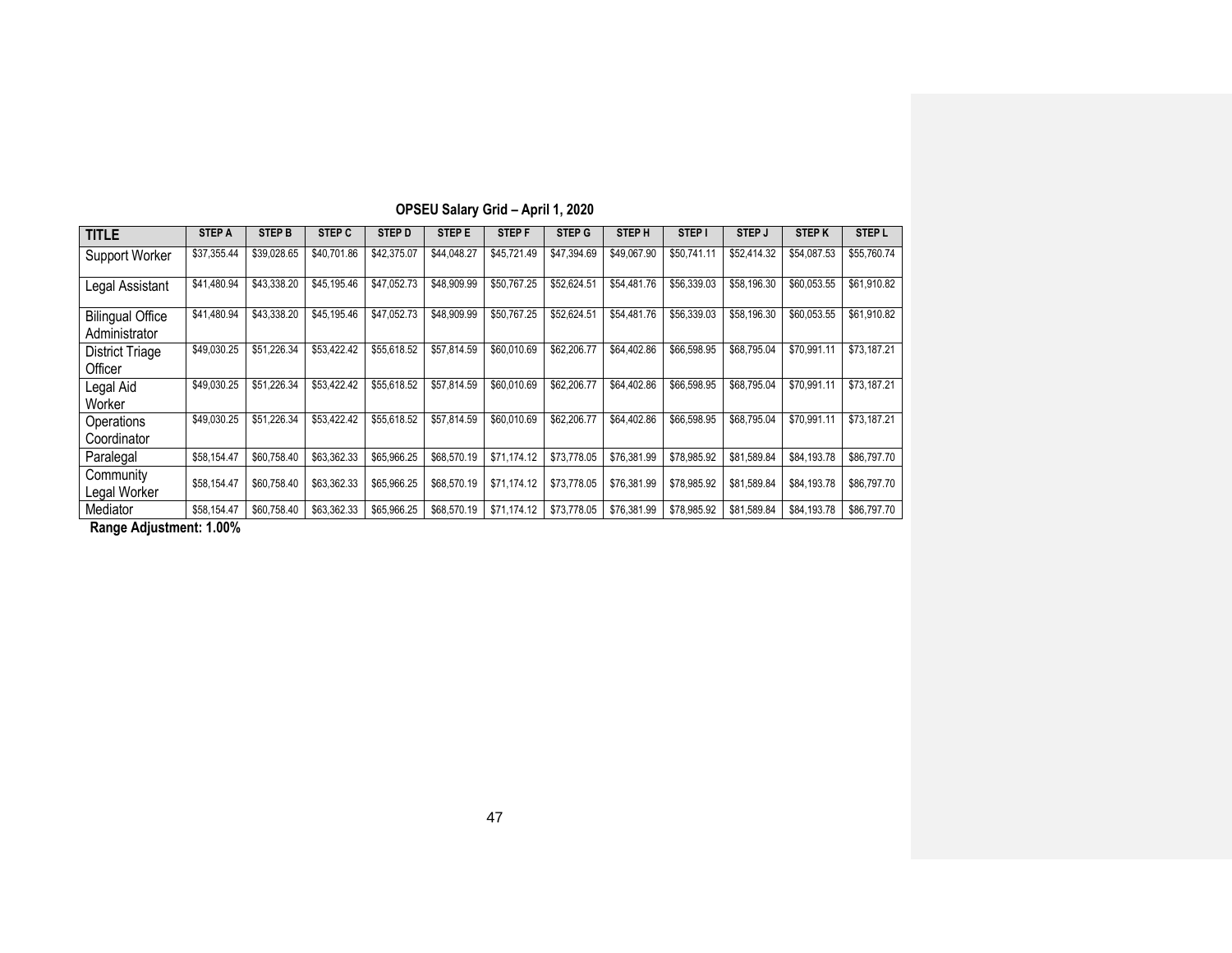| <b>TITLE</b>                             | <b>STEP A</b> | <b>STEP B</b> | <b>STEP C</b> | <b>STEP D</b> | <b>STEP E</b> | <b>STEPF</b> | <b>STEP G</b> | <b>STEPH</b> | STEP <sub>I</sub> | <b>STEP J</b> | <b>STEPK</b> | <b>STEP L</b> |
|------------------------------------------|---------------|---------------|---------------|---------------|---------------|--------------|---------------|--------------|-------------------|---------------|--------------|---------------|
| Support Worker                           | \$37,728.99   | \$39,418.94   | \$41,108.88   | \$42,798.82   | \$44,488.75   | \$46,178.70  | \$47,868.64   | \$49,558.58  | \$51,248.52       | \$52,938.46   | \$54,628.41  | \$56,318.35   |
| Legal Assistant                          | \$41,895.75   | \$43,771.58   | \$45,647.41   | \$47,523.26   | \$49.399.09   | \$51.274.92  | \$53,150.76   | \$55,026.58  | \$56,902.42       | \$58,778.26   | \$60.654.09  | \$62,529.93   |
| <b>Bilingual Office</b><br>Administrator | \$41,895.75   | \$43,771.58   | \$45,647.41   | \$47,523.26   | \$49,399.09   | \$51,274.92  | \$53,150.76   | \$55,026.58  | \$56,902.42       | \$58,778.26   | \$60,654.09  | \$62,529.93   |
| District Triage<br>Officer               | \$49,520.55   | \$51.738.60   | \$53,956.64   | \$56,174.71   | \$58,392.74   | \$60.610.80  | \$62,828.84   | \$65,046.89  | \$67,264.94       | \$69,482.99   | \$71,701.02  | \$73,919.08   |
| Legal Aid<br>Worker                      | \$49,520.55   | \$51.738.60   | \$53.956.64   | \$56,174.71   | \$58,392.74   | \$60,610.80  | \$62,828.84   | \$65.046.89  | \$67.264.94       | \$69,482.99   | \$71.701.02  | \$73.919.08   |
| Operations<br>Coordinator                | \$49,520.55   | \$51.738.60   | \$53,956.64   | \$56,174.71   | \$58,392.74   | \$60,610.80  | \$62,828.84   | \$65,046.89  | \$67,264.94       | \$69,482.99   | \$71,701.02  | \$73,919.08   |
| Paralegal                                | \$58,736.01   | \$61,365.98   | \$63,995.95   | \$66,625.91   | \$69,255.89   | \$71,885.86  | \$74,515.83   | \$77,145.81  | \$79,775.78       | \$82,405.74   | \$85,035.72  | \$87,665.68   |
| Community<br>Legal Worker                | \$58,736.01   | \$61,365.98   | \$63.995.95   | \$66.625.91   | \$69,255.89   | \$71,885.86  | \$74,515.83   | \$77.145.81  | \$79.775.78       | \$82,405.74   | \$85.035.72  | \$87,665.68   |
| Mediator                                 | \$58,736.01   | \$61,365.98   | \$63,995.95   | \$66,625.91   | \$69,255.89   | \$71,885.86  | \$74,515.83   | \$77,145.81  | \$79,775.78       | \$82,405.74   | \$85,035.72  | \$87,665.68   |

| OPSEU Salary Grid - October 1, 2020 |  |  |  |  |
|-------------------------------------|--|--|--|--|
|-------------------------------------|--|--|--|--|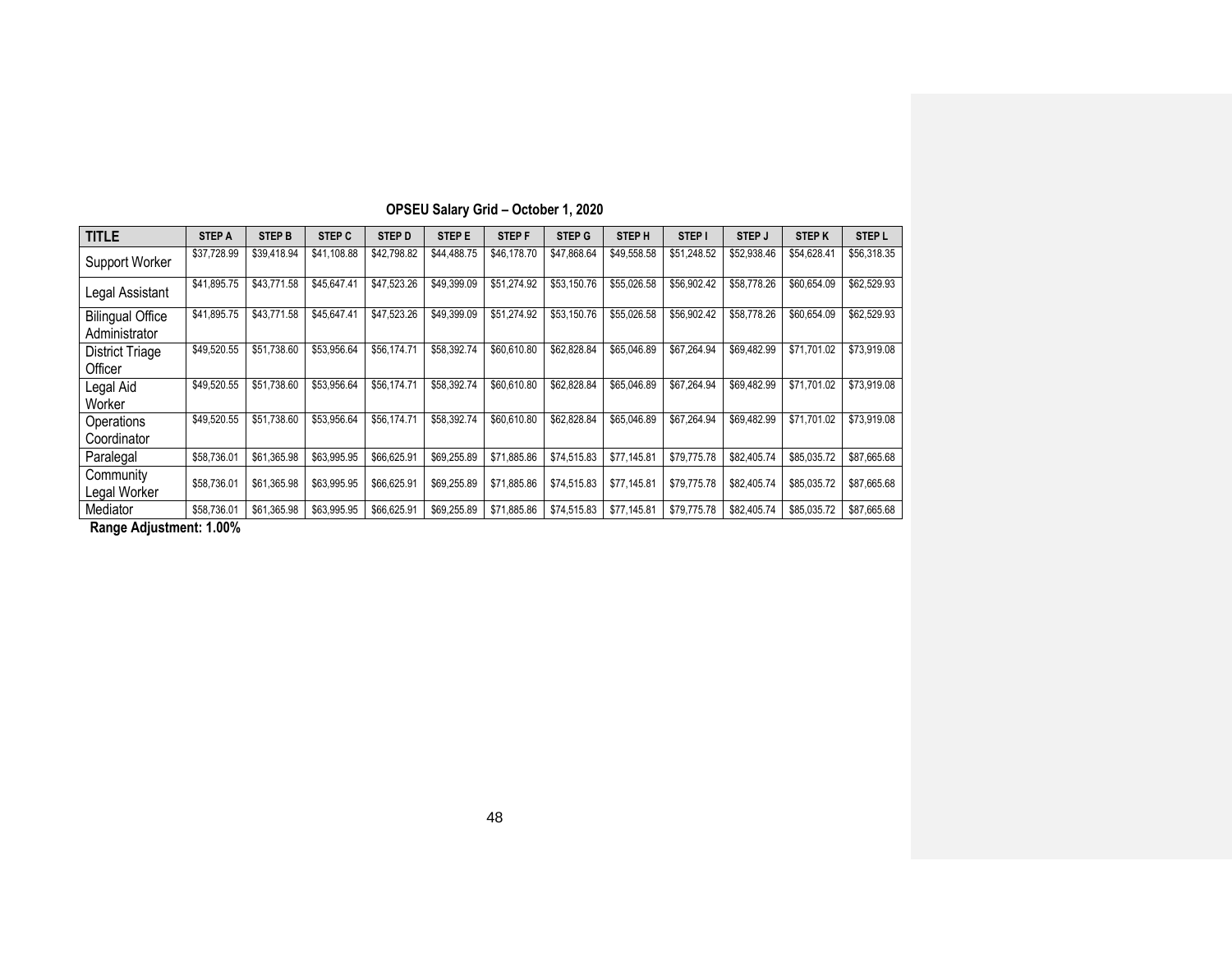| <b>TITLE</b>                             | <b>STEP A</b>                          | <b>STEP B</b> | <b>STEP C</b> | <b>STEP D</b> | <b>STEPE</b> | <b>STEPF</b> | <b>STEP G</b> | <b>STEPH</b> | STEP <sub>I</sub> | <b>STEP J</b> | <b>STEPK</b> | <b>STEPL</b> |
|------------------------------------------|----------------------------------------|---------------|---------------|---------------|--------------|--------------|---------------|--------------|-------------------|---------------|--------------|--------------|
| Support Worker                           | \$38,106.28                            | \$39,813.13   | \$41,519.97   | \$43,226.81   | \$44,933.64  | \$46,640.49  | \$48,347.33   | \$50,054.17  | \$51.761.01       | \$53,467.84   | \$55,174.69  | \$56,881.53  |
| Legal Assistant                          | \$42,314.71                            | \$44,209.30   | \$46,103.88   | \$47,998.49   | \$49,893.08  | \$51,787.67  | \$53,682.27   | \$55,576.85  | \$57,471.44       | \$59,366.04   | \$61,260.63  | \$63,155.23  |
| <b>Bilingual Office</b><br>Administrator | \$42.314.71                            | \$44,209.30   | \$46,103.88   | \$47.998.49   | \$49.893.08  | \$51,787.67  | \$53,682.27   | \$55,576.85  | \$57.471.44       | \$59,366.04   | \$61,260.63  | \$63.155.23  |
| District Triage<br>Officer               | \$50,015.76                            | \$52,255.99   | \$54,496.21   | \$56,736.46   | \$58,976.67  | \$61,216.91  | \$63,457.13   | \$65,697.36  | \$67,937.59       | \$70,177.82   | \$72,418.03  | \$74,658.27  |
| Legal Aid<br>Worker                      | \$50,015.76                            | \$52,255.99   | \$54,496.21   | \$56,736.46   | \$58,976.67  | \$61,216.91  | \$63,457.13   | \$65,697.36  | \$67,937.59       | \$70,177.82   | \$72,418.03  | \$74,658.27  |
| Operations<br>Coordinator                | \$50,015.76                            | \$52,255.99   | \$54,496.21   | \$56.736.46   | \$58,976.67  | \$61,216.91  | \$63,457.13   | \$65,697.36  | \$67,937.59       | \$70.177.82   | \$72,418.03  | \$74,658.27  |
| Paralegal                                | \$59,323.37                            | \$61,979.64   | \$64,635.91   | \$67,292.17   | \$69,948.45  | \$72,604.72  | \$75,260.99   | \$77,917.27  | \$80,573.54       | \$83,229.80   | \$85,886.08  | \$88,542.34  |
| Community<br>Legal Worker                | \$59,323.37                            | \$61,979.64   | \$64,635.91   | \$67,292.17   | \$69,948.45  | \$72,604.72  | \$75,260.99   | \$77,917.27  | \$80,573.54       | \$83,229.80   | \$85,886.08  | \$88,542.34  |
| Mediator<br>.                            | \$59,323.37<br>$\cdot$ $\cdot$ $\cdot$ | \$61,979.64   | \$64,635.91   | \$67,292.17   | \$69,948.45  | \$72,604.72  | \$75,260.99   | \$77,917.27  | \$80,573.54       | \$83,229.80   | \$85,886.08  | \$88,542.34  |

# **OPSEU Salary Grid – April 1, 2021**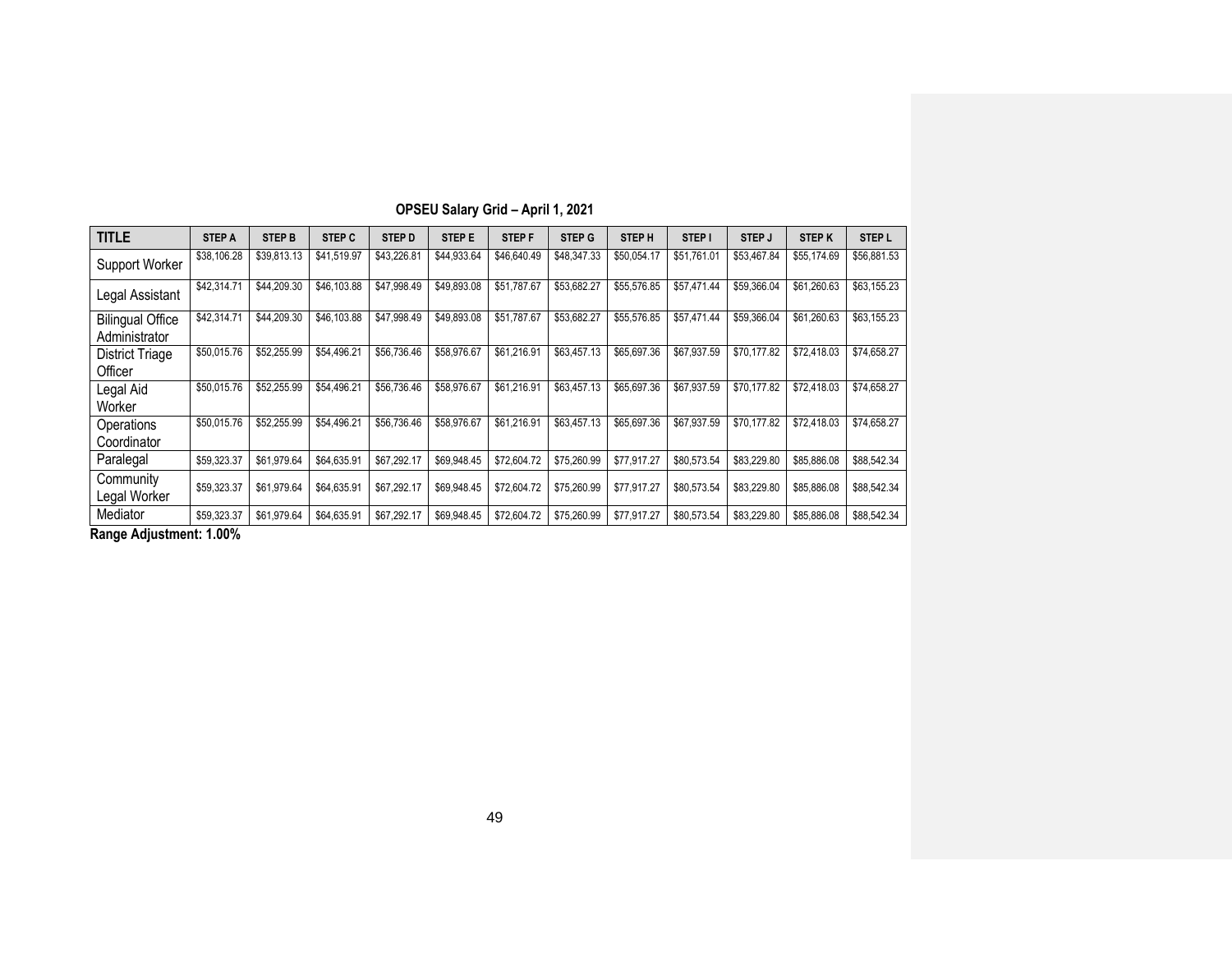| <b>TITLE</b>                             | <b>STEP A</b> | <b>STEP B</b> | <b>STEP C</b> | <b>STEP D</b> | <b>STEPE</b> | <b>STEPF</b> | <b>STEP G</b> | <b>STEPH</b> | STEP <sub>I</sub> | <b>STEP J</b> | <b>STEPK</b> | <b>STEPL</b> |
|------------------------------------------|---------------|---------------|---------------|---------------|--------------|--------------|---------------|--------------|-------------------|---------------|--------------|--------------|
| Support Worker                           | \$38,487.34   | \$40,211.26   | \$41,935.17   | \$43,659.08   | \$45,382.98  | \$47,106.89  | \$48,830.80   | \$50,554.71  | \$52,278.62       | \$54,002.52   | \$55,726.44  | \$57,450.35  |
| Legal Assistant                          | \$42,737.86   | \$44,651.39   | \$46,564.92   | \$48,478.47   | \$50,392.01  | \$52,305.55  | \$54,219.09   | \$56,132.62  | \$58,046.15       | \$59,959.70   | \$61,873.24  | \$63,786.78  |
| <b>Bilingual Office</b><br>Administrator | \$42,737.86   | \$44,651.39   | \$46,564.92   | \$48,478.47   | \$50,392.01  | \$52,305.55  | \$54,219.09   | \$56,132.62  | \$58,046.15       | \$59,959.70   | \$61,873.24  | \$63,786.78  |
| <b>District Triage</b><br>Officer        | \$50,515.92   | \$52,778.55   | \$55,041.17   | \$57,303.82   | \$59,566.44  | \$61,829.08  | \$64,091.70   | \$66,354.33  | \$68,616.97       | \$70,879.60   | \$73,142.21  | \$75,404.85  |
| Legal Aid<br>Worker                      | \$50,515.92   | \$52.778.55   | \$55.041.17   | \$57,303.82   | \$59,566.44  | \$61.829.08  | \$64.091.70   | \$66,354.33  | \$68,616.97       | \$70.879.60   | \$73.142.21  | \$75.404.85  |
| Operations<br>Coordinator                | \$50,515.92   | \$52.778.55   | \$55,041.17   | \$57,303.82   | \$59,566.44  | \$61,829.08  | \$64,091.70   | \$66,354.33  | \$68,616.97       | \$70.879.60   | \$73,142.21  | \$75.404.85  |
| Paralegal                                | \$59,916.60   | \$62,599.44   | \$65,282.27   | \$67,965.09   | \$70,647.93  | \$73,330.77  | \$76,013.60   | \$78,696.44  | \$81.379.28       | \$84.062.10   | \$86,744.94  | \$89,427.76  |
| Community<br>Legal Worker                | \$59,916.60   | \$62,599.44   | \$65,282.27   | \$67,965.09   | \$70,647.93  | \$73,330.77  | \$76,013.60   | \$78,696.44  | \$81,379.28       | \$84,062.10   | \$86,744.94  | \$89,427.76  |
| Mediator                                 | \$59,916.60   | \$62,599.44   | \$65,282.27   | \$67,965.09   | \$70,647.93  | \$73,330.77  | \$76,013.60   | \$78,696.44  | \$81,379.28       | \$84,062.10   | \$86,744.94  | \$89,427.76  |

**OPSEU Salary Grid – October 1, 2021**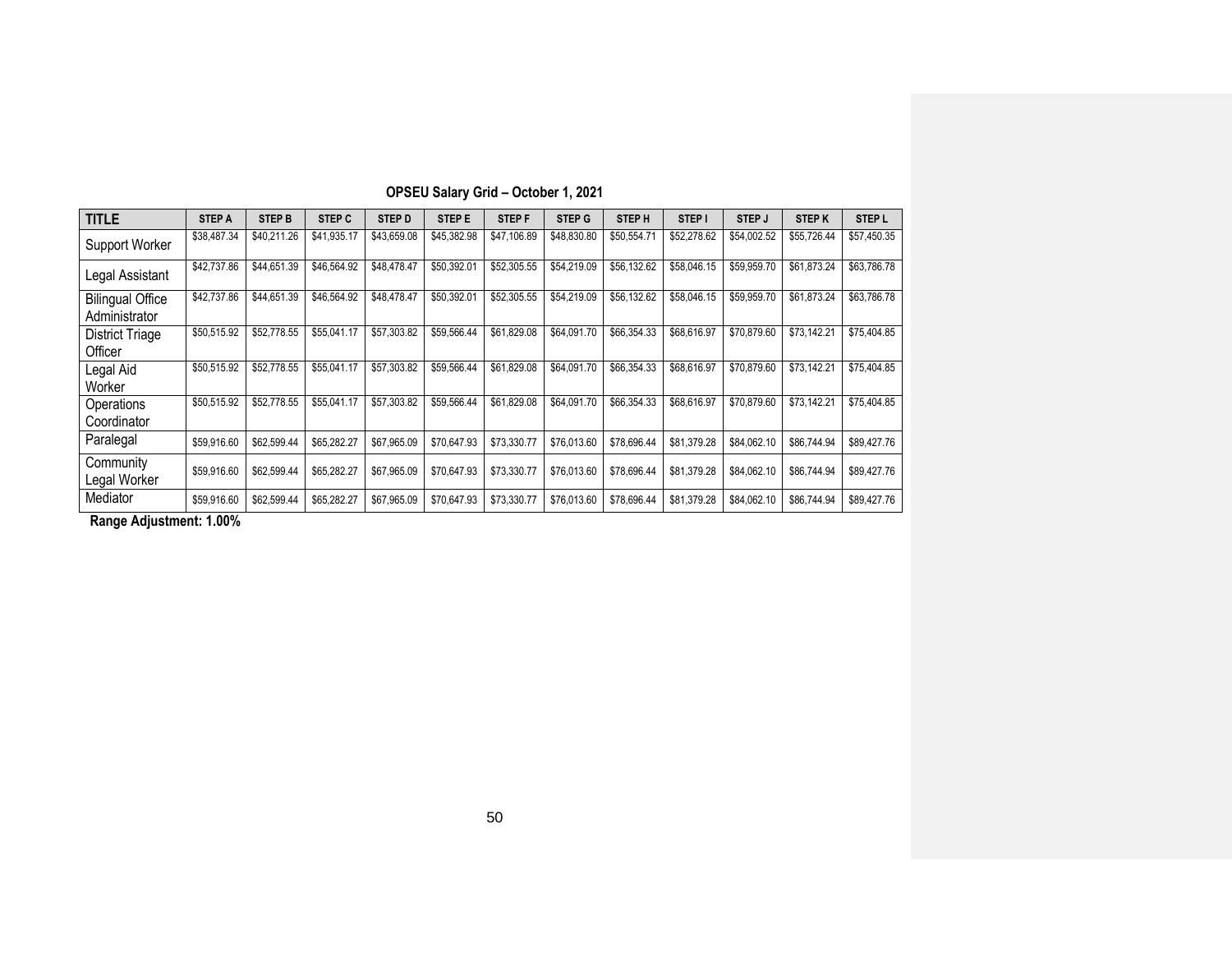#### **LETTER OF UNDERSTANDING #1 - TELEWORK**

<span id="page-53-0"></span>(Applicable to employees in GTA Centralized Services only)

The Employer is committed to providing opportunities for flexible working arrangements to GTA Centralized Services. Where it is operationally feasible, the Employer will offer, in a fair, equitable and transparent manner, a Telework arrangement to permit an employee to work from home.

A position is deemed to be suitable for Telework that has limited face-to-face client interaction, requires minimal supervision, involves extensive use of computers and/or telephones, and has clearly defined and easily measurable tasks.

An employee is deemed to be an eligible participant in a Telework arrangement who has no discipline on file, has portable job duties, is not in probationary status, has access to a worksite that is suitable for Telework, and maintains an acceptable level of performance.

The approval of each proposed Telework agreement shall be made on a case-by-case basis in accordance with LAO's Working From Home/Telework Policy at the discretion of management acting in good faith, ensuring the conditions of the position and participant eligibility are met. A mutually established Telework arrangement schedule shall be defined and agreed upon by the teleworker and the manager, and shall remain on file in the department.

The departments operational needs take precedence over the Telework arrangement, and the teleworker shall report to the designated workplace when requested by the manager to meet operational requirements.

The terms and requirements of a Telework arrangements may be change and modified by the Employer in its sole discretion, acting in good faith. Notice will be given to the Union for any significant change to the Telework schedule within 30 days of the change. The Manager will make every effort to ensure that employees have an opportunity to make the necessary arrangements upon the termination of a Telework arrangement.

<span id="page-53-1"></span>**Dated at Toronto this \_\_\_\_\_\_\_\_\_\_\_ day of \_\_\_\_\_\_\_\_\_\_\_\_\_\_\_\_\_, 2020**

| FOR THE UNION:                                                                                                                                                | <b>FOR THE EMPLOYER:</b>                                                   |
|---------------------------------------------------------------------------------------------------------------------------------------------------------------|----------------------------------------------------------------------------|
| the contract of the contract of the contract of the contract of the contract of<br>the control of the control of the control of the control of the control of | the control of the control of the control of the control of the control of |
|                                                                                                                                                               |                                                                            |
|                                                                                                                                                               |                                                                            |
|                                                                                                                                                               |                                                                            |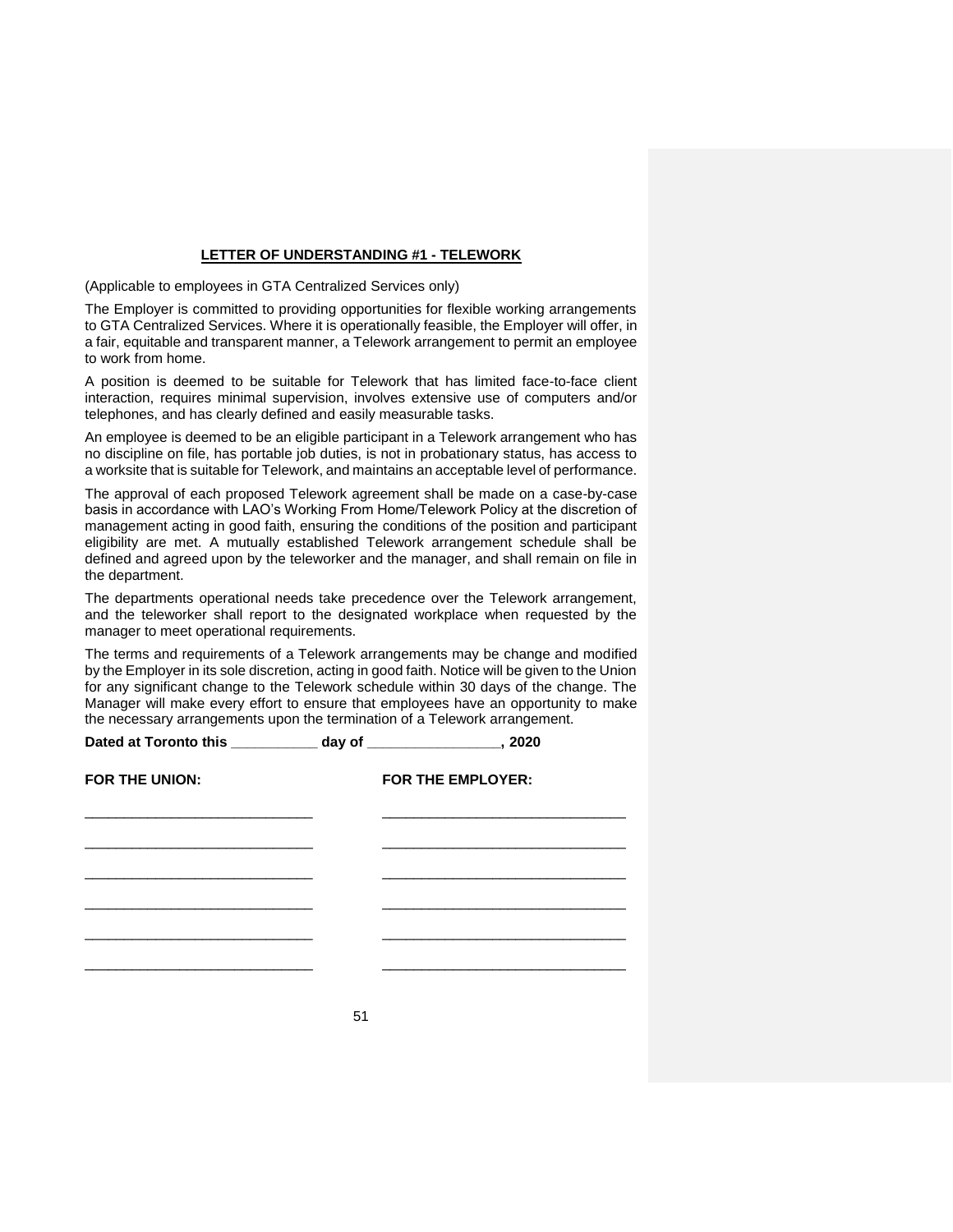# **LETTER OF UNDERSTANDING #2 – PENSION PLAN**

The Employer will continue exploring options to develop a defined benefit pension plan. The Employer will keep the Union informed throughout the process through the EERC.

| Dated at Toronto this _____________ day of ____________________, 2019 |                          |
|-----------------------------------------------------------------------|--------------------------|
| <b>FOR THE UNION:</b>                                                 | <b>FOR THE EMPLOYER:</b> |
|                                                                       |                          |
|                                                                       |                          |
|                                                                       |                          |
|                                                                       |                          |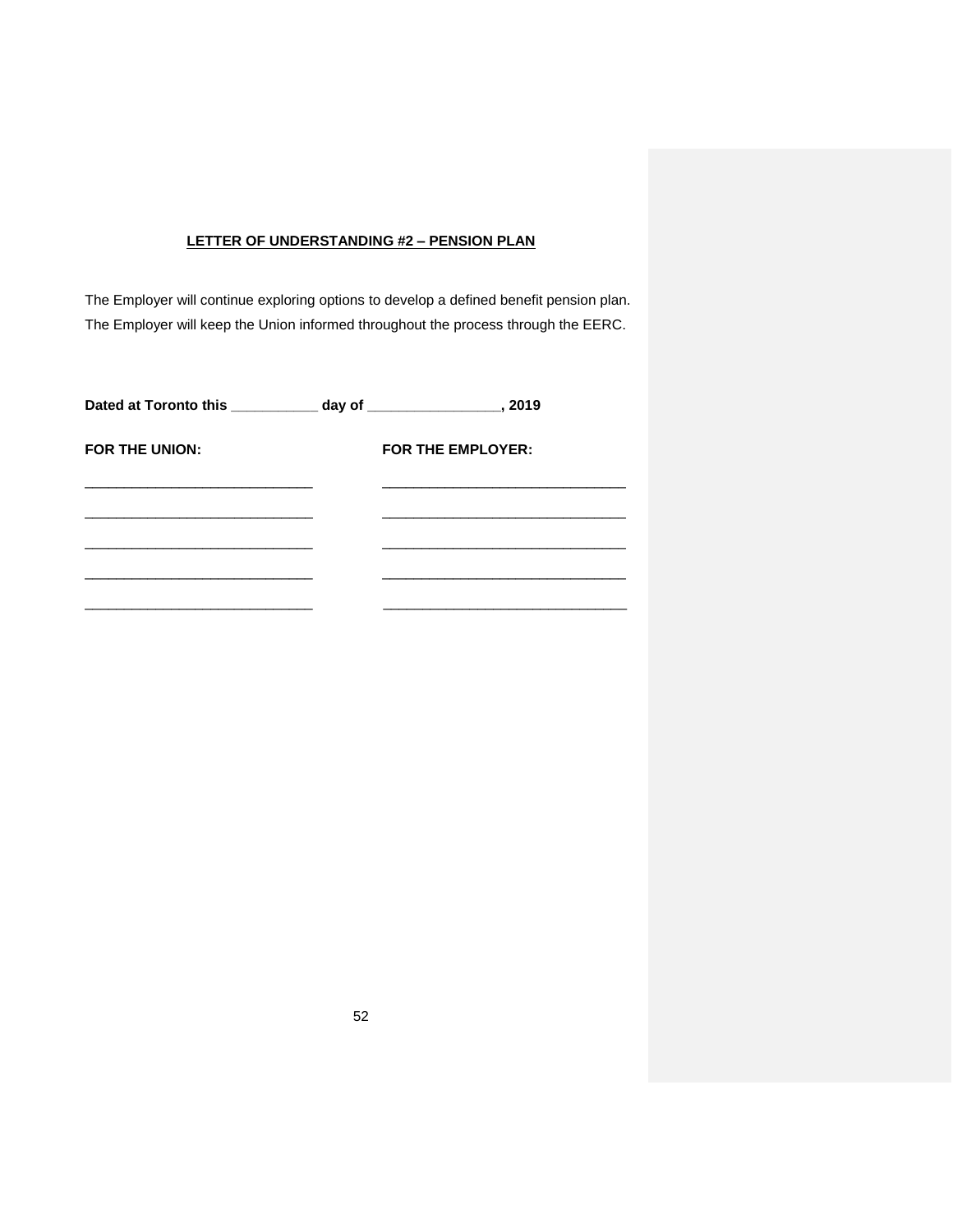# <span id="page-55-0"></span>**LETTER OF UNDERSTANDING #3 – WASHBAIL**

The parties agree that, notwithstanding Article 30: Overtime, an employee who chooses to attend WASH (Weekend and Statutory Holiday) Bail Court on a volunteer basis shall be paid in accordance with LAO policy for all hours worked.

| Dated at Toronto this | day of | . 2020 |
|-----------------------|--------|--------|
|-----------------------|--------|--------|

| <b>FOR THE UNION:</b> | <b>FOR THE EMPLOYER:</b> |
|-----------------------|--------------------------|
|                       |                          |
|                       |                          |
|                       |                          |
|                       |                          |
|                       |                          |
|                       |                          |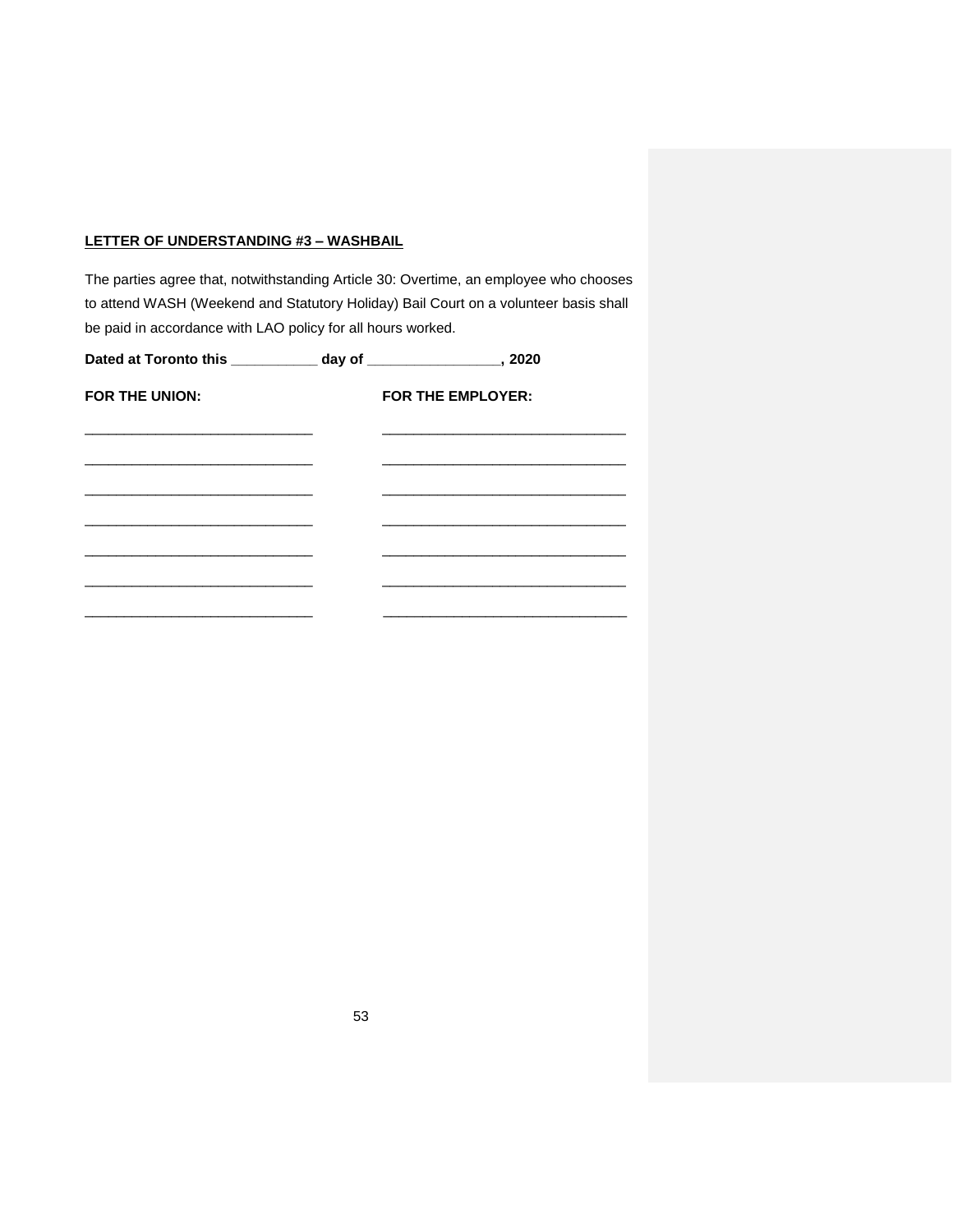#### <span id="page-56-0"></span>**LETTER OF UNDERSTANDING #4 – RE: JOINT JOB EVAULATION COMMITTEE**

The Employer (Legal Aid Ontario) and the Union (OPSEU Local 525 Districts) agree to use the gender neutral job evaluation system and the Joint Job Evaluation Committee (JJEC) developed between the Employer and OPSEU and finalized in 2007 to be used to assess the positions in the Employer's Districts. It is agreed that the gender neutral job evaluation system shall be compliant with the Ontario Pay Equity Act, 1990.

The Employer and the Union agree that up to five (5) participants from each of the Employer and the District Bargaining Unit of the Union will participate in the Joint Job Evaluation Committee (JJEC) currently operating at the Employer's Provincial Head Office. Such representation to reflect that this committee shall maintain a maximum of five (5) representatives from OPSEU Local 525, the identified members to be at the discretion of OPSEU. Notwithstanding the above, it is understood either party may retain the services of additional resources to work with the JJEC. Participants on the JJEC will not suffer any loss of pay while attending meetings, including reasonable travel and caucus time.

The JJEC shall meet on an annual basis to review any new, or changed positions, or on an as needed basis requested by either the Employer, the Union or an employee represented by the Union.

The Employer agrees that an increase in rate of pay an employee may receive as a result of the initial joint job evaluation assessment or reassessment will be retroactive to a new position came in to effect, or the date changed to a position came to the attention of the Employer.

| Dated at Toronto this | day of | .2020 |
|-----------------------|--------|-------|
|                       |        |       |

**FOR THE UNION: FOR THE EMPLOYER:**

**Commented [KS1]:** Should this be "retroactive to THE DATE a new position came into effect" – MOS does not have "the date" in this sentence but it would make grammatical sense.

 $\_$  , and the set of the set of the set of the set of the set of the set of the set of the set of the set of the set of the set of the set of the set of the set of the set of the set of the set of the set of the set of th \_\_\_\_\_\_\_\_\_\_\_\_\_\_\_\_\_\_\_\_\_\_\_\_\_\_\_\_\_ \_\_\_\_\_\_\_\_\_\_\_\_\_\_\_\_\_\_\_\_\_\_\_\_\_\_\_\_\_\_\_ \_\_\_\_\_\_\_\_\_\_\_\_\_\_\_\_\_\_\_\_\_\_\_\_\_\_\_\_\_ \_\_\_\_\_\_\_\_\_\_\_\_\_\_\_\_\_\_\_\_\_\_\_\_\_\_\_\_\_\_\_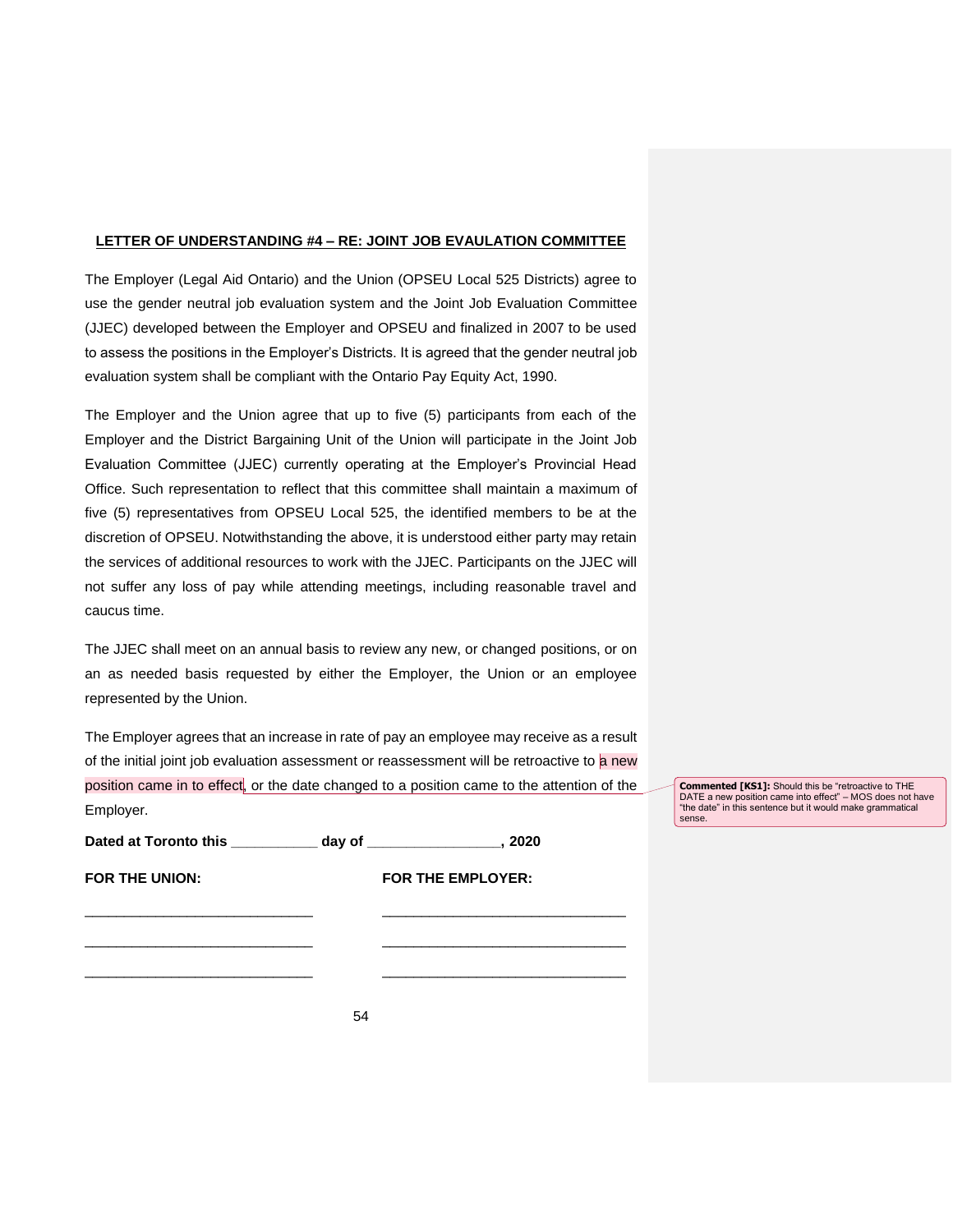$\overline{\phantom{0}}$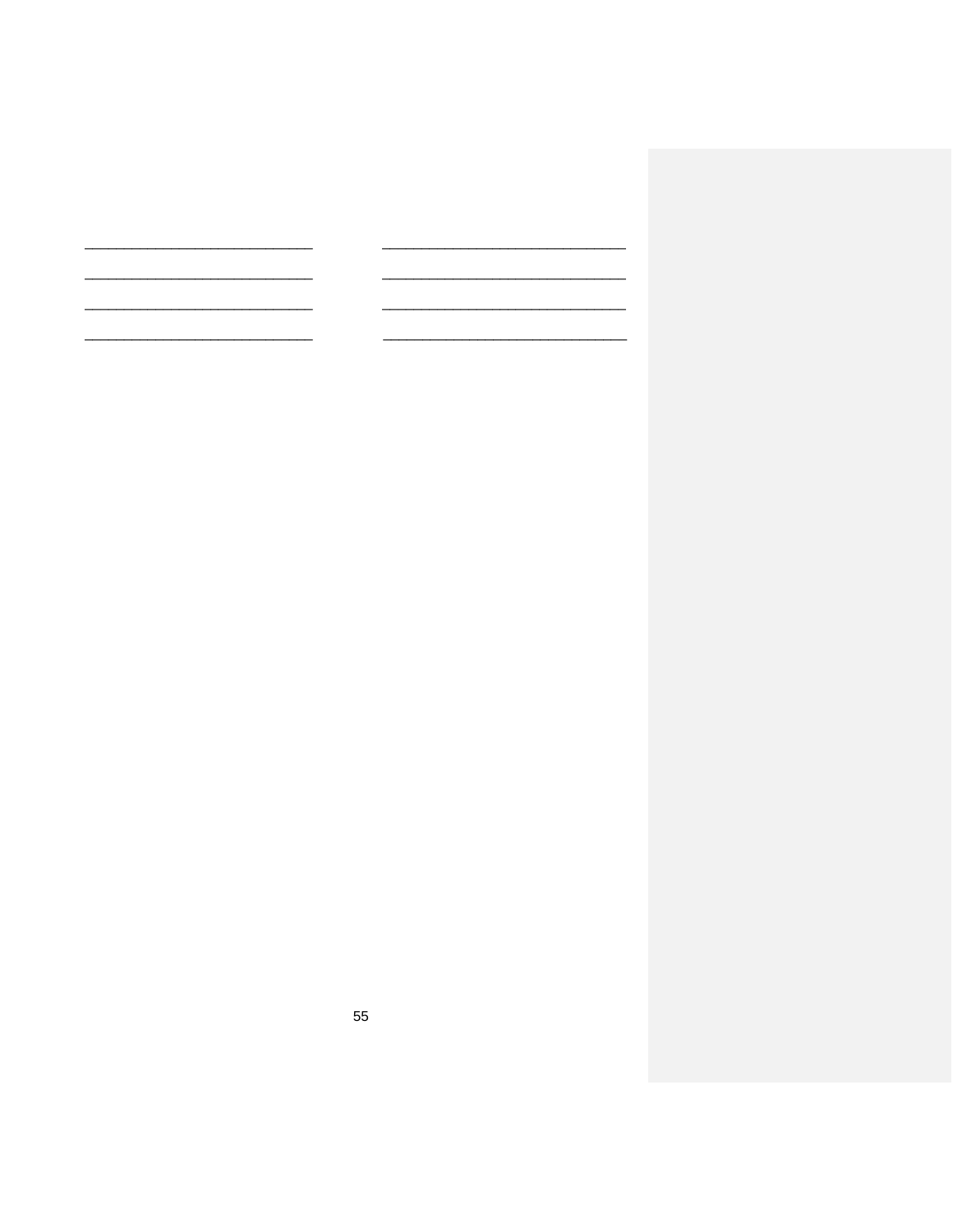#### <span id="page-58-0"></span>**LETTER OF UNDERSTANDING #5 – PREGNANCY AND PARENTAL LEAVE**

The parties agree that, in accordance with Article 26: Pregnancy/Parental Leave, that parents taking a pregnancy/parental leave will have the option to take up to 18 months leave in accordance with the Employment Insurance Act as amended. The Employer will continue to top up to the duration amounts outlined in Article 26, regardless of an employee's choice to elect an extended parental leave at a lower EI rate.

The parties further agree that any amendments to the Employment Insurance Act after the date of ratification that results in an increase to a member's sub plan payments, LAO will reduce said payments to the level they would have been had the changes not occurred.

| Dated at Toronto this ____________ day of ____________________, 2020                      |                          |
|-------------------------------------------------------------------------------------------|--------------------------|
| <b>FOR THE UNION:</b>                                                                     | <b>FOR THE EMPLOYER:</b> |
| the control of the control of the control of the control of the control of the control of |                          |
|                                                                                           |                          |
|                                                                                           |                          |
|                                                                                           |                          |
|                                                                                           |                          |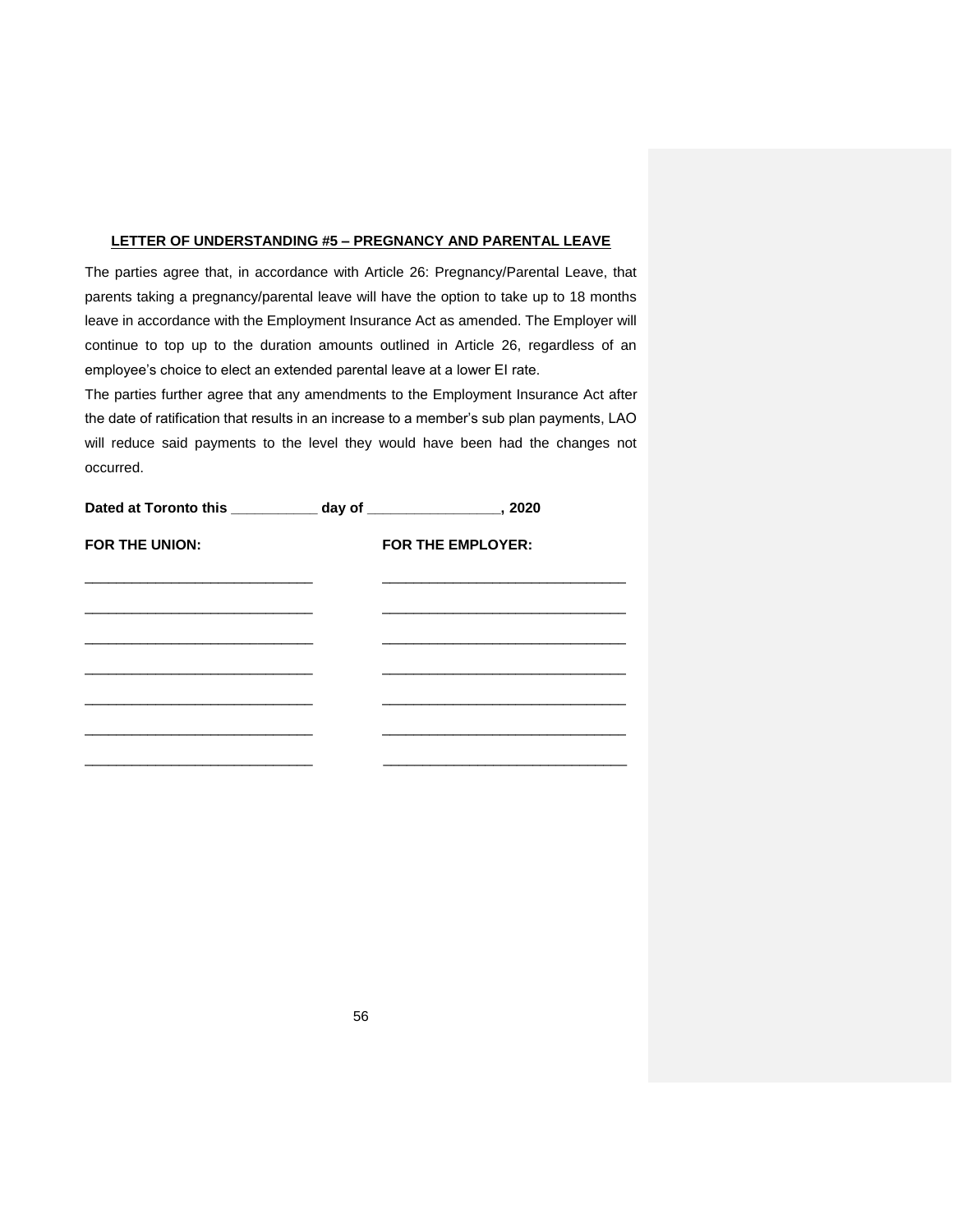# **LETTER OF UNDERSTANDING #6 – ERGONOMICS**

<span id="page-59-0"></span>The Employer (Legal Aid Ontario) and the Union (OPSEU Local 525 Districts) agree, as of the date of signing this agreement, that any employee requesting an ergonomic assessment of their workstation will receive an ergonomic assessment by a licensed ergonomist within 30 calendar days of the request. .

| Dated at Toronto this ____________ day of ____________________, 2020                                                                                                                                                          |                                                                                                                       |  |
|-------------------------------------------------------------------------------------------------------------------------------------------------------------------------------------------------------------------------------|-----------------------------------------------------------------------------------------------------------------------|--|
| <b>FOR THE UNION:</b>                                                                                                                                                                                                         | <b>FOR THE EMPLOYER:</b>                                                                                              |  |
|                                                                                                                                                                                                                               |                                                                                                                       |  |
| the control of the control of the control of the control of the control of the control of the control of the control of the control of the control of the control of the control of the control of the control of the control | <u> 1980 - Johann John Stone, markin amerikan bisa di sebagai personal dan personal dan personal dan personal dan</u> |  |
|                                                                                                                                                                                                                               |                                                                                                                       |  |
|                                                                                                                                                                                                                               |                                                                                                                       |  |
|                                                                                                                                                                                                                               |                                                                                                                       |  |
|                                                                                                                                                                                                                               |                                                                                                                       |  |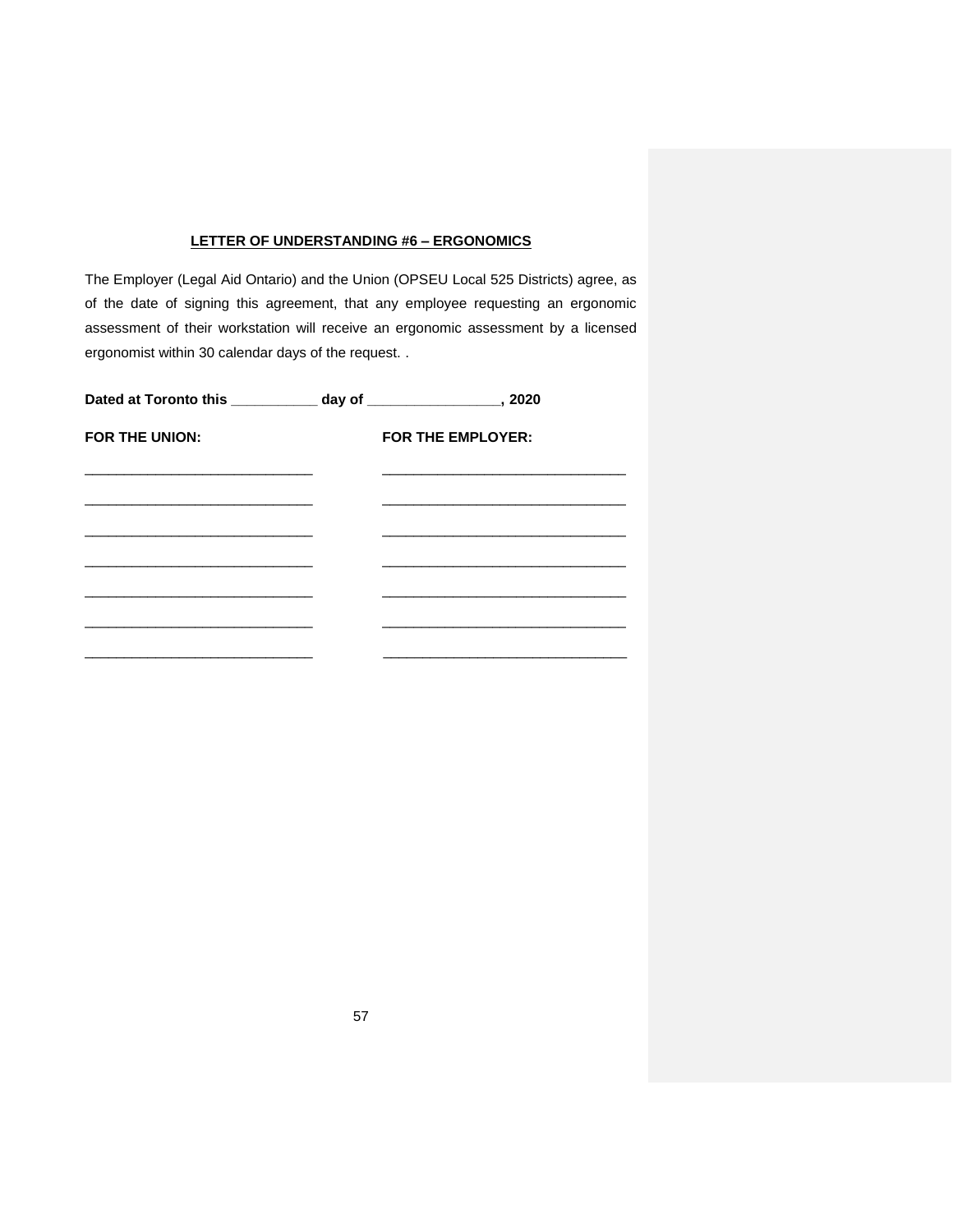# **LETTER OF UNDERSTANDING #7 – BENEFITS REVIEW**

<span id="page-60-0"></span>The Employer (Legal Aid Ontario) and the Union (OPSEU Local 525 Districts) agree that the Employer shall meet with the Benefits Advisory Committee within six (6) months of the ratification of this agreement to begin a review of the benefits plan.

| Dated at Toronto this | dav of | .2020 |
|-----------------------|--------|-------|

| <b>FOR THE UNION:</b> | <b>FOR THE EMPLOYER:</b> |
|-----------------------|--------------------------|
|                       |                          |
|                       |                          |
|                       |                          |
|                       |                          |
|                       |                          |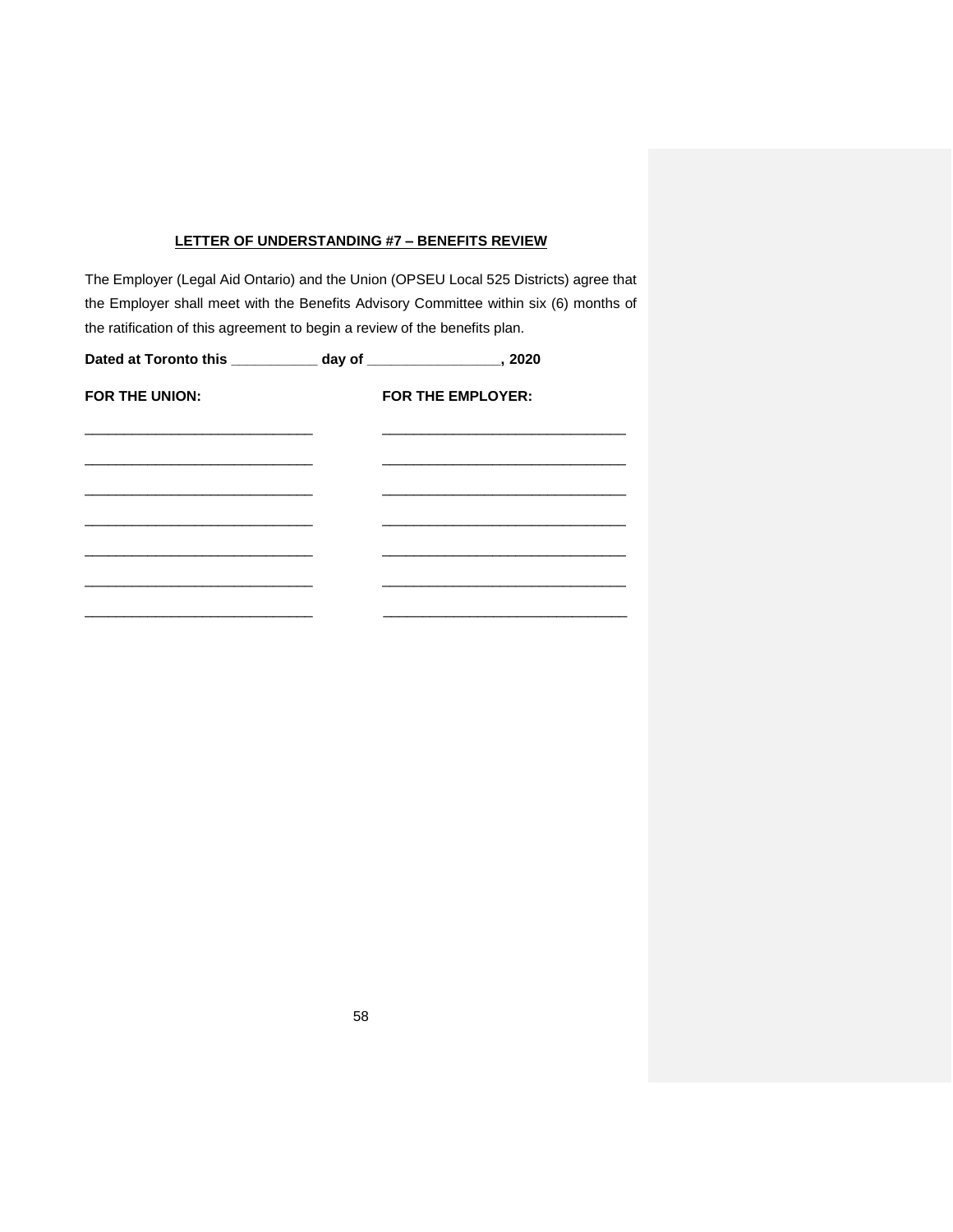#### **LETTER OF UNDERSTANDING #8 – RE: SCOPE AND RECOGNITION**

<span id="page-61-0"></span>For the purposes of Article 2.01, this letter is to set out Legal Aid Ontario's District structure and to clarify the impact on bargaining unit members are a result of the District realignment effective September 16, 2019.

- Specifically, there is no impact for bargaining unit members described in clause 2.01 (a)
- Bargaining unit members described in 2.01 (b), i.e. Toronto North will now be part of LAO's Toronto District.
- Bargaining unit members described in 2.01 (c), i.e. Central District except for Parry Sound, will now be part of LAO's Central East District. Employees in Parry Sound will be part of LAO's North District.
- Bargaining unit members described in 2.01 (d), i.e. ELK District, will now be part of LAO's West District.
- Bargaining unit members described in 2.01 (e), i.e. Peel York District: the employees in Peel and Dufferin will now be part of LAO's Central West District; the employees in York will now be part of the Central East District.
- Bargaining unit members described in 2.01 (f), i.e. Hamilton-Kitchener, except for those in Waterloo and Wellington, will now be part of the Central West District. Employees in Waterloo and Wellington will now be part of the West District.
- Bargaining unit employees in 2.01 (g), i.e. the Northeast District will now be part of the North District.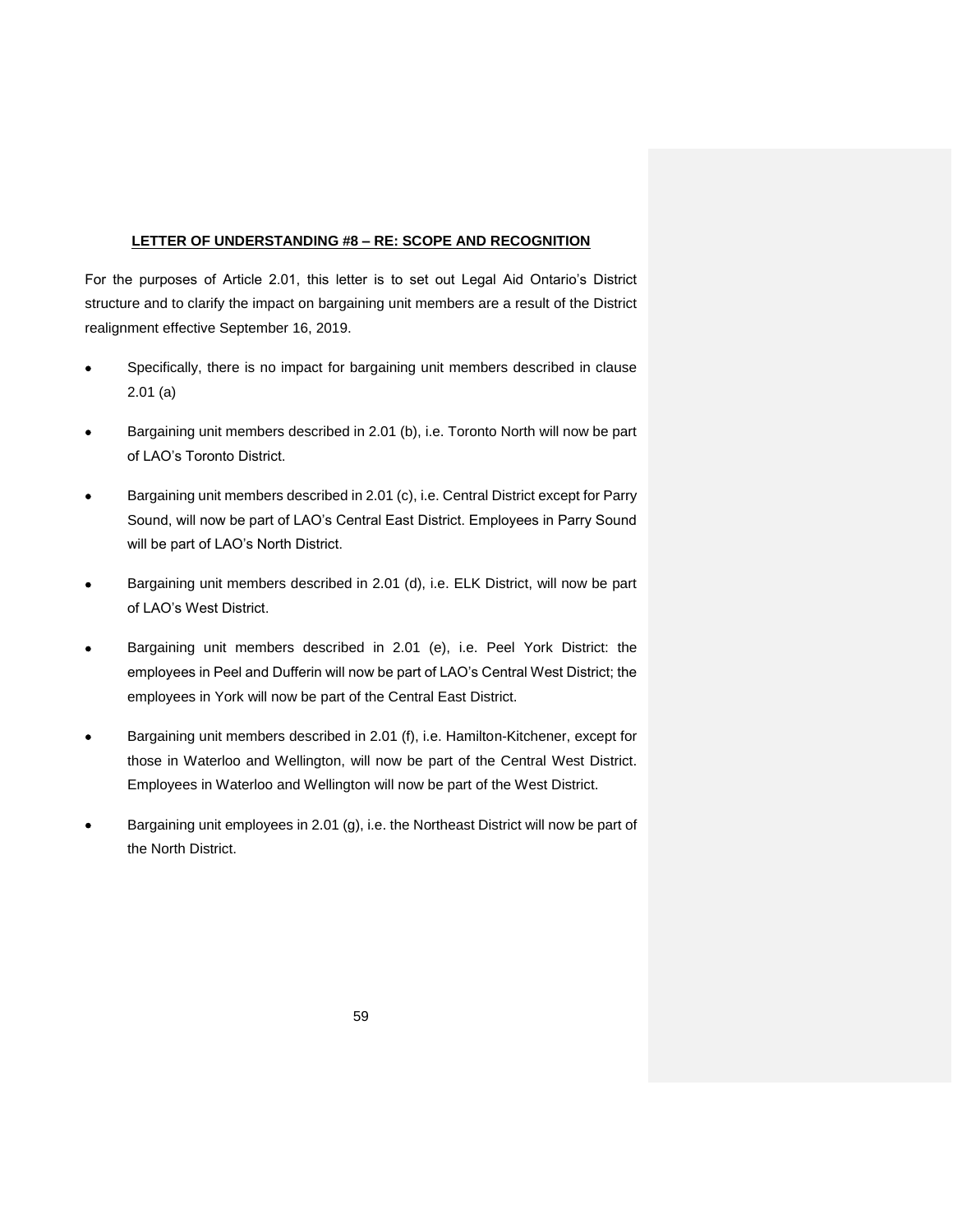| Dated at Toronto this _____________ day of ___________________, 2020                                                                                                                                                          |                          |
|-------------------------------------------------------------------------------------------------------------------------------------------------------------------------------------------------------------------------------|--------------------------|
| <b>FOR THE UNION:</b>                                                                                                                                                                                                         | <b>FOR THE EMPLOYER:</b> |
| the control of the control of the control of the control of the control of the control of the control of the control of the control of the control of the control of the control of the control of the control of the control |                          |
|                                                                                                                                                                                                                               |                          |
|                                                                                                                                                                                                                               |                          |
|                                                                                                                                                                                                                               |                          |
|                                                                                                                                                                                                                               |                          |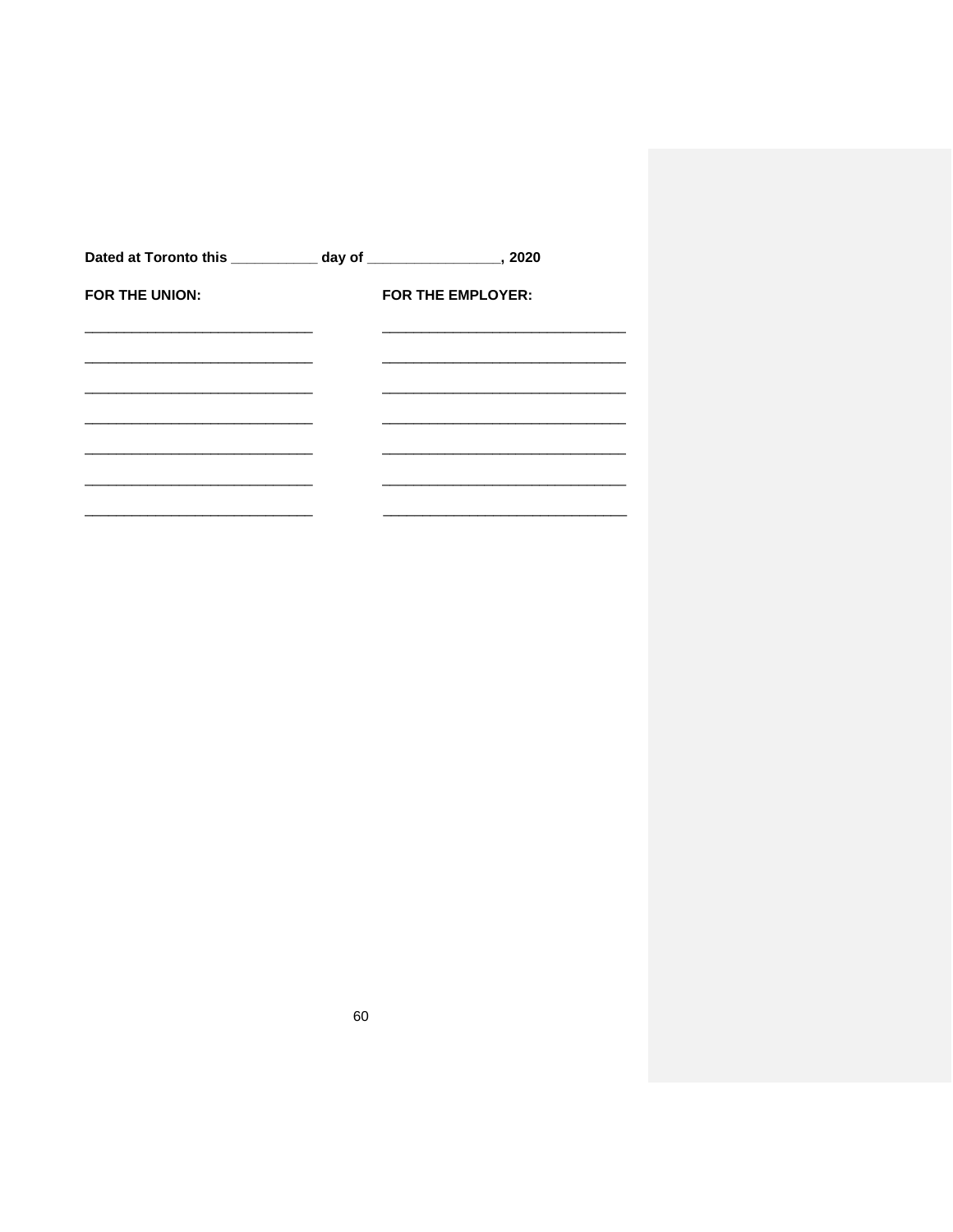# **LETTER OF UNDERSTANDING #9 – MEETINGS**

<span id="page-63-0"></span>The parties agree, that, given the broad geography covering this bargaining unit, that meetings will be conducted in the most efficient and cost-effective manner by utilizing technology such as Skype or other teleconferencing tools, unless otherwise agreed.

It is understood that, unless otherwise agreed, the Employer will not pay for travel costs.

| Dated at Toronto this ____________ day of ____________________, 2020                      |                                                                                                                        |
|-------------------------------------------------------------------------------------------|------------------------------------------------------------------------------------------------------------------------|
| <b>FOR THE UNION:</b>                                                                     | <b>FOR THE EMPLOYER:</b>                                                                                               |
|                                                                                           |                                                                                                                        |
|                                                                                           |                                                                                                                        |
| the control of the control of the control of the control of the control of the control of |                                                                                                                        |
|                                                                                           |                                                                                                                        |
| the control of the control of the control of the control of the control of the control of | <u> 1989 - Johann John Stein, markin fan it ferstjer fan de ferstjer fan it ferstjer fan de ferstjer fan it ferstj</u> |
|                                                                                           |                                                                                                                        |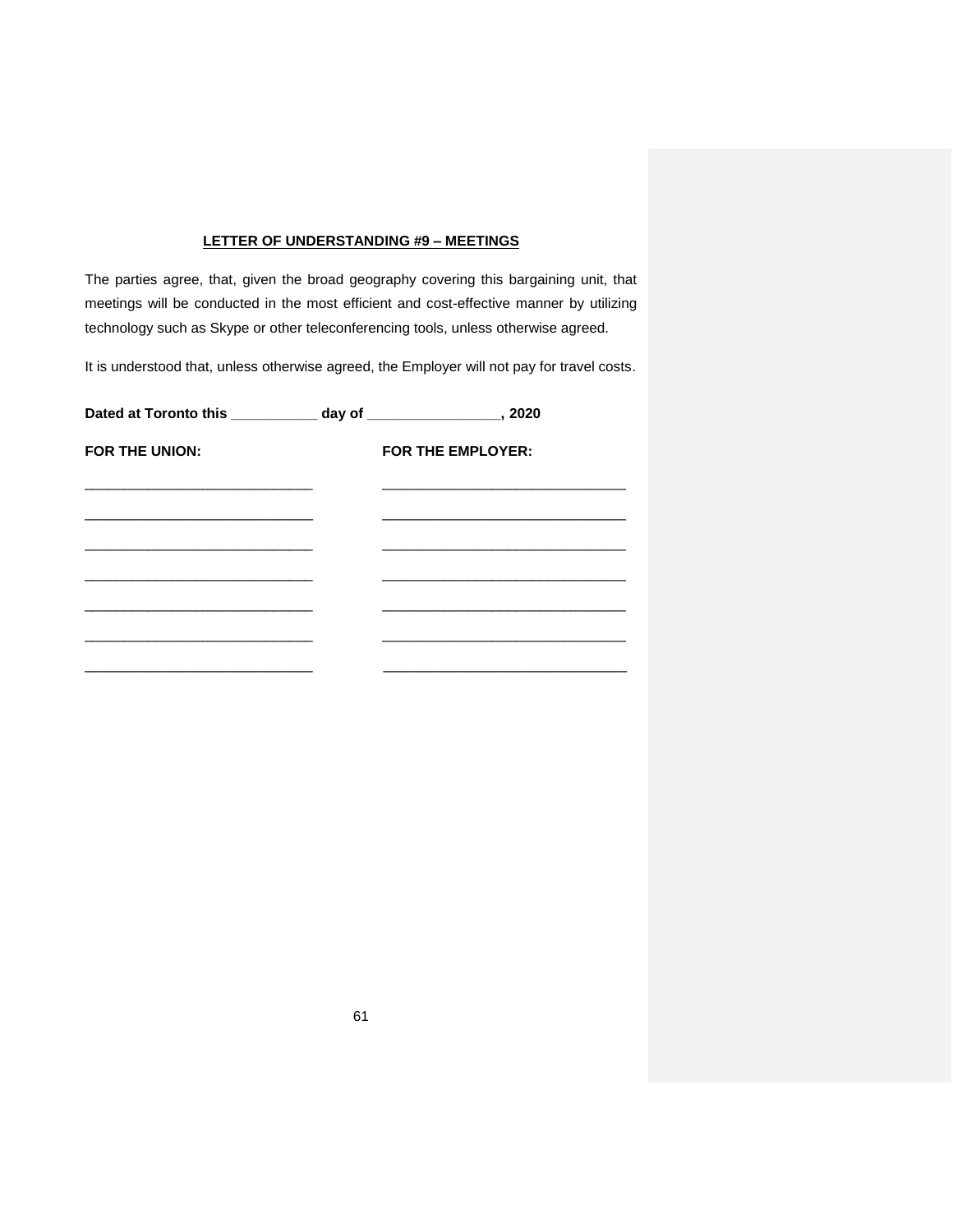#### **LETTER OF UNDERSTANDING #10 – RE: HEALTH AND SAFETY**

<span id="page-64-0"></span>Notwithstanding Articles 6.01(c), 34.01 and 34.02, and for the life of this collective agreement, the parties agree as follows:

- a) That they share a concern for the safety and health of the employees covered by this agreement.
- b) That there will be at least three (3) OPSEU appointed representatives on the Province-wide Joint Health & Safety Committee (the Committee), established pursuant to Section 37.1 of the Agreement between Legal Aid Ontario (LAO) and the Society of United Professionals (SUP).
- c) It is understood that the Committee is not required or mandated by the Occupational Health and Safety Act, R.S.O. 1990, Chapter 0.1.
- d) This committee shall review health and safety issues that impact multiple workplaces, will review means of improving health and safety programs and will make recommendations to the Employer regarding action to be taken to address health and safety concerns.
- e) The Committee shall also review health and safety issues that are raised in local workplaces and have not been resolved following full consideration on a local level.
- f) This Committee shall also maintain a master set of local site JHSC records for the organization including schedules of meeting, meeting agendas, minutes, and inspection and investigation reports, and Ministry of Labour orders and reports. They shall also submit an annual report to the EERC regarding compliance and any general issues regarding occupational health and safety. This report will be submitted in January of every year.
- g) The Employer agrees to cooperate in providing necessary training and information to enable the Committee to be effective.